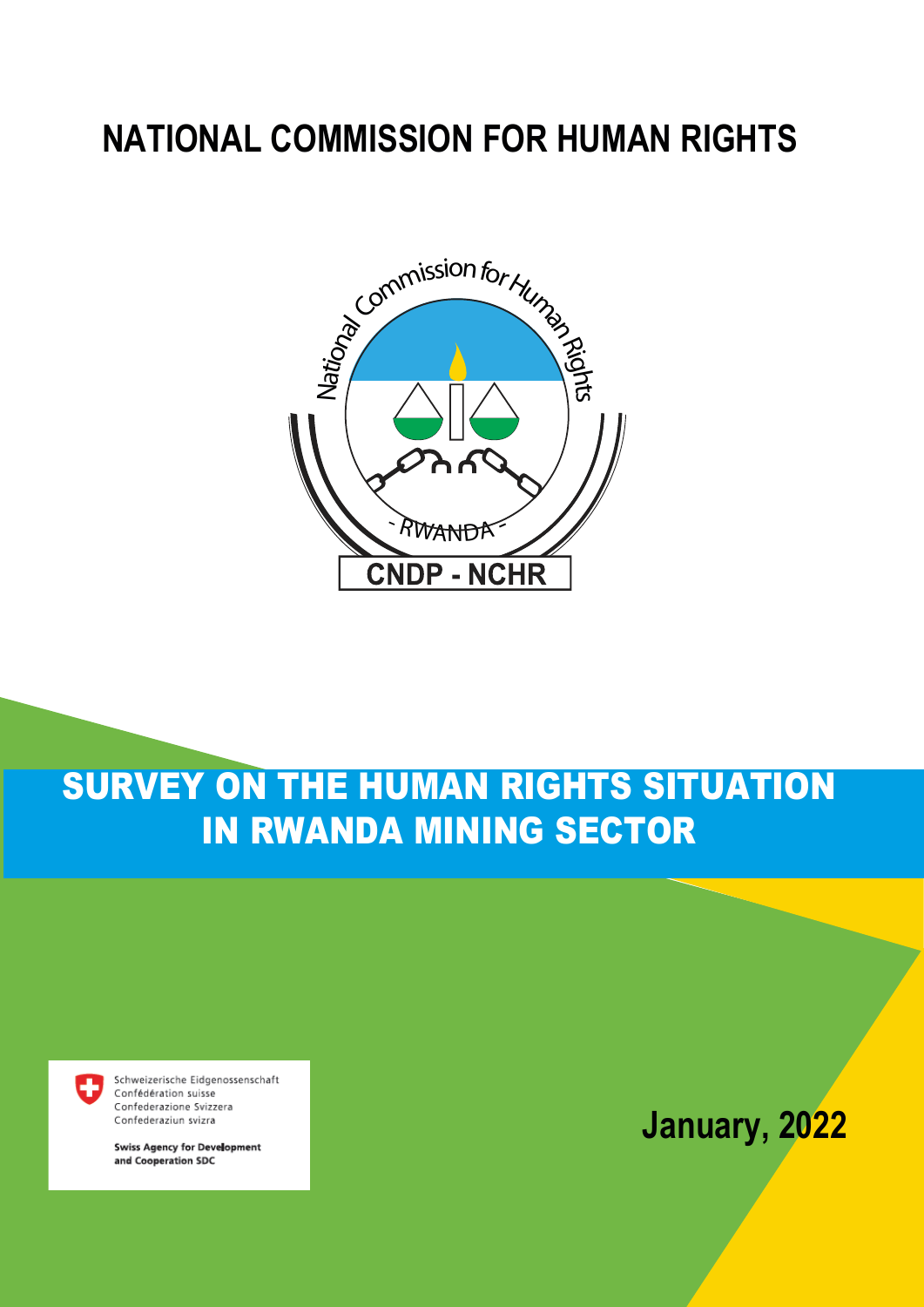#### **Acknowledgements**

In November 2021, the National Commission for Human Rights conducted a survey on the respect of human rights in Rwanda mining sector with regard to the UN Guiding principles established in 2011 to help bridge the gaps on possible Human Rights violations by business enterprises.

This survey would not have been successful without the exceptional support of various individuals and institutions at different stages to whom the Commission owes credit.

The National Commission for Human Rights (NCHR) is grateful to the gracious financial support by the Swiss Agency for Development and Cooperation (SDC).

Much thanks go to respondents who took valuable time away from their day jobs to participate in this work. Those are miners, mining investors, mining engineers, site managers, local communities in mining activities' neighbourhood and health professionals as individuals.

The Commission extends special gratitude to Government institutions, Non-Governmental Organizations, associations and schools as they provided important and supportive information to this survey.

The Commission also expresses its appreciations to the invaluable contribution of the entire research team who designed and implemented the whole survey project. Without the team, this survey would not have been possible.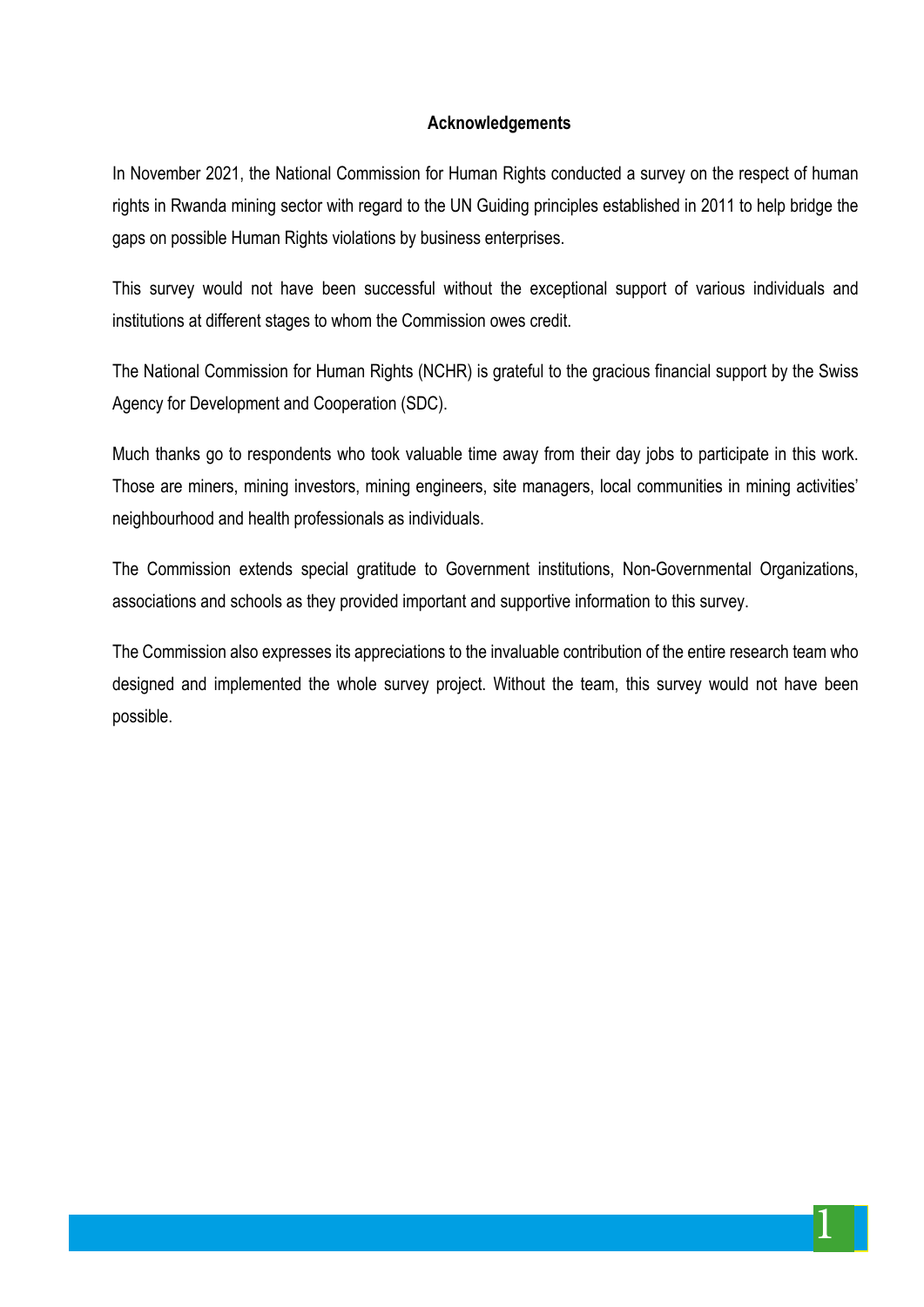# Table of content

| 1.1.                                                                                                        |  |
|-------------------------------------------------------------------------------------------------------------|--|
| 1.2.                                                                                                        |  |
| 1.3.                                                                                                        |  |
| 1.3.1.                                                                                                      |  |
|                                                                                                             |  |
|                                                                                                             |  |
| 2.1.                                                                                                        |  |
|                                                                                                             |  |
| 2.1.1.1.                                                                                                    |  |
| 2.1.1.3.                                                                                                    |  |
| 2.1.1.4                                                                                                     |  |
| 2.1.1.5.                                                                                                    |  |
| 2.1.1.6.                                                                                                    |  |
|                                                                                                             |  |
| 2.1.3.1.                                                                                                    |  |
| 2.1.3.2.                                                                                                    |  |
| 2.1.3.3.                                                                                                    |  |
| 2.1.4. State's obligations to respect, protect and fulfil human rights in mining sector  23                 |  |
| 2.2.                                                                                                        |  |
| 2.2.1.                                                                                                      |  |
|                                                                                                             |  |
| 2.2.3.                                                                                                      |  |
| State's interventions in fulfilling its obligations to respect and protect human rights in mining<br>2.2.4. |  |
| . 27<br>sector                                                                                              |  |
|                                                                                                             |  |
| 3.1.                                                                                                        |  |
| 3.2.                                                                                                        |  |
| 3.3.                                                                                                        |  |
| 3.4.                                                                                                        |  |
| 3.5.                                                                                                        |  |
| 3.6.                                                                                                        |  |
| 3.7.                                                                                                        |  |
| 3.8.                                                                                                        |  |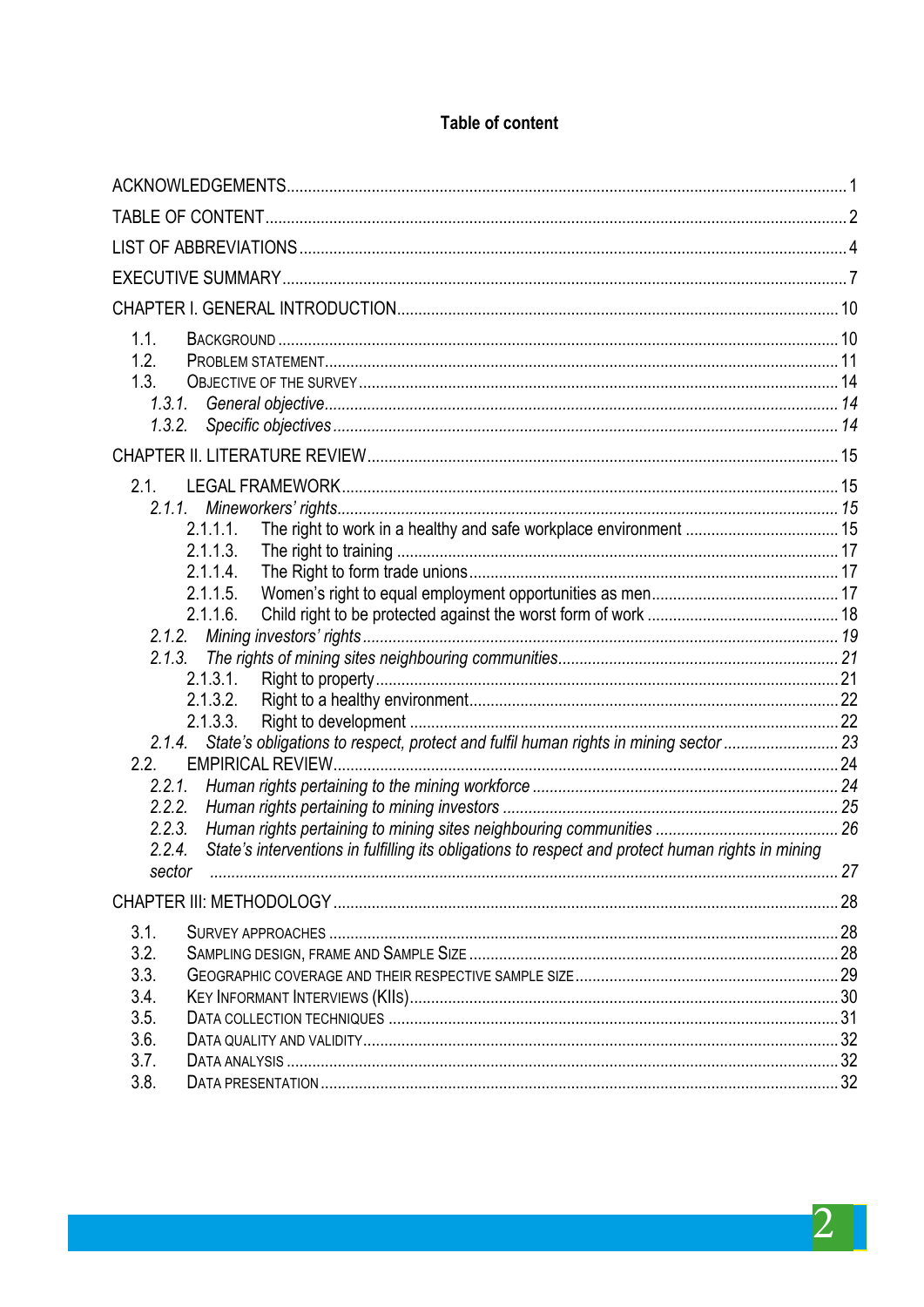| 3.9.                                                                                             |  |
|--------------------------------------------------------------------------------------------------|--|
|                                                                                                  |  |
|                                                                                                  |  |
|                                                                                                  |  |
|                                                                                                  |  |
|                                                                                                  |  |
|                                                                                                  |  |
|                                                                                                  |  |
|                                                                                                  |  |
|                                                                                                  |  |
|                                                                                                  |  |
|                                                                                                  |  |
|                                                                                                  |  |
|                                                                                                  |  |
|                                                                                                  |  |
| 4.2.1.1.3. Provision of Personal protection equipment (PPEs) to employees  39                    |  |
| 4.2.1.1.4. Prevention and treatment of occupational diseases resulted from mining activities  41 |  |
|                                                                                                  |  |
| 4.2.1.2. Right to employment contract, salary and social security contributions 43               |  |
|                                                                                                  |  |
|                                                                                                  |  |
|                                                                                                  |  |
|                                                                                                  |  |
|                                                                                                  |  |
|                                                                                                  |  |
|                                                                                                  |  |
|                                                                                                  |  |
|                                                                                                  |  |
| 5.1.                                                                                             |  |
| 5.2.                                                                                             |  |
|                                                                                                  |  |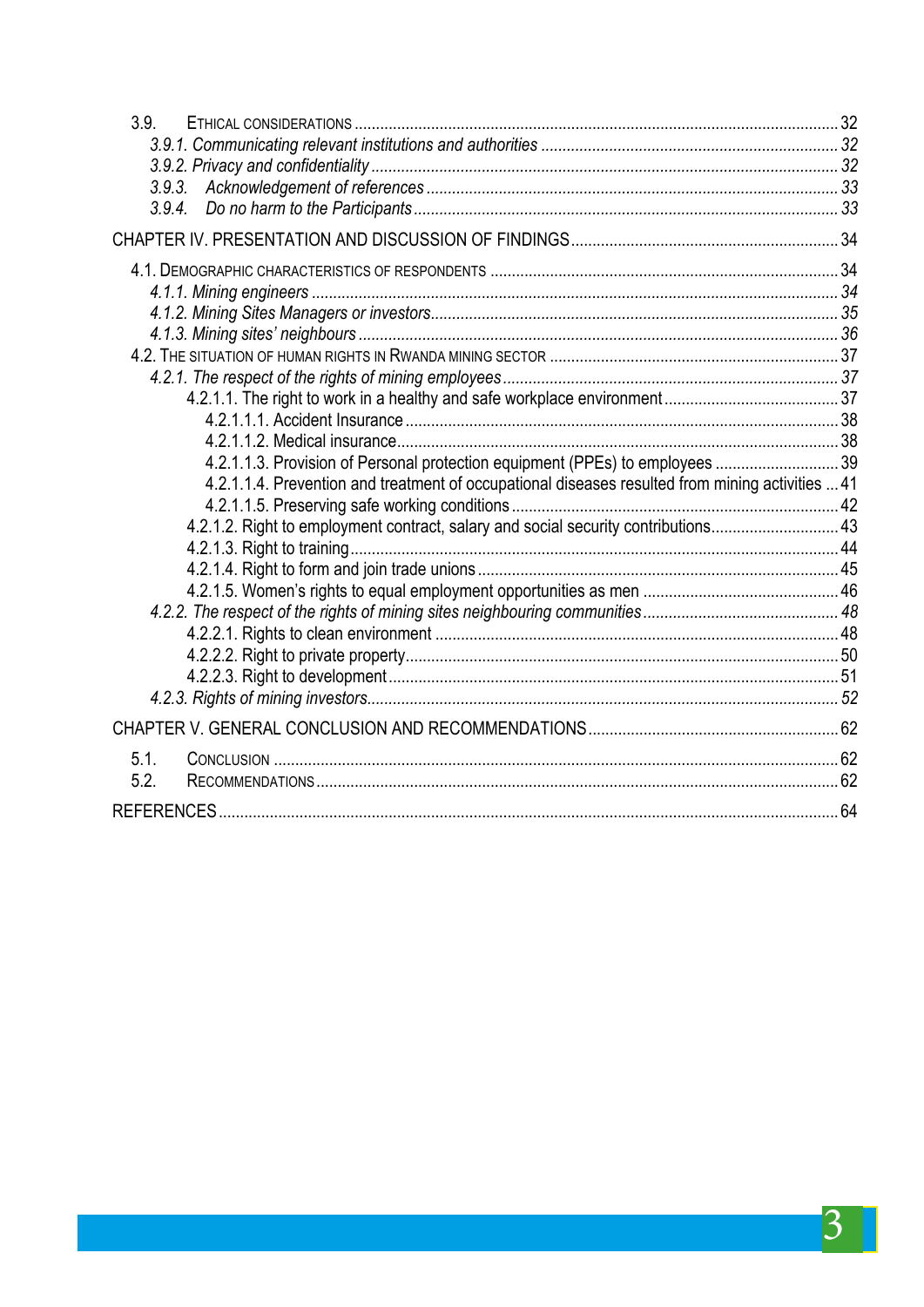# **LIST OF ABBREVIATIONS**

| 3TGs:             | Tin, Tantalum, Tungsten and Gold                                                |  |  |
|-------------------|---------------------------------------------------------------------------------|--|--|
| 3Ts               | Tin, Tantalum and Tungsten                                                      |  |  |
| <b>ACHPR:</b>     | African Charter on Human and Peoples Rights                                     |  |  |
| AIDS:             | Acquired Immuno-Deficiency Syndrome                                             |  |  |
| AML:              | <b>Artisanal Mining Licences</b>                                                |  |  |
| ASM:              | Artisanal and Small Scale Mining                                                |  |  |
| AU:               | African Union                                                                   |  |  |
| BGR:              | Bundesanstalt für Geowissenschaften und Rohstoffe (German Federal Institute for |  |  |
|                   | Geosciences and Natural Resources)                                              |  |  |
| BSP:              | <b>Better Sourcing Programme</b>                                                |  |  |
| <b>CAHRA:</b>     | Conflict-Affected and High-Risk Areas                                           |  |  |
| <b>CODESRIA:</b>  | Council for the Development of Social Science Research in Africa                |  |  |
| CSR:              | <b>Corporate Social Responsibility</b>                                          |  |  |
| CTC:              | <b>Certified Trading Chains</b>                                                 |  |  |
| DDG:              | Due Diligence Guidance                                                          |  |  |
| DRC:              | Democratic Republic of Congo                                                    |  |  |
| EARF:             | <b>Extractive Areas Rehabilitation Fund</b>                                     |  |  |
| EIA:              | Environmental Impacts Assessments,                                              |  |  |
| EL:               | <b>Exploration Licences,</b>                                                    |  |  |
| <b>ESCR:</b>      | economic, social and cultural rights                                            |  |  |
| <b>FECOMIRWA:</b> | Federation of mining cooperatives in Rwanda                                     |  |  |
| GLR:              | <b>Great Lakes Region</b>                                                       |  |  |
| GoR:              | Government of Rwanda                                                            |  |  |
| Ibid.:            | Ibidem, same author, same source of data                                        |  |  |
| <b>ICCPR:</b>     | International Covenant on Civil and Political Rights                            |  |  |
| <b>ICESCR:</b>    | International Covenant on Economic, Social and Cultural Rights                  |  |  |
| <b>ICGLR:</b>     | International Conference on the Great Lakes Region                              |  |  |
| IJRC:             | International Justice Resource Center                                           |  |  |
| <b>ITRI:</b>      | <b>International Tin Association</b>                                            |  |  |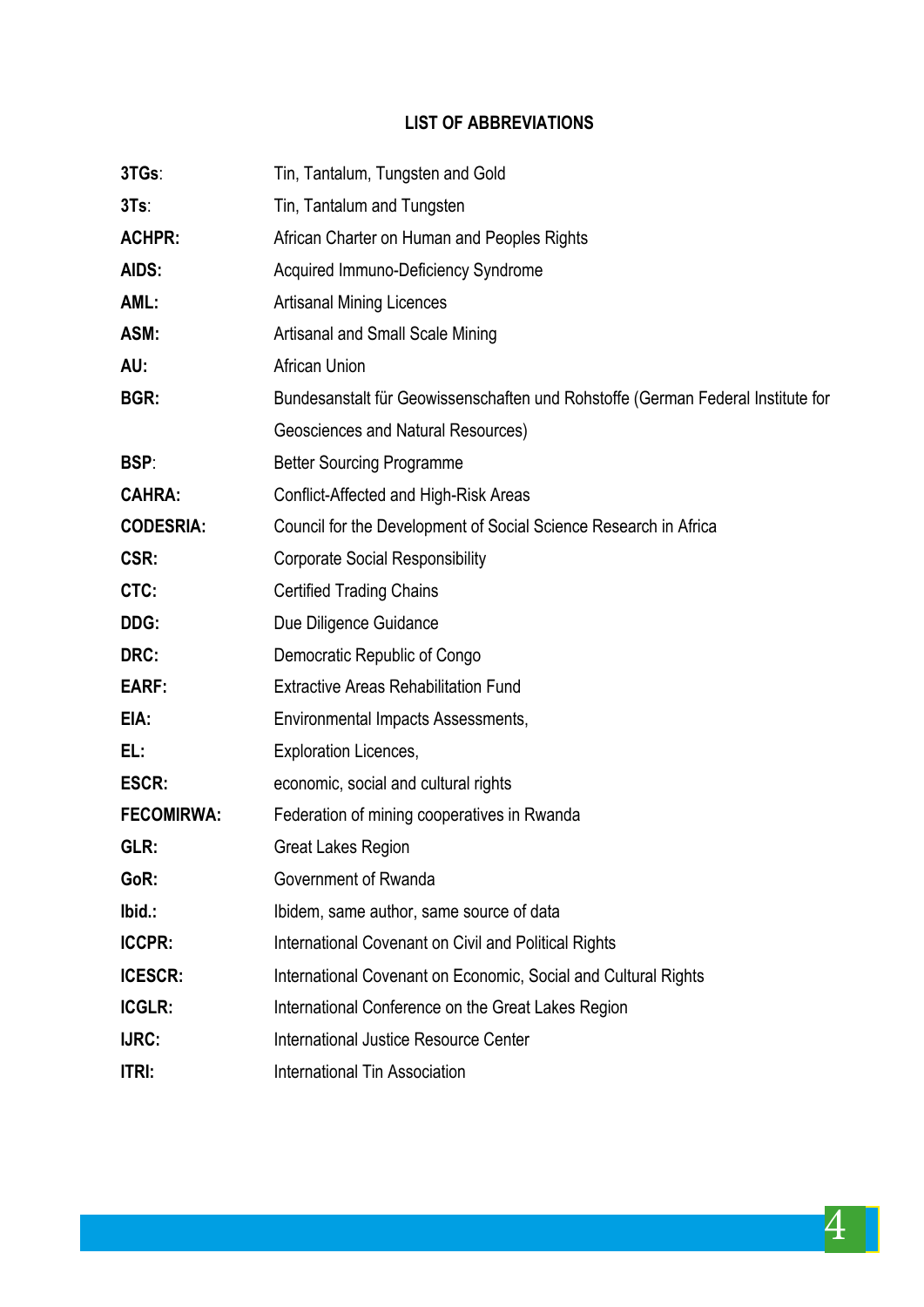| <b>iTSCi:</b>    | <b>ITRI Tin Supply Chan Initiative</b>                                    |
|------------------|---------------------------------------------------------------------------|
| LSML:            | Large Scale Mining Licences                                               |
| <b>MIFOTRA:</b>  | Ministry of Labour                                                        |
| <b>MIGEPROF:</b> | Ministry of Gender and Family Promotion                                   |
| <b>MINALOC:</b>  | Ministry of Local Administration                                          |
| <b>MINICOM:</b>  | Ministry of Industry and Commerce                                         |
| <b>MINIRENA:</b> | Ministère des Ressources Naturelles / Ministry of Natural Resources       |
| <b>MMSD:</b>     | Mining, Minerals and Sustainable Development                              |
| MOE:             | Ministry of Environment                                                   |
| <b>NCHR:</b>     | National Commission for Human Rights                                      |
| No:              | Number                                                                    |
| NST:             | National Strategy for Transformation                                      |
| OAG:             | Office of the Auditor General                                             |
| OECD:            | Organisation for Economic Co-operation and Development                    |
| OHCHR:           | Office of the United Nations High Commissioner for Human Rights           |
| OHS:             | occupational health and safety                                            |
| Op. cit.:        | Opere citato, author seen above (aforementioned author)                   |
| <b>PPEs:</b>     | Personal protection equipment/s                                           |
| RCM:             | <b>Regional Certification Mechanism</b>                                   |
| RCS:             | <b>Resources Consulting Services</b>                                      |
| RDB:             | Rwanda Development Board                                                  |
| <b>REMA:</b>     | Rwanda environment management authority                                   |
| <b>REWU:</b>     | Rwandan extractive industry workers union                                 |
| RMA:             | Rwanda mining association                                                 |
| RMB:             | Rwanda Mines Petroleum and Gas Board                                      |
| <b>RNIR:</b>     | Regional Initiative against the Illegal Exploitation of Natural Resources |
| SGBV:            | Sexual and gender based violence                                          |
| <b>SSML:</b>     | <b>Small Scale Mining Licences</b>                                        |
| STDs:            | Sexually Transmitted Diseases,                                            |
| TIC:             | Tantalum-Niobium International Study Centre                               |
| TSCi:            | Tin Supply Chain Initiative                                               |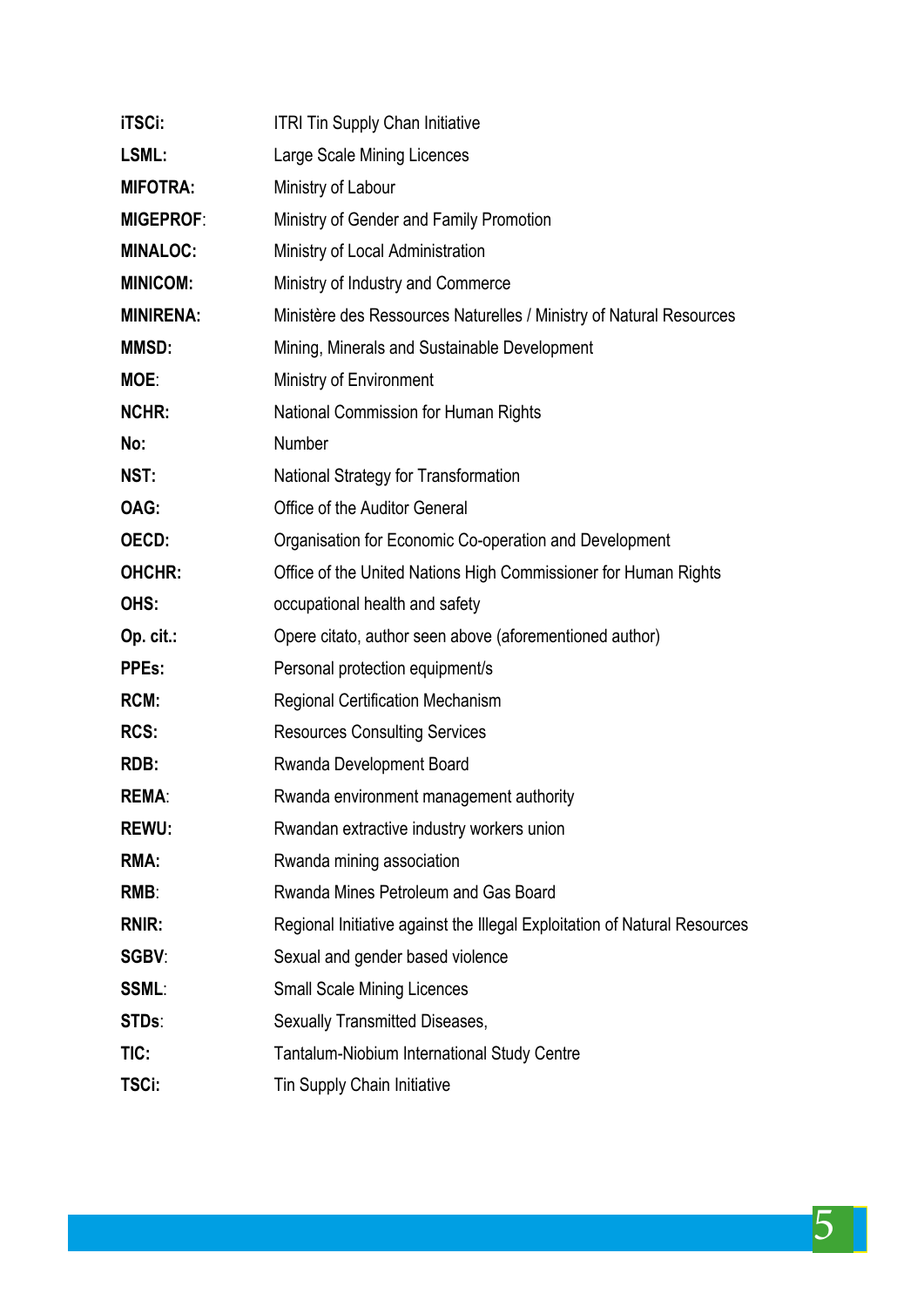| UDHR:                | Universal Declaration of Human Rights                                           |
|----------------------|---------------------------------------------------------------------------------|
| UN:                  | <b>United Nations</b>                                                           |
| <b>UNECA-SRO-EA:</b> | United Nations Economic Commission for Africa / Sub-Regional Office for Eastern |
|                      | Africa                                                                          |
| <b>UNESCO:</b>       | United Nations Educational, Scientific and Cultural Organization                |
| Vol.:                | Volume                                                                          |
| WIAMO:               | Rwanda Women in & And Mining Organization                                       |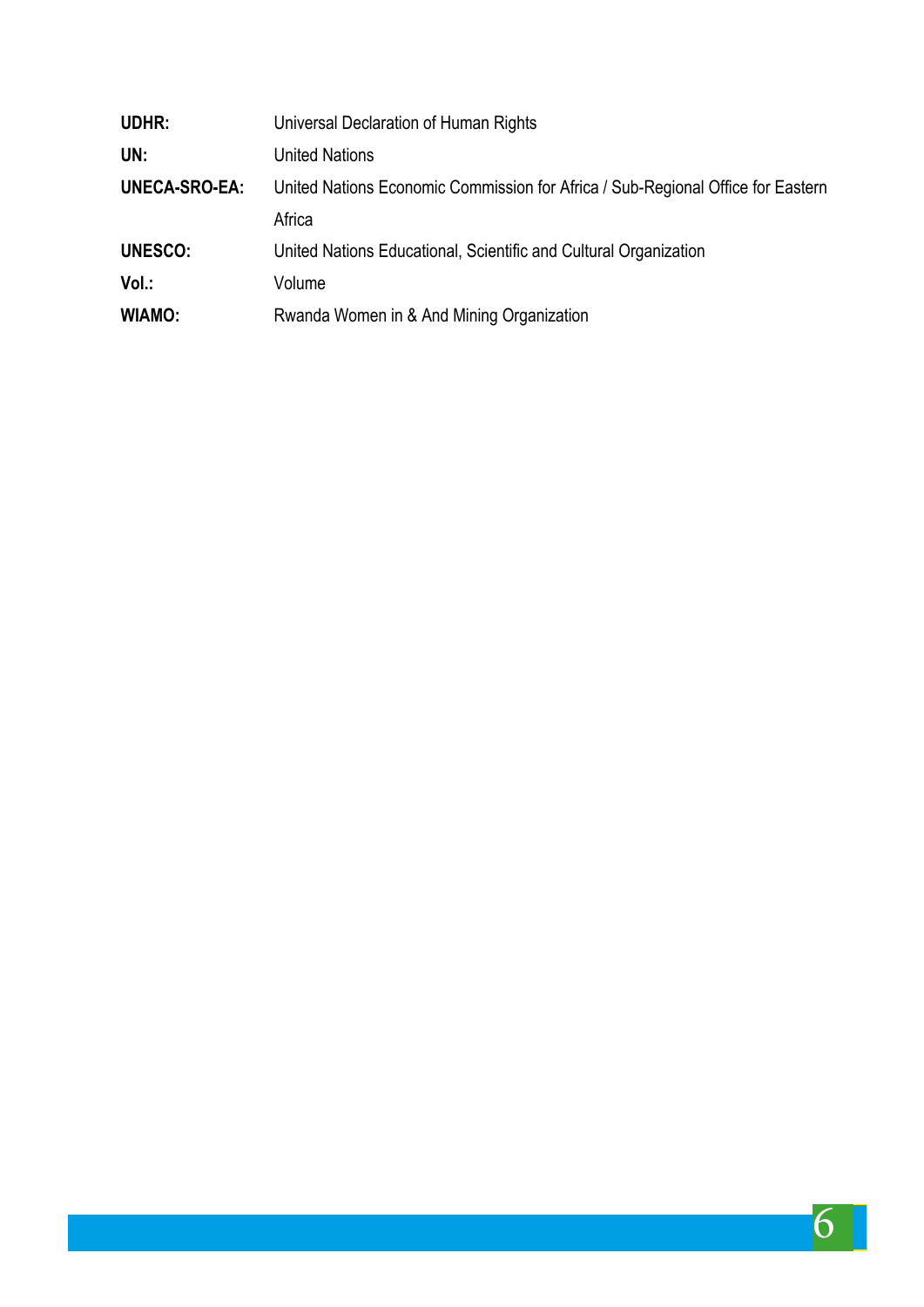#### **EXECUTIVE SUMMARY**

Rwanda mining extraction industry is the second largest source of export income after tourism. According to the National Strategy for Transformation (NST1), there are plans to transform the mining sector to deliver higherlevel results including its exports revenues as well as employment promotion.

Although the exploration of minerals creates economic benefits and contributes considerably to the development of a nation, if it is not implemented in accordance to standards, the benefits may be outweighed by social and environmental costs. This means that mining companies among others, should avoid encroaching on the human rights of others and should address adverse human rights impacts with which they are involved through prevention and remediation measures.

According to the NCHR's pilot survey conducted in 2015 on the respect of human rights in mining sector, it was found that a number of miners did not have formal employment contracts, had limited personal protection equipment, employed children in mines and gaps in right to social welfare and environment degradation. Furthermore, in 2021, Transparency International Rwanda (TI-Rwanda) reported the informal employment for miners and unfair contracts termination. The study also emphasized that gender mainstreaming and the risks copying mechanisms in place to deal with socio-economic and environmental issues related to mining activities are not at their full coverage.

Consequently, based on the United Nations Guiding Principles on Business and Human Rights provisions, the NCHR found it imperative to review the situation of human rights respect in Rwanda mining sector to bridge the gaps on possible human rights violations by business enterprises. Specifically, the present survey assessed the status of miners' rights, the rights of investors and the rights of mining sites neighbouring communities.

The survey was conducted on 91 mining sites located in 15 Districts in Rwanda, namely Nyarugenge, Bugesera, Gatsibo, Kayonza, Rwamagana, Kamonyi, Muhanga, Ruhango, Karongi, Ngororero, Nyamasheke, Rutsiro, Burera, Gakenke and Rulindo. Data was collected from 357 respondents including miners, investors and persons neighbouring the mine sites. In addition, 29 key informants from Government institutions, NGOs and local authorities provided supporting information on the respect of human rights in Rwanda mining sector.

As regards to the miners, a number of rights were assessed including the right to work in a healthy and safe workplace environment, the right to salary, the right to employment contracts, the right to social security, the

7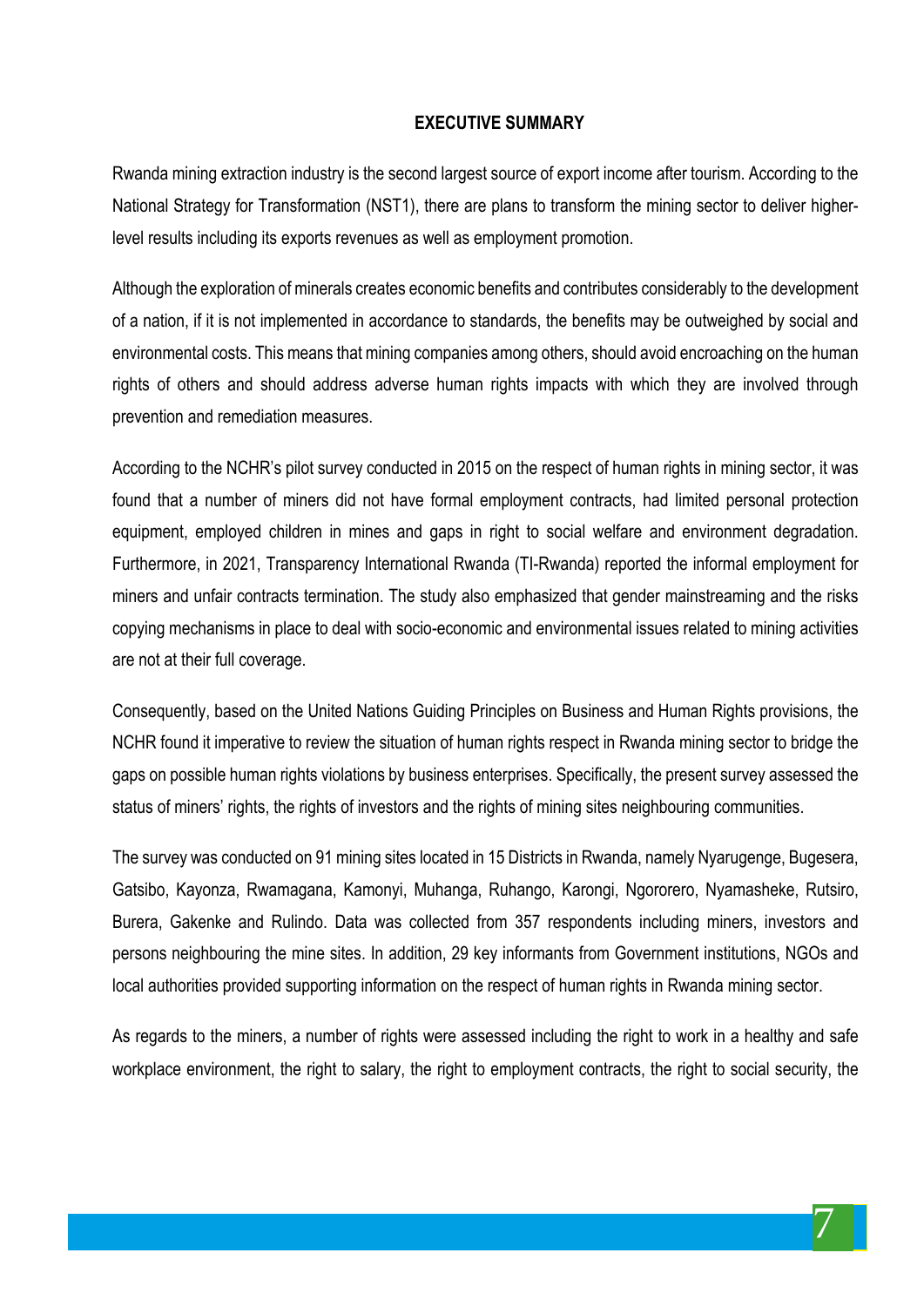right to training, the right to join trade unions, the child right to be protected against the worst forms of labour and women's right to equal employment opportunities as men.

Concerning the right to work in a healthy and safe workplace environment, it was evidenced that health insurance was provided to workers in 77% of the visited sites. The mining related diseases do no longer exist due to improved mining techniques that are currently employed. In addition, this survey found significant enhancement of the right to Personal Protective Equipment (PPEs). For example, the safety boots availability increased from 64.6% in 2015 to 91.2% in 2021, the snug coveralls use augmented from 67.69% in 2015 to 93.4% in 2021, and the lighting torches obtainability in the sites improved from 41.53% in 2015 to 91% in 2021. The Survey also found that the use of tunnel support structures is at 91.6%, the signposts and safety stairs in working tunnels are respected at 74.1% whereas 64.5% of surveyed sites use ventilation systems. It was further noticed that the provision of lighting torches in the mine tunnels increased from 41.53% in 2015 to 91% in 2021, the availability of first aid boxes increased from 44.61% in 2015 to 76.9% in 2021 and the availability of stretchers increased from 7.6% to 42.9% in the same period.

In line with the above, tremendous improvement regarding the right to work in a healthy and safe workplace environment was noticed between 2015 and 2021. Nevertheless, more improvement is still required to better guarantee its respect.

With regard to the right employment contract, it was found that informal employment was at 81.4% in the mining sector and this hinders the respect of the right to employment contract.

As for the right to salary, it was observed that miners are regularly paid. Most of them get salary based on individual production, 63.3% of them expressed that they were facilitated with salary advances and they are provided paid leaves at the rate of 25.3%.

Concerning the right to social security, it was noted that 56% of miners do not access pension scheme and this shows that its respect has irregularities that need to be addressed.

In line with the right to training, the survey revealed that 78.02% miners receive daily work instructions, 43.96% of them do not have the core work related training, 74.73% of them did not receive training on their rights while only 29.5% of mining engineers have received training on their rights.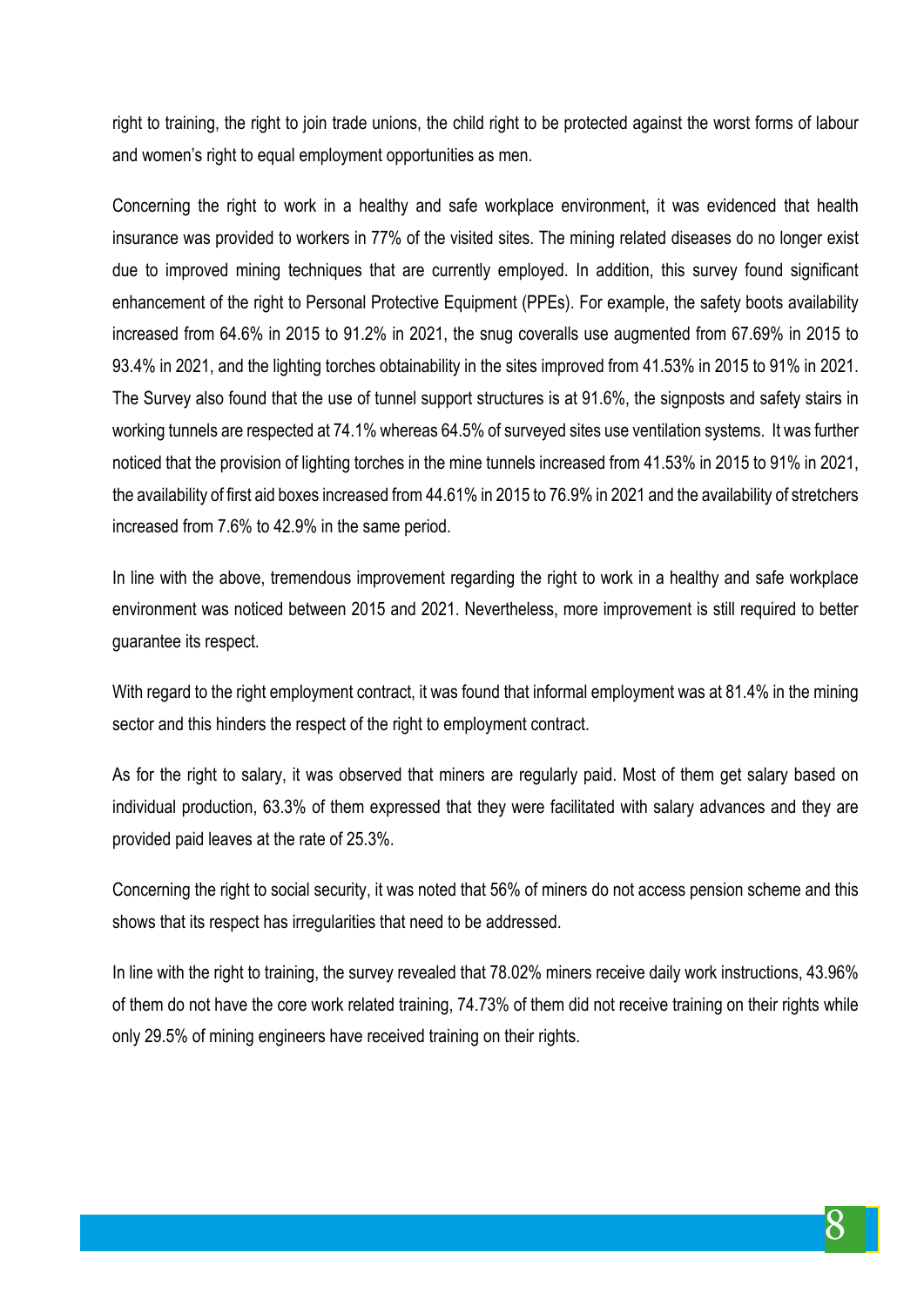Regarding the right to form and join trade unions, the survey indicated that miners were not members of any trade unions in 50.55% of visited mine sites, despite having full right to join them as reported by 75.4% of interviewed mine engineers. As far as women's rights to equal employment opportunities as men in mining sector is concerned, it was noted that women's participation in mining activities is less compared to men's. Women encounter challenges including: perceptions that the nature of mining activities itself limit females in extraction works, households' responsibilities, the fact that some females are not comfortable with the extraction works in addition to limited financial capacity for females wishing to invest in mining sector.

For child rights to be protected against the worst forms of labour, there was observed no child labor in 90 (98.9%) out of 91 visited mining sites. As for the right to clean environment, it was observed that this right was not fully respected. Soil erosion was prevented by planting trees in 84.44% of the visited sites and using terracing techniques in 83.72% of the visited sites. The waste disposal was observed in 70.93% of the visited sites, management of dust to prevent air pollution was done at the rate of 75.82% and mine reclamation at the site disposal was applied in 71.59% of the visited sites. Issues around environment restoration were related to investors' less interest in applying environmental protection techniques and this has exposed some communities to air pollution, heavy vibrations, water torrent from the mining sites and building cracks due to mining activities.

On the right to private property, it was observed that 26 out of 27 (96.29%) of the affected mining sites neighbours have been expropriated.

Concerning the right to development, the Commission noted that where mining activities are conducted, communities benefit business opportunities and employment among others. Some community members also benefit from corporate social responsibility by mining investors in terms of infrastructure and supporting government social protection programs like Girinka, mutual health insurances for vulnerable families.

As far as mining investors are concerned, it was noticed that their rights are respected. The Government has set guiding laws, rules and regulations to their business and provided them with necessary supervision and facilitations.

Based on the above, it was observed that, though the status of human rights in Rwanda mining sector improved considerably, there are still loopholes to be sealed. The NCHR recommends responsible agencies to build mineworkers' capacities to help them perform their work professionally, to enhance regular monitoring of mining laws implementation, rules/regulations enforcement and promote women's employment in Rwanda mining sector.

9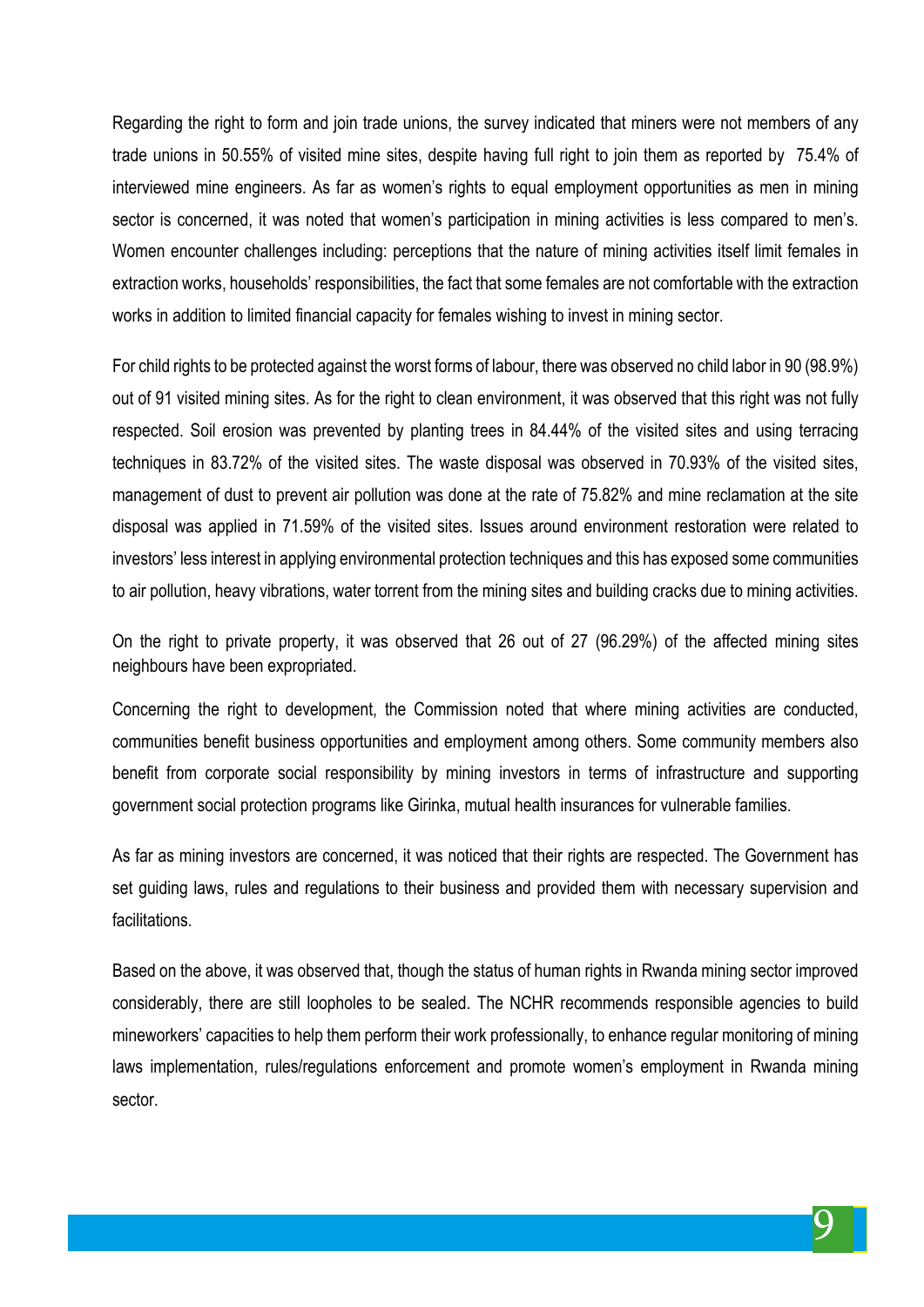#### **CHAPTER I. GENERAL INTRODUCTION**

#### **1.1.Background**

Mining sector is a major source of revenue for the economies of countries gifted with various mineral resources. These huge deposit resources represent wealth capital in the countries where they are exploited sustainably. Therefore, mining contributes significantly to the economic activity of several countries in both developed and developing nations1. There is no doubt that the exploration of solid minerals creates economic benefits and contribute considerably to the development of a nation. However, the benefits may be outweighed by social and environmental costs2.

According to the study conducted by Directorate General for External Policy of European Parliament, business entities most of time become authoritative to maximize economic benefits which leads to the abuse and sometimes violation of human rights<sup>3</sup>. In 2020 and 2021, Bernaz Nadia and Rao, Madhura documented various cases of human rights abuse caused by businesses. The case of Assam Tea plantations in India is a well-known business and human rights issue specifically the violation of the right to food and nutrition, workers' right to adequate housing and violation of the right to safe working environment<sup>4</sup>. When it comes to business, particularly in mining sector, human rights violation becomes a serious concern. Different studies highlighted that irresponsible mining businesses expose workers to various diseases, unsafe work environment, insufficient payment, fatal accidents and environmental degradation5.



 $\overline{a}$ <sup>1</sup> Oluwatosin B. Igbayiloye and Danny Bradlow, 'An Assessment of the Regulatory Legal and Institutional Framework of the Mining Industry in South Africa and Kenya for Effective Human Rights Protection: Lessons for Other Countries', *African Human Rights Law Journal*, 21.1 (2021), 363–88 <https://doi.org/10.17159/1996-2096/2021/v21n1a16>.

<sup>2</sup> Idem

<sup>3</sup> Beata Faracik, 'Implementation of the UN Guiding Principles on Business and Human Rights', *SSRN Electronic Journal*, 2019 <https://doi.org/10.2139/ssrn.2955762>.

<sup>4</sup> Nadia Bernaz, 'Conceptualizing Corporate Accountability in International Law: Models for a Business and Human Rights Treaty', *Human Rights Review*, 22.1 (2021), 45–64 <https://doi.org/10.1007/s12142-020-00606-w>; Madhura Rao and Nadia Bernaz, 'Corporate Responsibility for Human Rights in Assam Tea Plantations: A Business and Human Rights Approach', *Sustainability (Switzerland)*, 12.18 (2020) <https://doi.org/10.3390/SU12187409>.

<sup>5</sup> 'The Mining Reality In Ecuador And The Guarantee Of The Human Rights Of Indigenous Peoples', *Actualidad Jurídica Ambiental*, 87, 2019; Sara L. Seck, 'Canadian Mining Internationally and the UN Guiding Principles for Business and Human Rights', *Canadian Yearbook of International Law/Annuaire Canadien de Droit International*, 49 (2012), 51–116

<sup>&</sup>lt;https://doi.org/10.1017/S0069005800010328>; Igbayiloye and Bradlow; Nina Collins and Alan Woodley, 'Social Water Assessment Protocol: A Step towards Connecting Mining, Water and Human Rights', *Impact Assessment and Project Appraisal*, 31.2 (2013) <https://doi.org/10.1080/14615517.2013.774717>; Chris Ballard, 'Human Rights and the Mining Sector in Indonesia : A Baseline Study', *Mining, Minerals and Sustainable Development*, 182, 2002; Uwafiokun Idemudia, Cynthia Kwakyewah, and Judy Muthuri, 'Mining, the Environment, and Human Rights in Ghana: An Area of Limited Statehood Perspective', *Business Strategy and the Environment*, 29.7 (2020) <https://doi.org/10.1002/bse.2581>; Andrew Aytin, 'A Social Movements' Perspective on Human Rights Impact of Mining Liberalization in the Philippines', *New Solutions*, 25.4 (2016) <https://doi.org/10.1177/1048291115608354>.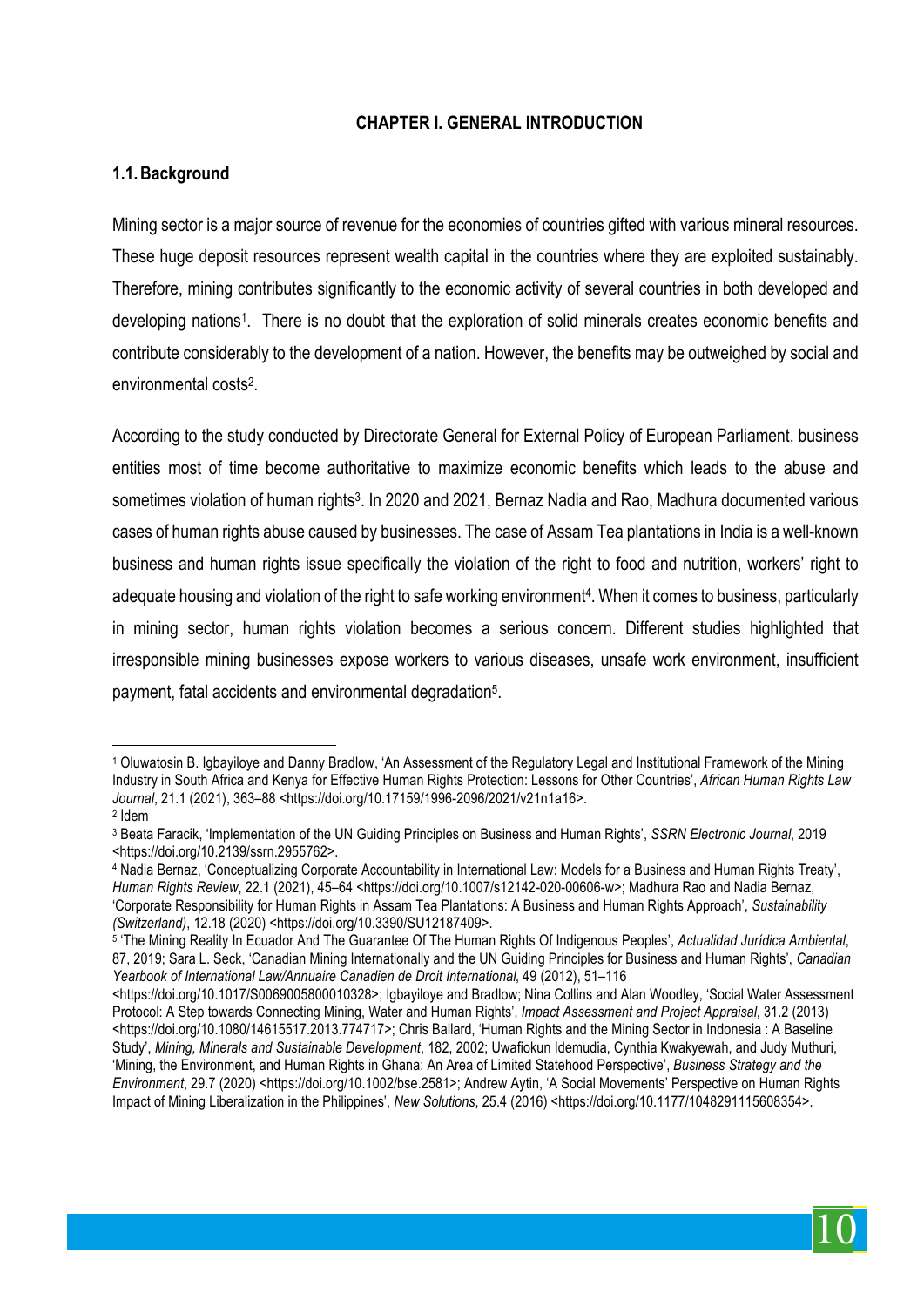To address hindrances posed by business activities on human rights, in June 2011, the United Nations Council of Human Rights endorsed the Guiding Principles on Business and Human Rights<sup>6</sup>. These principles are grounded on the recognition of: (a) States' existing obligations to respect, protect and fulfil human rights and fundamental freedoms; (b) The role of business enterprises as specialized organs of society performing specialized functions, required to comply with all applicable laws and to respect human rights; (c) The need for rights and obligations to be matched to appropriate and effective remedies when breached. They apply to all States and to all business enterprises, transnational and others, regardless of their size, sector, location, ownership and structure7.

This means that mining companies among others, should avoid encroaching on the human rights of miners, neighbouring communities and should address adverse human rights abuse and violation impact with which they are involved through prevention, mitigation and where appropriate human rights remediation<sup>8</sup>. This is a global standard of expected conduct for all business enterprises wherever they operate and they are applicable to the mining sector too9. It should be noted that Rwanda has endorsed these principles.

#### **1.2.Problem statement**

 $\overline{a}$ 

Rwanda Mining Sector is a key driver for the national economic development being the second largest source of export income after tourism and the country wants to sustain a competitive industrial sector in the great lakes region.

Mining activities are currently carried out by mining companies and cooperatives in over 3,000 mining sites across the country. In 2019 before the outbreak of COVID-19 pandemic, the mining sector employed approximately 71,205 workers, an increase from 47,727 workers in 2017. However, due to the slowdown in mining and processing operations as a result of the said pandemic, the number fell by 19% to 57,379 workers,



<sup>6</sup> UN, 'The UN Guiding Principles on Business and Human Rights', *United Nations Human Rights*, 2011, 45–63 <https://doi.org/10.4324/9781351171922-3>.

<sup>7</sup> UN, 'The UN Guiding Principles on Business and Human Rights', *United Nations Human Rights*, 2011, 45–63 <https://doi.org/10.4324/9781351171922-3>.

<sup>8</sup> Faracik, Beata, 'Implementation of the UN Guiding Principles on Business and Human Rights', SSRN Electronic Journal, 2019 <https://doi.org/10.2139/ssrn.2955762>

<sup>9</sup> Seck, Sara L., 'Canadian Mining Internationally and the UN Guiding Principles for Business and Human Rights', Canadian Yearbook of International Law/Annuaire Canadien de Droit International, 49 (2012), 51–116 <https://doi.org/10.1017/S0069005800010328>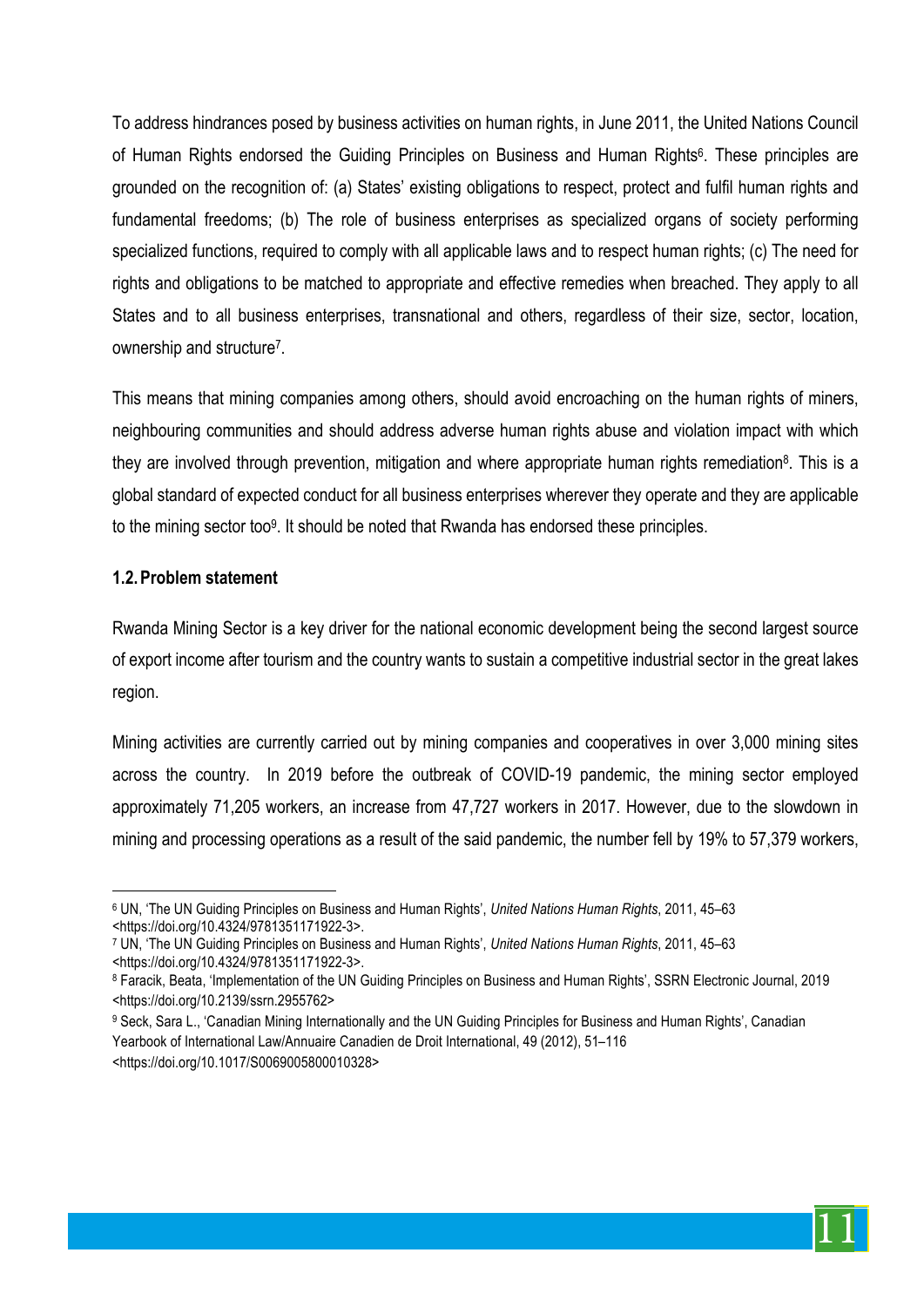as reported in June 2021 by RMB. As the Government helps the sector to recover from COVID-19 pandemic effects, there is hope that the number of jobs in the mining and extraction sector could increase to 100,000 jobs in 202110.

Through the National Strategy for Transformation (NST1), there are plans to transform the mining sector by adopting a new approach to deliver higher-level results of the mining industry by increasing exports' revenues and employment promotion as well. The NST1 envisions mining sector to contribute 1.5 BN USD export value by 202411. Therefore, it is imperative to elaborate suitable regulatory framework favourable to investors and ensure the respect of human rights in the sector.

The Law N° 58/2018 of 13/08/2018 on mining and quarry operation in Rwanda has been gazetted<sup>12</sup> to ensure smooth and sustainable functioning of mining sector. In addition to the establishment of suitable legal framework, Rwanda is located in the so called ''conflict-affected and high-risk areas'' and thus required adherence to the Organisation for Economic Co-operation and Development (OECD) due diligence guidance for responsible supply chains of minerals from conflict-affected and high-risk areas should be respected too. The main objective is that the guidance helps companies to respect human rights and avoid contribution to conflicts through their mineral sourcing practices. It also cultivates transparency in mineral supply chain and enables countries to benefit from their mineral resources and prevent human rights abuse/violation, conflict and insecurity support<sup>13</sup>.

However, these laws, regulations and due diligence guidelines are probably either not fully respected or have loopholes as it is evidenced by various gaps identified through researches and surveys.

In 2014, the NCHR undertook a pilot survey on the respect of human rights in mining sector with the main objective to inquire about the situation of workers' rights and the protection of the environment. Based on its findings, the Commission issued recommendations to relevant institutions on identified challenges including the lack of employment contracts for a large number of workers, salaries and other benefits not harmonized in some

 $\overline{a}$ 



<sup>10</sup> Michel Nkurunziza, What would it take for mining sector to adopt new technology? In The New Times of 08th June 2021, < https://www.newtimes.co.rw/business/what-would-it-take-mining-sector-adopt-new-technology#.YMcO7lJQt5Y.twitter>, November 2021.

<sup>11</sup> 7 Years Government Programme: National Strategy for Transformation (NST1) https://www.nirda.gov.rw/uploads/tx\_dce/National\_Strategy\_For\_Trsansformation\_-NST1-min.pdf accessed on 5 December 2021 at 2:00 p.m.

<sup>12</sup> Govement of Rwanda, *Law N° 58/2018 of 13/08/2018 Related to Mining and Quarry Operation in Rwanda* (Rwanda: Official Gazette, 2018).

<sup>13</sup> OECD, *OECD Due Diligence Guidance for Responsible Supply Chains of Minerals from Conflict-Affected and High-Risk Areas*, *OECD Due Diligence Guidance for Responsible Supply Chains of Minerals from Conflict-Affected and High-Risk Areas* (OECD, 2016) <https://doi.org/10.1787/9789264252479-en>.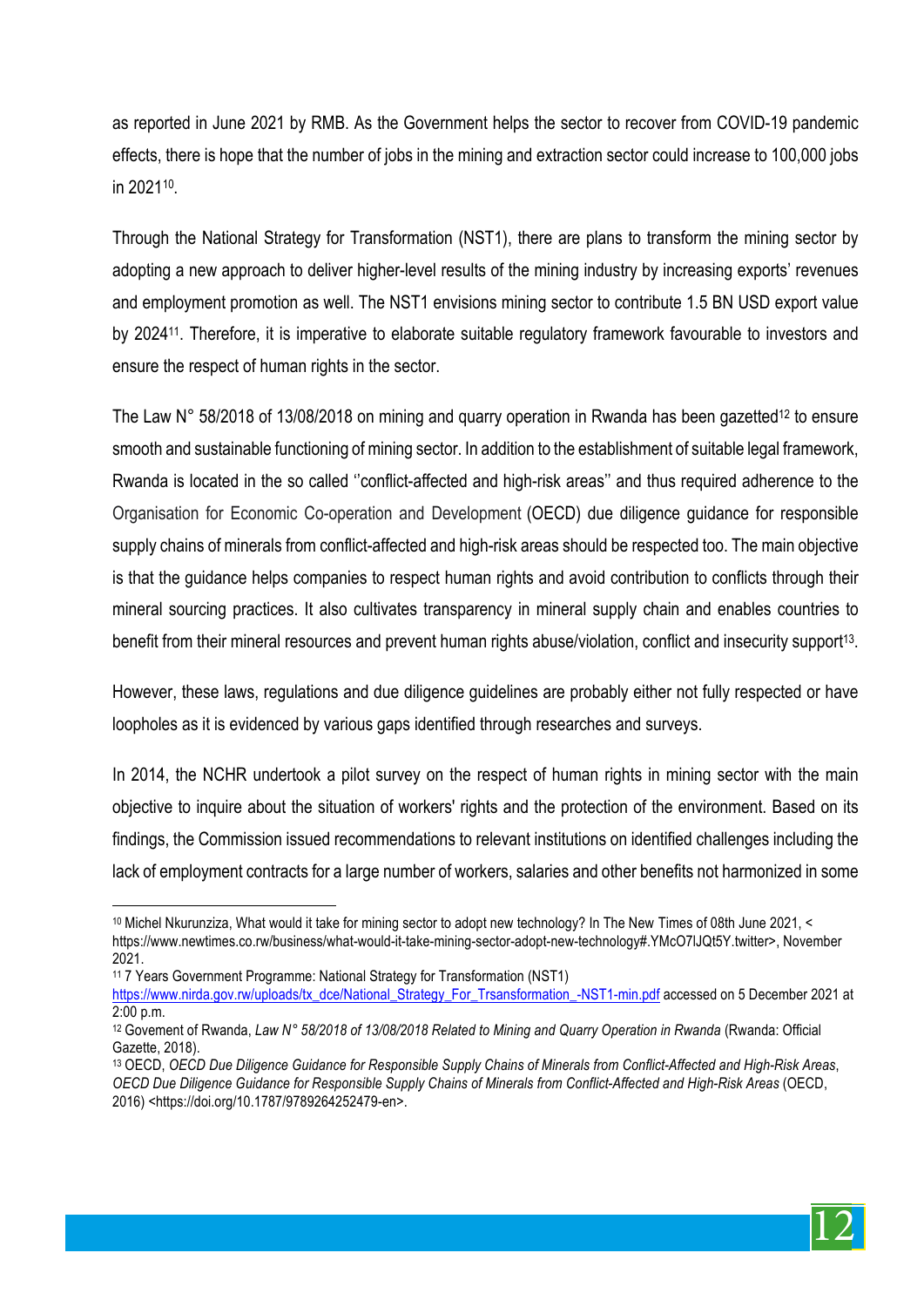companies, workers without health insurance; degradation of the environment by mining operations, child labour and non-relocation or expropriation of families nearby insecure mining extraction points.

Furthermore, in 2017, the International Institute for Sustainable Development (IISD) identified a number of gaps in mining sector and these include the Voluntary Principles for Business Human Rights and Security are not part of the mining law or policy in Rwanda, subcontractors who are often hired as casual labourers with informal agreements and payments and the exploration practices in place which are not favourable for landowners as only financial compensation considerations are made and they are inconsistently applied<sup>14</sup>. Moreover, this assessment highlighted that there is little emphasis on the issue of gender proportion in mining and the impact of population pressure on mining development<sup>15</sup>.

Recently in 2021, Transparency International Rwanda (TI-Rwanda), conducted a baseline study on transparency and compliance in extractive industry in Rwanda. The study documented that the current mining law is not fully enforced. It also highlighted that the large number of miners is employed without contracts and unfair termination of working contracts. Additionally, the inquiry emphasized that gender mainstreaming and the risks copying mechanisms in place to deal with socio-economic and environmental issues related to mining activities are not at full coverage16.

Apart from the highlighted challenges, the above-mentioned studies did not incorporate the UN Business guiding principles on human rights and full consideration of chain of custody system currently applied in Rwanda. Evidently, there are still need for complementary analysis for existing research gaps to retrieve suitable recommendations to competent institutions.

It is in this regard that the Commission conducted this survey to review the human rights situation in Rwanda mining sector.

 $\overline{a}$ 



<sup>14</sup> The International Institute for Sustainable Development, *IGF Mining Policy Framework Assessmrnt: Rwanda*, 2017.

<sup>15</sup> Idem

<sup>16</sup> Transparency international Rwanda, *Baseline Study on Transparency and Compliance in Extractive Industry in Rwanda 2021*.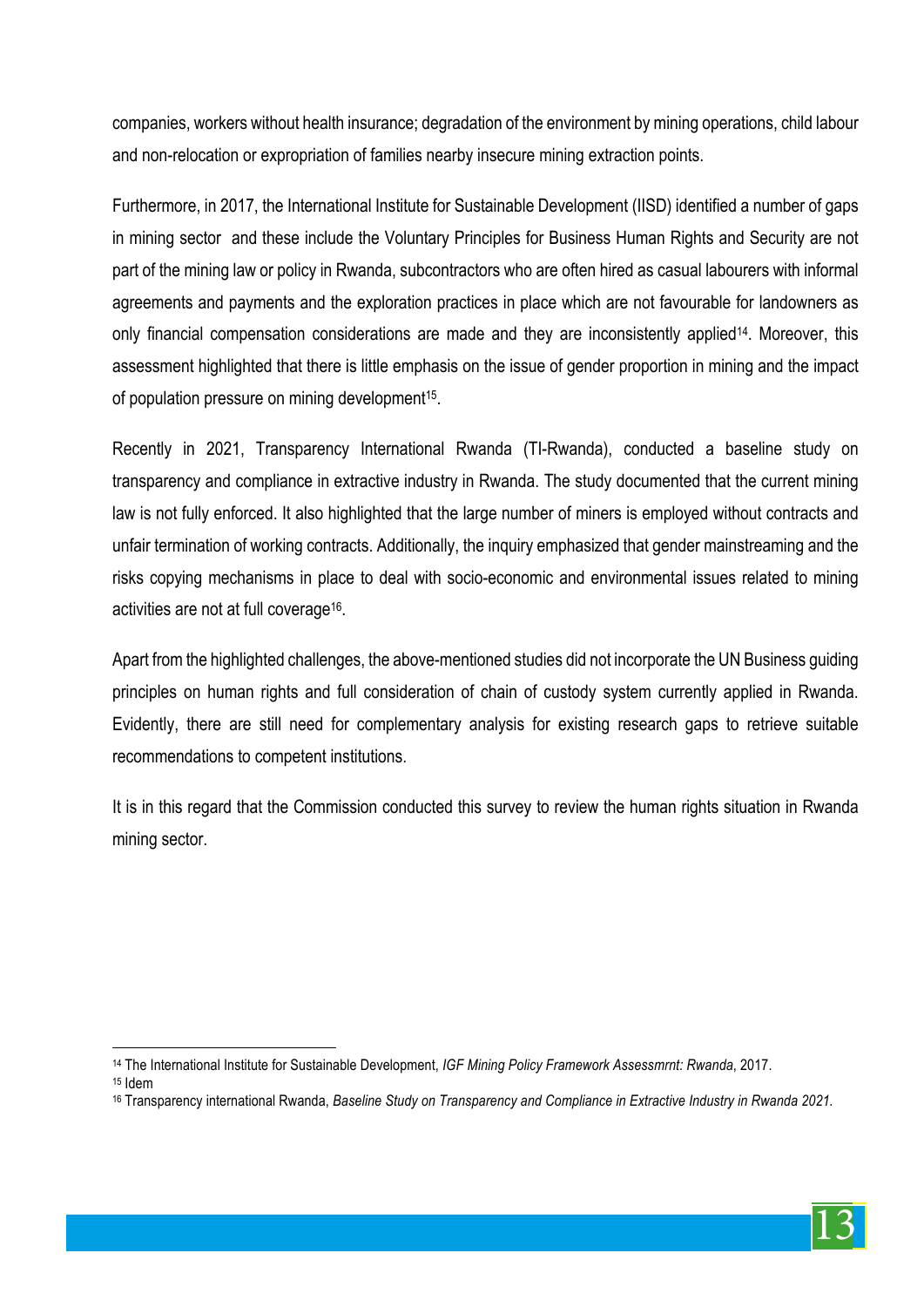# **1.3.Objective of the survey**

#### **1.3.1. General objective**

The general objective of the survey was to assess the respect of human rights in mining sector in Rwanda in order to prevent and redress the risk of negative impact linked to business activities in Rwanda mining sector.

#### **1.3.2. Specific objectives**

The main objective was broken down into the following specific objectives:

- To assess the status of the respect of workers' rights in mining sector;
- To assess the status of the respect of investors' rights in Rwanda;
- To assess the status of the human rights respect for mining sites' neighbouring communities;
- To formulate recommendations in order to prevent and redress the risk of negative impact linked to business activities in Rwanda mining sector.

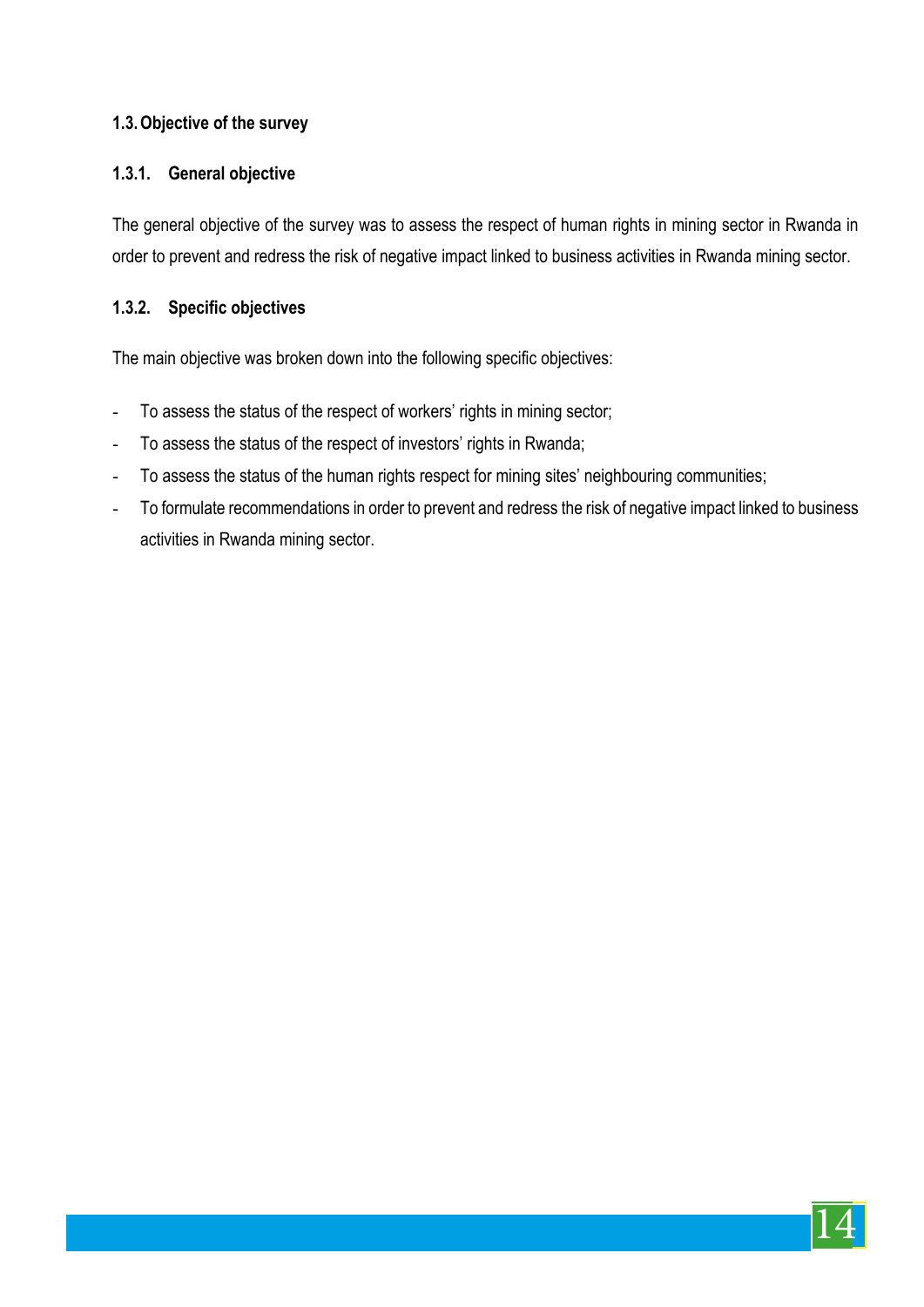# **CHAPTER II. LITERATURE REVIEW**

This chapter elucidates legal provisions pertaining to the respect of human rights in Rwanda mining sector and empirical evidences documented from previous studies in order to enrich the reference for this survey and ensure a sound methodology and data analysis.

## **2.1. LEGAL FRAMEWORK**

This section concerns legal provisions on the respect of human rights in Rwanda mining sector as categorized under the workers' rights, investors' rights, the rights of mining sites neighbouring communities and the state's obligations to respect, protect and fulfil human rights in mining sector respectively.

#### **2.1.1. Mineworkers' rights**

According to article 40 of the Law N° 66/2018 of 30/08/2018 regulating labour in Rwanda, the rights of an employee include: the right to work in an environment where health and safety in the workplace are guaranteed, right to receive equal salary for works of equal value without discrimination of any kind, the right to be provided leave as provided for by Law, the right to join a trade unions of his/her choice, the right to be trained by his/her employer and the right to receive information relevant to his/her work. The following discussion details the standards required for above-mentioned rights.

#### **2.1.1.1. The right to work in a healthy and safe workplace environment**

Domestically, the right to health is provided for by article 21 of the Constitution of the Republic of Rwanda of 2003 revised in 2015 which stipulated that: "*all Rwandans have the right to good health*". This right relates to both the right of individuals to obtain a certain standard of health and health care, and the State obligation to ensure a certain standard of public health. The right to an adequate standard of living is very close to right to health.

The right to health is internationally guaranteed by article 11 of the ICESCR which states that: "*The States Parties to the Covenant recognize the right of everyone to an adequate standard of living for himself and his family, including adequate food, clothing, housing, and to the continuous improvement of living conditions";*

Within the endeavours to guarantee the right to health, chapter 5 of the Law N° 66/2018 of 30/08/2018 regulating labour in Rwanda has provisions that guarantee the occupational health and safety (OHS) at workplace. These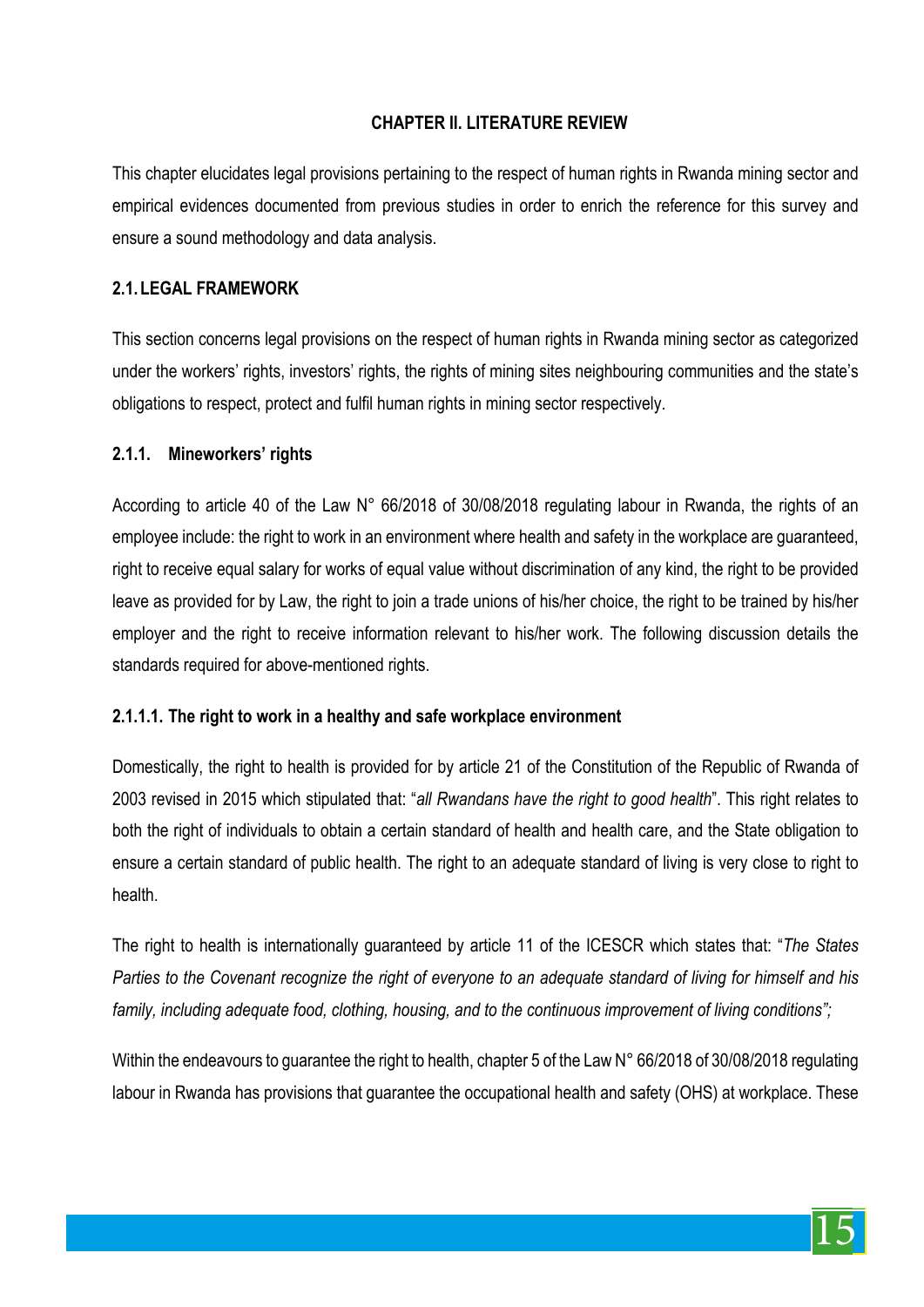include general health and safety conditions in the workplace, OHS Committee; personal protective equipment (PPEs), first aid toolkits, fire-fighting and imminent danger, preventing and fighting occupational accidents and diseases, and the declaration of occupational accidents, disease or death<sup>17</sup>.

In the same respect, article 43 of the Law N° 58/2018 of 13/08/2018 on mining and quarry operations, protects the right to health as follows:

*A holder of a licence must:* 

- *1. Ensure that the mine is commissioned, maintained and decommissioned in a manner that does not compromise the health and safety of workers and other people;*
- *2. Ensure that all persons working at the mine have the necessary skills, competence and resources to carry out their work safely and to ensure the safety of others.*

*Where the authorised officer considers that the operations may compromise or endanger the health and safety of a person, that officer may make an urgent decision. Such a decision may require the identified danger to be rectified immediately or within a reasonable time or that the mining or quarry operations be suspended until the danger is rectified.*

# **2.1.1.2. The right to salary, employment contract and social security**

The right to work is universally guaranteed by article 6.1 of the ICESCR, according to which "*the States Parties to the present Covenant recognize the right to work, which includes the right of everyone to the opportunity to gain his living by work which he freely chooses or accepts, and will take appropriate steps to safeguard these right".*

The Law N° 66/2018 of 30/08/2018 regulating labour in Rwanda which also applies to the mining sector highlights that, employees have right to written contracts, an equal pay for equal jobs (non-discrimination), being paid through banks and other financial institutions, leaves, trainings, good working conditions that protect workers' health and safety, being given working and protective equipment, being affiliated to the social security



 $\overline{a}$ <sup>17</sup> Article 77 – 82 of the Law N° 66/2018 of 30/08/2018 regulating labour in Rwanda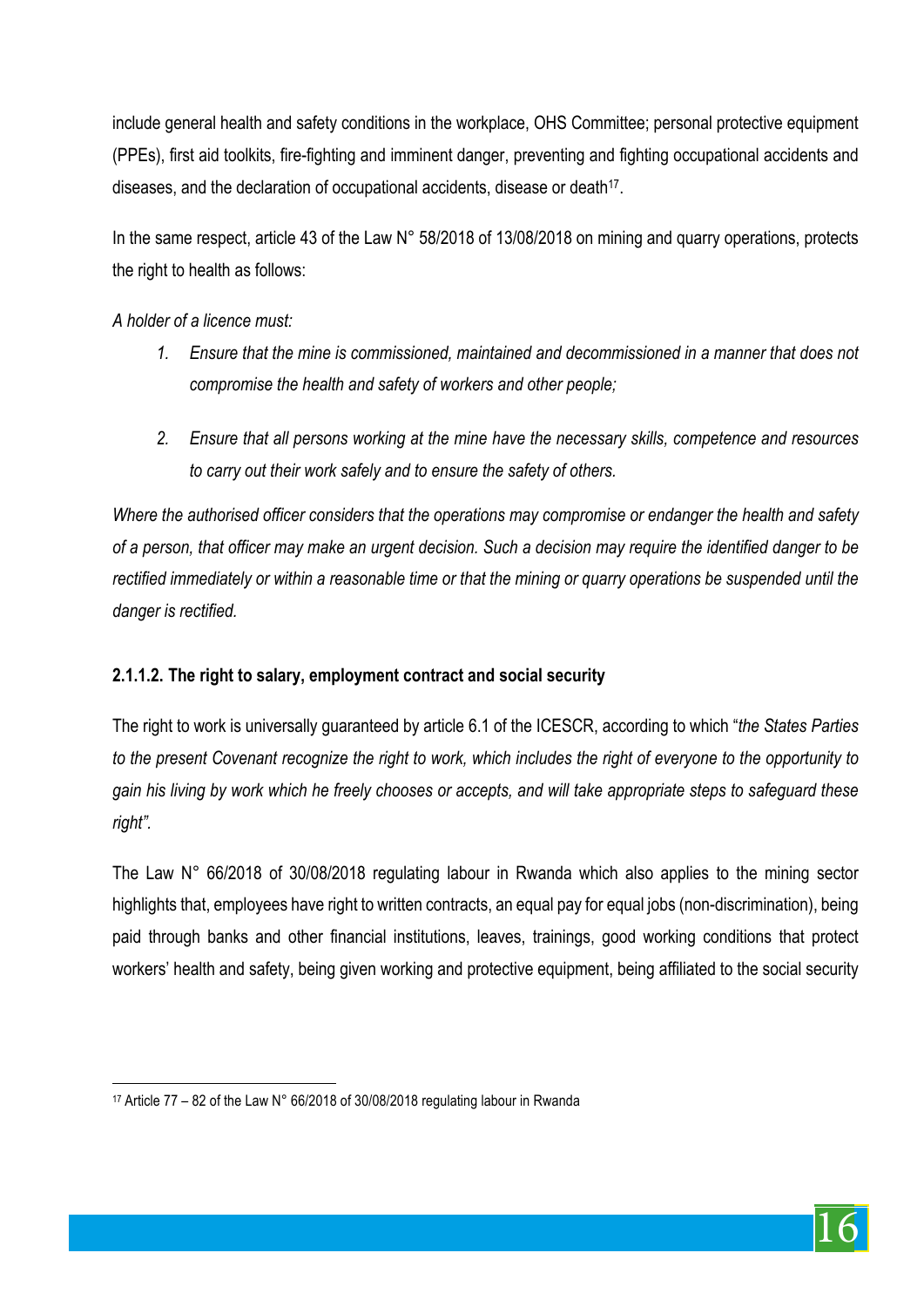and being organized in trade unions, among others<sup>18</sup>. The same rights are guaranteed by the Law  $N^{\circ}$  58/2018 of 13/08/2018 on mining and quarry operations19.

# **2.1.1.3. The right to training**

According to Article 6 of the ICESCR, States must take steps including technical and vocational guidance and training programmes, policies and techniques to achieve steady economic, social and cultural development and full productive employment under conditions safeguarding fundamental political and economic freedoms to the individual.

In addition, article 39 (8) of the Law N° 66/2018 of 30/08/2018 regulating labour in Rwanda which stipulates that it is the obligation of the employer to provide professional training to employees and continue upgrading their capacity. Particularly, article 64 of the Law on mining and quarry operations in Rwanda says that the holder of a mining licence must have a program for employees' capacity building to allow them fulfil their duties.

# **2.1.1.4. The Right to form trade unions**

Articles 31 (b) and 39 of Rwanda constitution of the Republic of Rwanda of 2003 revised in 2015 indicate that employee has right to form and join trade unions and freedom of association to support his/her social economic benefits20. Furthermore, article 40 (4) of Rwanda, labour law says that it is the rights of employee to join trade unions of his/her choice<sup>21</sup>

# **2.1.1.5. Women's right to equal employment opportunities as men**

The right to equal access to economic opportunities through employment is provided by the Article 11 of the Convention on the Elimination of All Forms of Discrimination against Women of 1979 stipulates that *"States Parties shall take all appropriate measures to eliminate discrimination against women in the field of employment in order to ensure, on a basis of equality of men and women, the same rights, in particular the right to work as* 

<sup>20</sup> Government of Rwanda, 'Rwanda's Constitution of 2003 with Amendments through 2015', *Constitute Project*, 2017, 1–9 <https://doi.org/10.1061/(ASCE)WW.1943-5460.0000400.>.



 $\overline{a}$ <sup>18</sup> Article 40, 41 and 67 of the Law N° 66/2018 of 30/08/2018 regulating labour in Rwanda, Official Gazette No. Special of 06/09/2018.

<sup>19</sup> Articles 24, 28, 43, 52 and 64 of the Law N° 58/2018 of 13/08/2018 on mining and quarry operations

<sup>21</sup> Official Gazette no. Special of 06/09/2018, *N° 66/2018 of 30/08/2018 Law Regulating Labour in Rwanda*, *Official Gazette No. Special of 06/09/2018 Ibirimo/Summary/Sommaire*, 2018.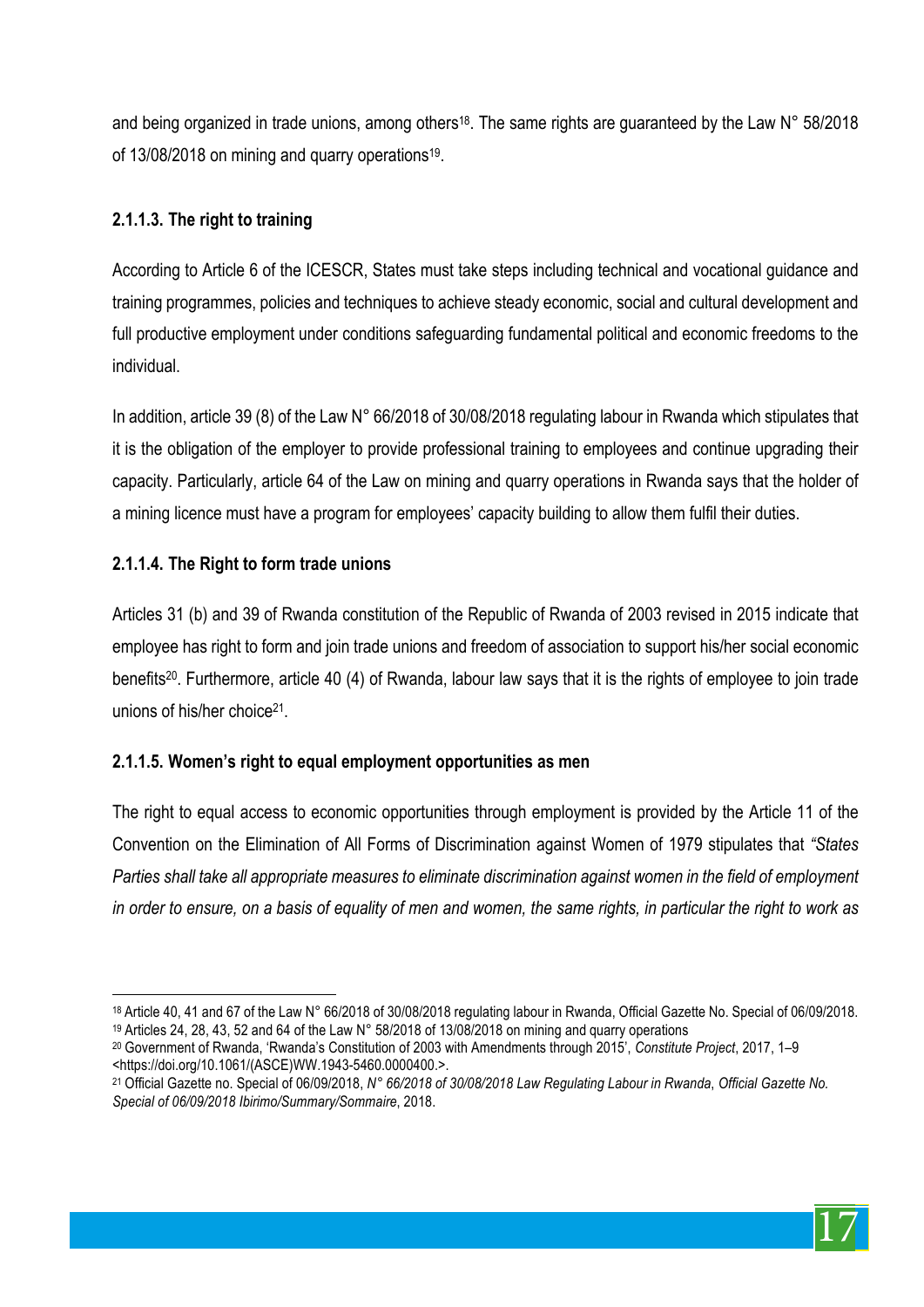*an inalienable right of all human beings and the right to the same employment opportunities, including the application of the same criteria for selection in matters of employment"*.

The Protocol to the African Charter on Human and Peoples' Rights on the Rights of Women in Africa in its Article 13, paragraphs (a), (b) and (c), states that: *"states parties shall adopt and enforce legislative and other measures to guarantee women equal opportunities in work and career advancement and other economic opportunities in terms of equality of access to employment, equal remuneration for jobs of equal value for women and men, transparency in recruitment, guarantee women the freedom to choose their occupation, and protect them from exploitation by their employers*".

The constitution of the Republic of Rwanda of 2003 revised in 2015, in its article 30 stipulates that: *"everyone has the right to free choice of employment".* It adds that: *"all individuals, without any form of discrimination, have the right to equal pay for equal work".*

In addition, the Law n° 66/2018 of 30/08/2018 regulating labour in Rwanda in, its article 9, prohibits any kind of discrimination including gender-based discrimination at workplace. The same law guarantees equal remuneration for equal work for both females and males.

In a particular manner, mineral licence holders are obliged to ensure that the mining operations are carried out in accordance with applicable health and safety standards, including standards necessary to protect the health and safety of women and to promote activities aiming at gender equality and complementarity<sup>22</sup>.

# **2.1.1.6. Child right to be protected against the worst form of work**

The worst forms of child labour are defined by the ILO convention  $n<sup>o</sup>$  182 of 1999 concerning prohibition of the worst forms of child labour and immediate action for the elimination as: (a) all forms of slavery or practices similar to slavery, such as the sale and trafficking of children, debt bondage and serfdom and forced or compulsory labour, including forced or compulsory recruitment of children for use in armed conflict; (b) the use, procuring or offering of a child for prostitution, for the production of pornography or for pornographic performances, (c) the use, procuring or offering of a child for illicit activities, in particular for the production and

 $\overline{a}$ 

<sup>&</sup>lt;sup>22</sup> Article 36 of the Law N° 58/2018 of 13/08/2018 on mining and quarry operations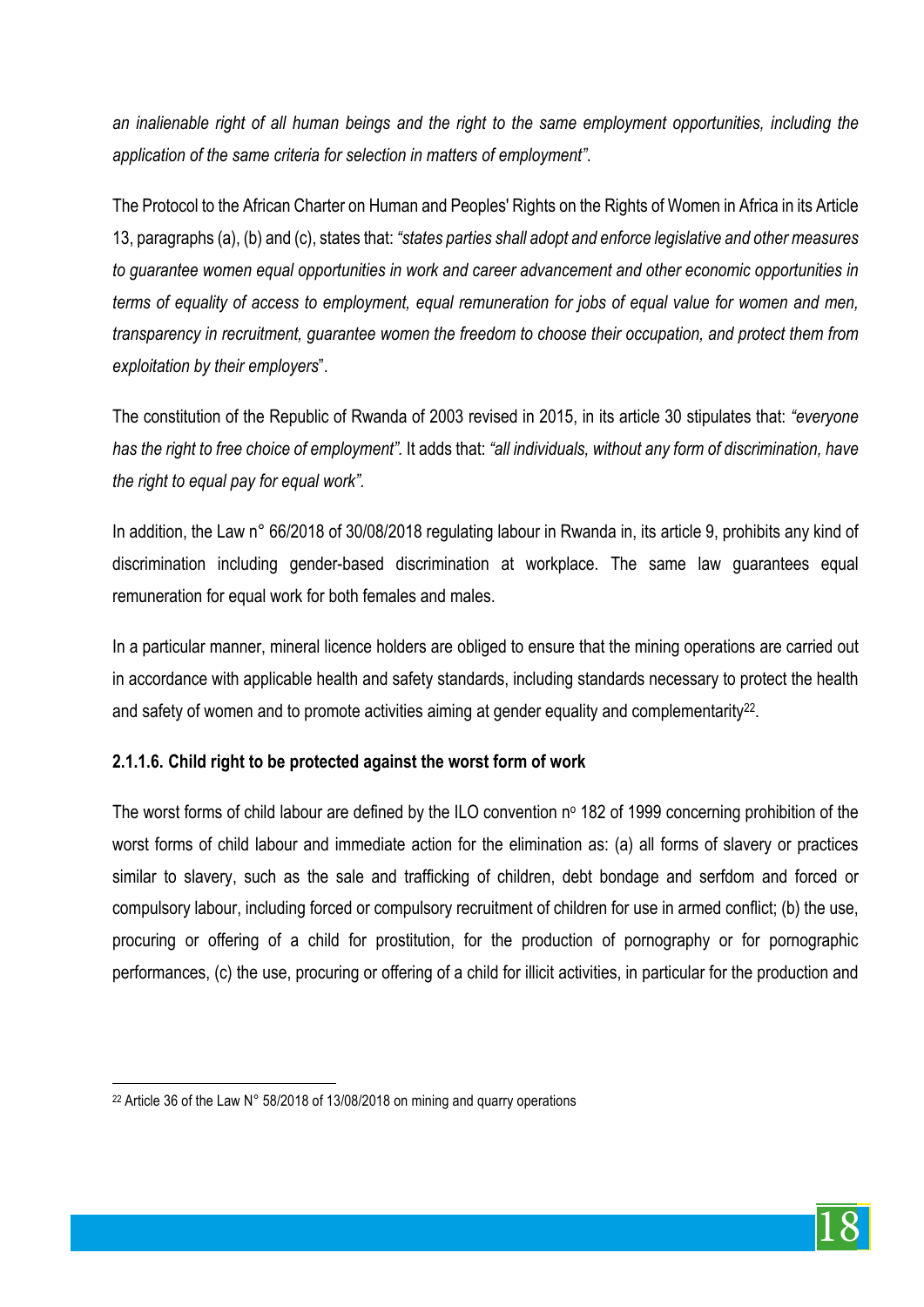trafficking of drugs as defined in the relevant international treaties and (d) work which, by its nature or the circumstances in which it is carried out, is likely to harm the health, safety or morals of children.

The Law N° 66/2018 of 30/08/2018 regulating labour in Rwanda in its articles 5 and 6 guarantee children's rights in relation to minimum age for admission to employment and prohibition of all forms of work for the child. Whereas, child labour is understood as the employment of a child in any company, even as apprentice, before the age of sixteen (16). Even if a child aged between sixteen (16) and eighteen (18) may be employed<sup>23</sup>, this is still prohibited in the mining sector, because mining activities are categorised amongst the worst forms of child labour and therefore prohibited to children<sup>24</sup>.

# **2.1.2. Mining investors' rights**

 $\overline{a}$ 

Apart from employees' rights, mining investors have rights to explore, mine process, melt and refine the minerals under their licence. They have right to put in place in their mining area equipment, plants, machinery and buildings and to sell mineral products recovered from the holder's mining licence area<sup>25</sup>;

As for the acquisition of mineral licence, the application is addressed to the competent authority under modalities and requirements determined by regulations issued by the competent authority. Where necessary, mineral licences are issued through open tender for potential mining areas<sup>26</sup>.

In a bid to ensure the mineral supply chain due diligence, the Government of Rwanda committed to comply with international established frameworks and regulations. These include: US Dodd-Frank Act Section 1502 requiring companies to declare whether the 3Ts in their supply chain originate from the DRC or neighbouring countries and the OECD due diligence guidance for responsible supply chains of minerals from conflict-affected and high-risk areas (DDG),27.

The GoR also piloted the German Federal Institute for Geosciences and Natural Resources, *Bundesanstalt für Geowissenschaften und Rohstoffe* (BGR)'s Certified Trading Chains (CTC) scheme as a comprehensive



<sup>23</sup> Article 5 and 6 of the Law N° 66/2018 of 30/08/2018 regulating labour in Rwanda, Official Gazette No. Special of 06/09/2018 <sup>24</sup> Article 4 of the Ministerial Order N°06 of 13/07/2010 determining the list of worst forms of child labour, their nature, categories of institutions that are not allowed to employ them and their prevention mechanisms, Official Gazette nº 30 of 26/07/2010

<sup>25</sup> Chapter 3 of the law N° 58/2018 of 13/08/2018 on mining and quarry operations <sup>26</sup> Articles 10 and 11 of the Law N° 58/2018 of 13/08/2018, aforementioned.

<sup>&</sup>lt;sup>27</sup> OECD-UN 2012 Guidance (p. 12) cited by Estelle Levin and Rupert Cook, Mineral Supply Chain Due Diligence Audits and Risk Assessments in the Great Lakes Region: Analysis Report (London: BGR/ICGLR, 2013).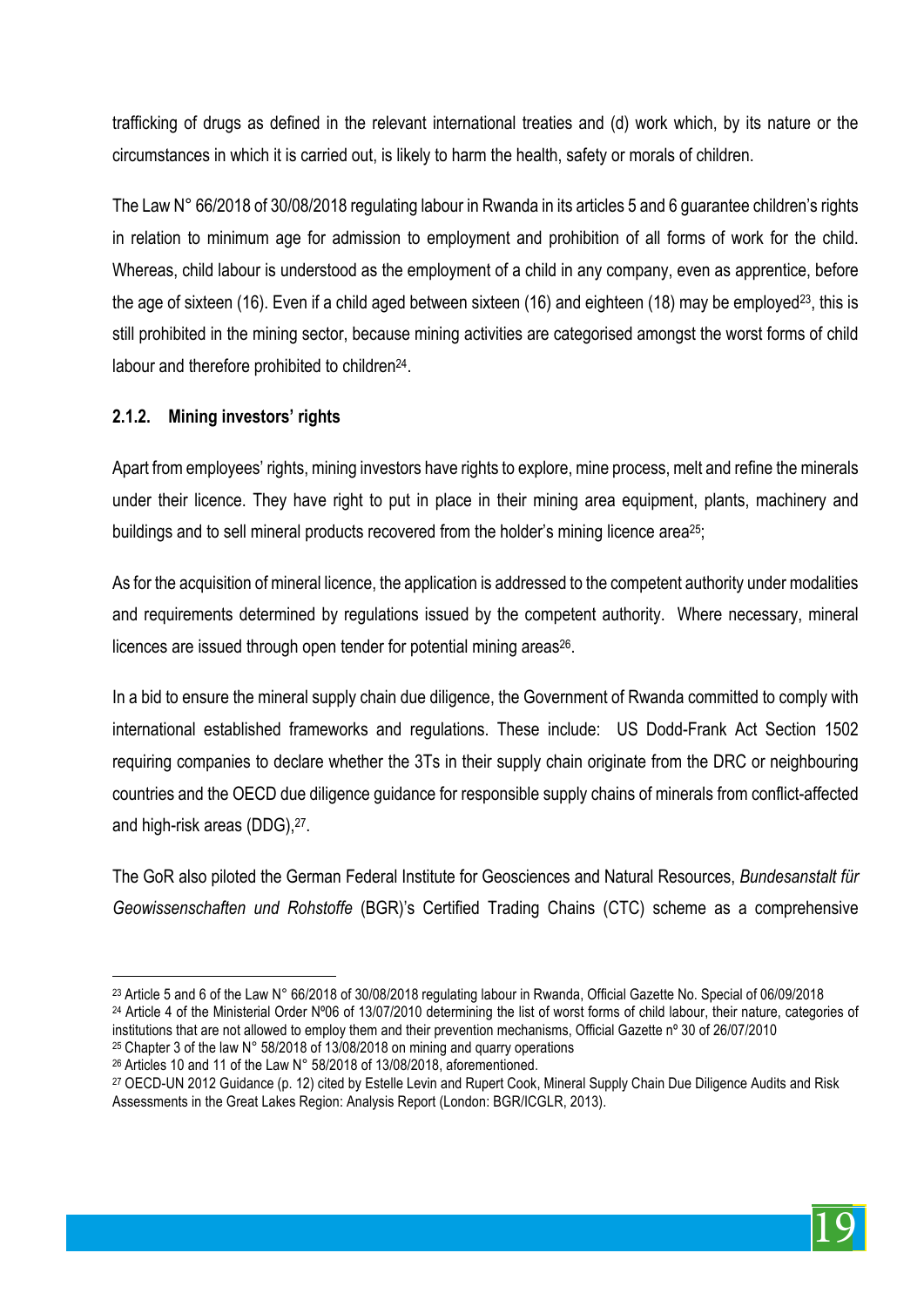certification scheme to promote responsible mining practice in ASM supply chains28. This scheme had a strong focus on the social and environmental considerations associated with mineral production in Rwanda29.

In addition, through the 2012 Ministerial Regulations on minerals certification mechanisms, <sup>30</sup> Rwanda domesticated the responsible mining scheme of the International Conference on the Great Lakes Region (ICGLR)31 which helped Rwanda to acquire Regional Certification Mechanism (RCM) to track the chain of custody of tin, tantalum, tungsten and gold (3TGs).

In line with the above, Rwanda is using services of the private chain of custody service provider, that is, the Tin Supply Chain Initiative (TSCi). It constitutes a joint initiative between International Tin Association and the Tantalum-Niobium International Study Centre (TIC) and is implemented by PACT World32. In 2016, Rwanda welcomed a second service provider to monitor the minerals chain of custody. This was Better Sourcing Programme (BSP), which later became Resources Consulting Services (RCS) Global33.

On the other side, the ITRI Tin Supply Chain Initiative (iTSCi) is a joint programme between ITRI and the Tantalum-Niobium International Study Centre (TIC) which is implemented by PACT World34 in partnership with the GoR to ensure that mineral production conforms to the standards expected by the international markets, and at the same time promoting development.



 $\overline{a}$ <sup>28</sup> Rupert Cook and Paul Mitchell, Evaluation of the Mining Revenue Streams and Due Diligence Implementation Costs in Mineral Supply Chains in Rwanda, (Kigali: BGR/RNRA, 2014), p. 11.

<sup>29</sup> UNECA-SRO-EA, Special report on the ICGLR Regional Initiative against the Illegal Exploitation of Natural Resources (RINR) and other Certification Mechanisms in the Great Lakes Region: Lessons Learned and Best practices (Kigali: UNECA-SRO-EA, 2013), p. 34.

<sup>30</sup> Ministerial regulations No 002//2012/MINIRENA of 28/03/2012 on the regional certification mechanism for minerals, Official Gazette Nº 17 of 23 April 2012.

<sup>&</sup>lt;sup>31</sup> ICGLR, Regional Initiative against the Illegal Exploitation of Natural Resources, available at http://www.icglr-rinr.org/index.php/en/<br><sup>32</sup> Pact World, Rwanda, available at http://www.pactworld.org/country/rwanda

<sup>33</sup> RCS, Annual due diligence report, accessible at https://www.rcsglobal.com/pdfs/Annual-Due-Diligence-Report-NMC-2020.pdf <sup>34</sup> Pact World, Rwanda, http://www.pactworld.org/country/rwanda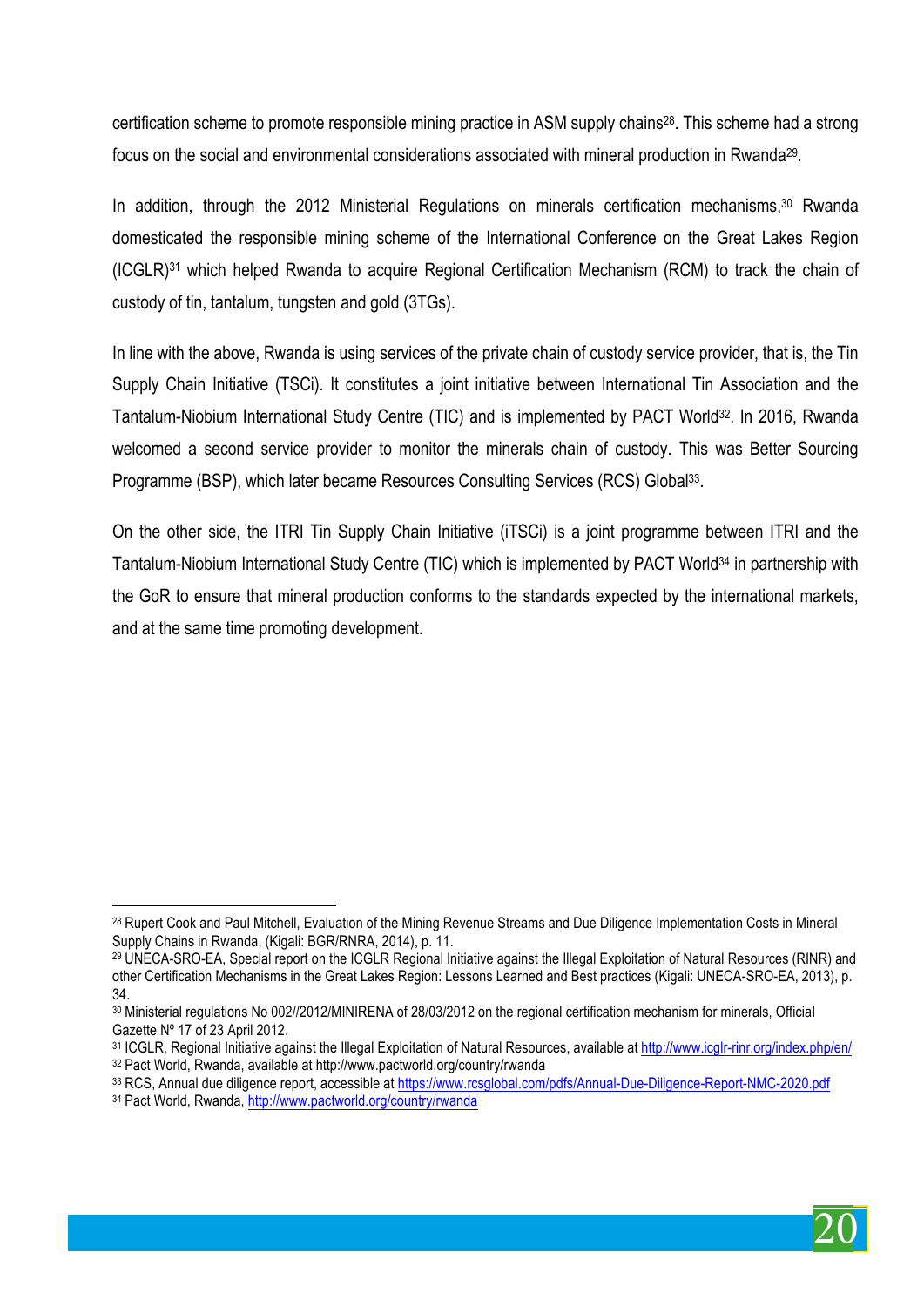# **2.1.3. The rights of mining sites neighbouring communities**

Communities in the neighbourhood of mining sites have the right to property, and to a good or healthy environment as part of the second generation of human rights<sup>35</sup>, that are enjoyed in common or in solidarity, given that these are rights that embrace collective rights of society or peoples. Apart from the right to a healthy environment, they also include right to a sustainable development and right to peace<sup>36</sup>.

#### **2.1.3.1. Right to property**

 $\overline{a}$ 

The right to property is recognized by the Constitution of the Republic of Rwanda of 2003 revised in 2015, the UDHR and the African Charter on Human and Peoples Rights (ACHPR).

The Constitution of the Republic of Rwanda 2003 as revised in 2015, articles 34 and 35 stipulate that private property is inviolable and cannot be encroached except in case of public interests and rights transfers in line with processes and procedures provided for by the law 37. Land is also part of the property rights, though some scholars and human rights activists want land to be recognized as also a separate human right, by international and domestic legal instruments across the world<sup>38</sup>.

Article 17 of the UDHR states that "*Everyone has the right to own property alone as well as in association with others*" and that "*no one shall be arbitrarily deprived of his/her property*"39.

For the ACHPR, "*The right to property shall be guaranteed. It may only be encroached upon in the interest of public need or in the general interest of the community and in accordance with the provisions of appropriate laws*" (article 14)40.

The Rwandan mining law protects properties of the communities in the neighbourhood of mining activities. For instance, the law provides that in case there is a discovery of mineral or quarry deposit on any land, the

<sup>37</sup> The Constitution of the Republic of Rwanda of 2003 revised in 2015. Official Gazette n° Special of 24/12/2015.



<sup>35</sup> Murphy, John. "Second generation rights and the bill of rights debate in south Africa." *South African Sociological*

<sup>36</sup> Council of Europe, the Evolution of Human Rights, <https://www.coe.int/en/web/compass/the-evolution-of-human-rights>, November 2021.

<sup>38</sup> Jérémie Gilbert, "Land Rights as Human Rights", *SUR* 18 (2013), <https://sur.conectas.org/en/land-rights-human-rights/>, November 2021.

<sup>39</sup> UN, Universal Declaration of Human Rights, <https://www.un.org/en/universal-declaration-human-rights/>, November 2021. <sup>40</sup> AU, African Charter on Human and Peoples Rights, <http://www.humanrights.se/wp-content/uploads/2012/01/African-Charter-on-Human-and-Peoples-Rights.pdf>, November 2021.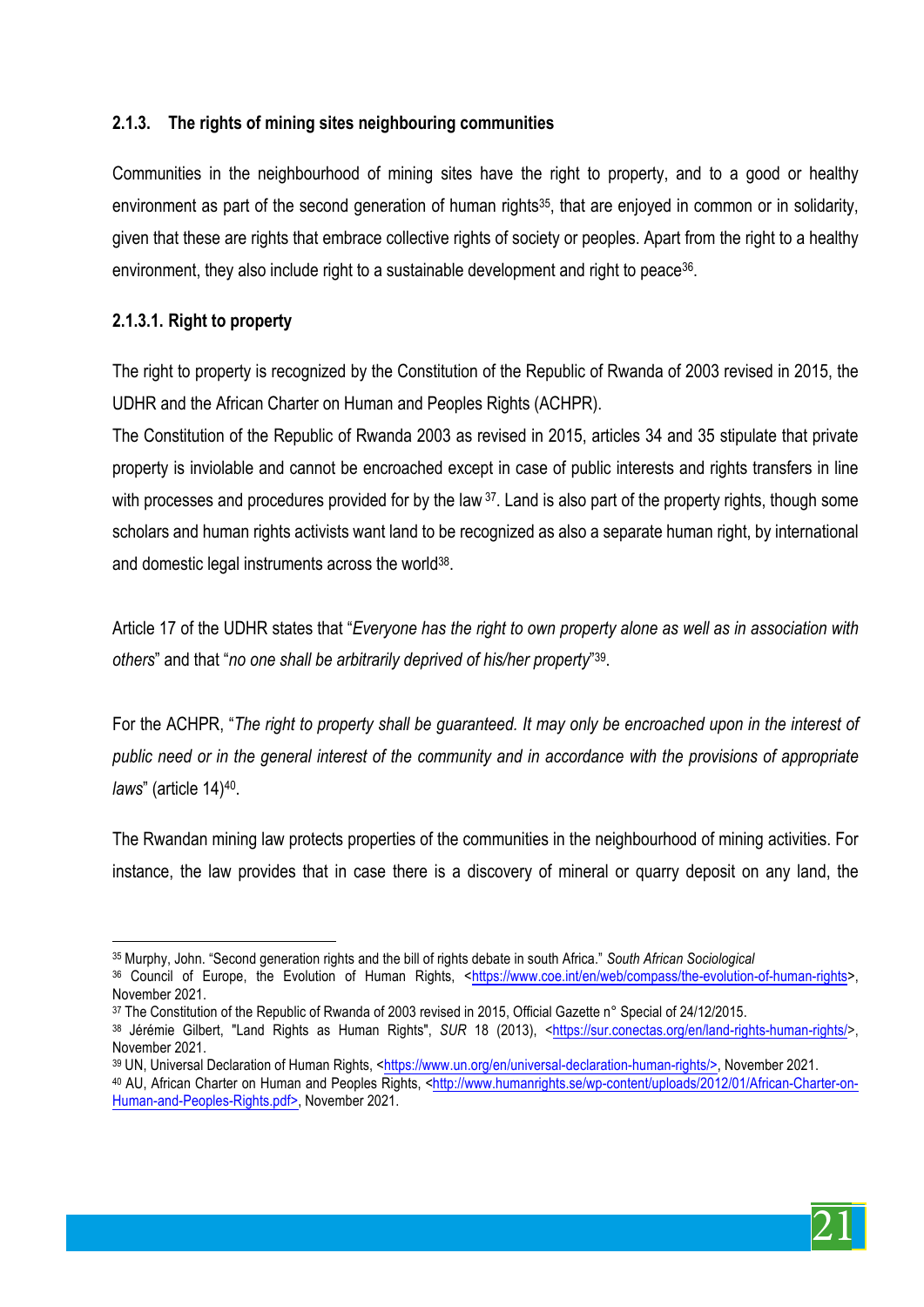landowner or a lawful occupier is fairly compensated in accordance with the law relating to expropriation in the public interest before the licence holder commences the mining operations41.

#### **2.1.3.2. Right to a healthy environment**

According to article 12 (2, b) of the ICESCR, States parties have to improve all aspects of environmental and industrial hygiene. In Rwanda, apart from provisions of the mining law pertaining to environment protection in order to ensure the right to a healthy environment, there are laws that are specific to the protection of environment, including a law on environmental management<sup>42</sup> and a law on water management<sup>43</sup>. Chapter 5 of Rwanda mining law is dedicated to environment protection, in terms of complying with environmental laws, having a rehabilitation plan and rehabilitating damaged areas, paying an environmental rehabilitation guarantee and using dynamites in a way that does not harm the environment and does not disturb the neighbouring communities44.

#### **2.1.3.3. Right to development**

The UN adopted the right to development among other human rights, as an inalienable human right by virtue of which every human person and all peoples are entitled to participate in, contribute to, and enjoy economic, social, cultural and political development, in which all human rights and fundamental freedoms can be fully realized45.

Concerning the mining sector, the community enjoys the right to development through obligations imposed on mining investors. For instance, mines neighbouring communities enjoy part of mitigations of mining impacts onto the community, including an obligation for mining investors to employ the local workforce and ensure skills transfer to them, procure local products and contribute to the socio-economic development of communities where they operate<sup>46</sup> and an obligation known as Corporate Social Responsibility (CSR)<sup>47</sup>, which in turn becomes the communities' rights.



 $\overline{a}$ <sup>41</sup> Article 5 of the Law N° 58/2018 of 13/08/2018 on mining and quarry operation in Rwanda.

<sup>42</sup> Law N°48/2018 of 13/08/2018 on environment, Official Gazette Special No of 21/09/2018.

<sup>43</sup> Law N°49/2018 of 13/08/2018 determining the use and management of water resources in Rwanda, Official Gazette Special No of 21/09/2018.

<sup>44</sup> Article 39 – 44 of the Law N° 58/2018 of 13/08/2018 on mining and quarry operation in Rwanda

<sup>45</sup> Article 1 of the UN's Declaration of the Right to Development, Adopted by General Assembly resolution 41/128 of 4 December 1986  $46$  See articles 63 and 66 of the Law N° 58/2018 of 13/08/2018 on mining and quarry operation in Rwanda.

<sup>47</sup> McMahon Gary and Moreira Susana, The Contribution of the Mining Sector to Socioeconomic and Human Development, In the Extractive industries for development series, No. 30. World Bank, Washington, 2014.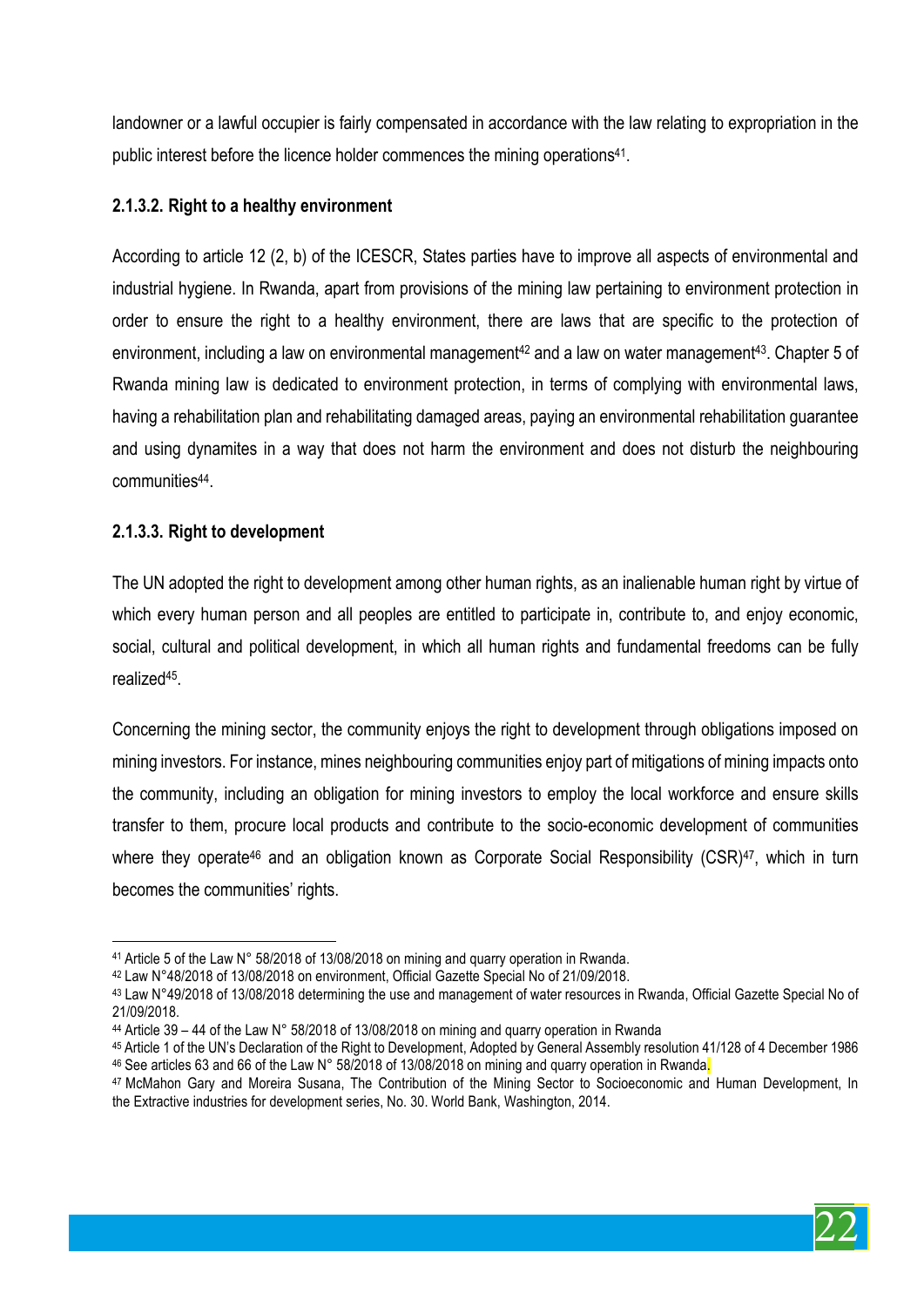# **2.1.4. State's obligations to respect, protect and fulfil human rights in mining sector**

It is worthy noting that states have obligations to respect, protect and fulfil human rights and freedoms. Article 43 of the Constitution of the Republic of Rwanda of 2003 revised in 2015 provides that Judiciary is a human rights and freedoms guardian. Judiciary provides justice to victims of human rights violations including those associated with mining business where the grieved party has right to sue in a court of her/his choice depending on the nature and size of the claim48.

In addition, Rwanda law on mining and quarry operations provides for both administrative and criminal sanctions to those who violate human rights in relation to mining operations.

On one side, administrative sanctions include business suspension and closure, as well as the infliction of administrative fines against those who fail to indicate the origin of minerals, to submit reports, to pay required fees, to pay security and insurance of employees and to refuse access to authorities in operations area, etc<sup>49</sup>.

Criminal sanctions on the other side, include imprisonments and fines that are inflicted against those convicted with undertaking mining or quarry operations without a licence, non-compliance with standards including labour and environmental protection starts, displacement, destruction, removal or crossing the demarcation features of the mineral or quarry licence area, use of dynamites in mining or quarry operations without authorisation, fraud, providing false information and others50.

<sup>50</sup> Idem



 $\overline{a}$ <sup>48</sup> Law N°30/2018 of 02/06/2018 determining the jurisdiction of courts, Official Gazette n° Special of 02/06/2018  $^{49}$  Law N° 58/2018 of 13/08/2018 on mining and quarry operation in Rwanda.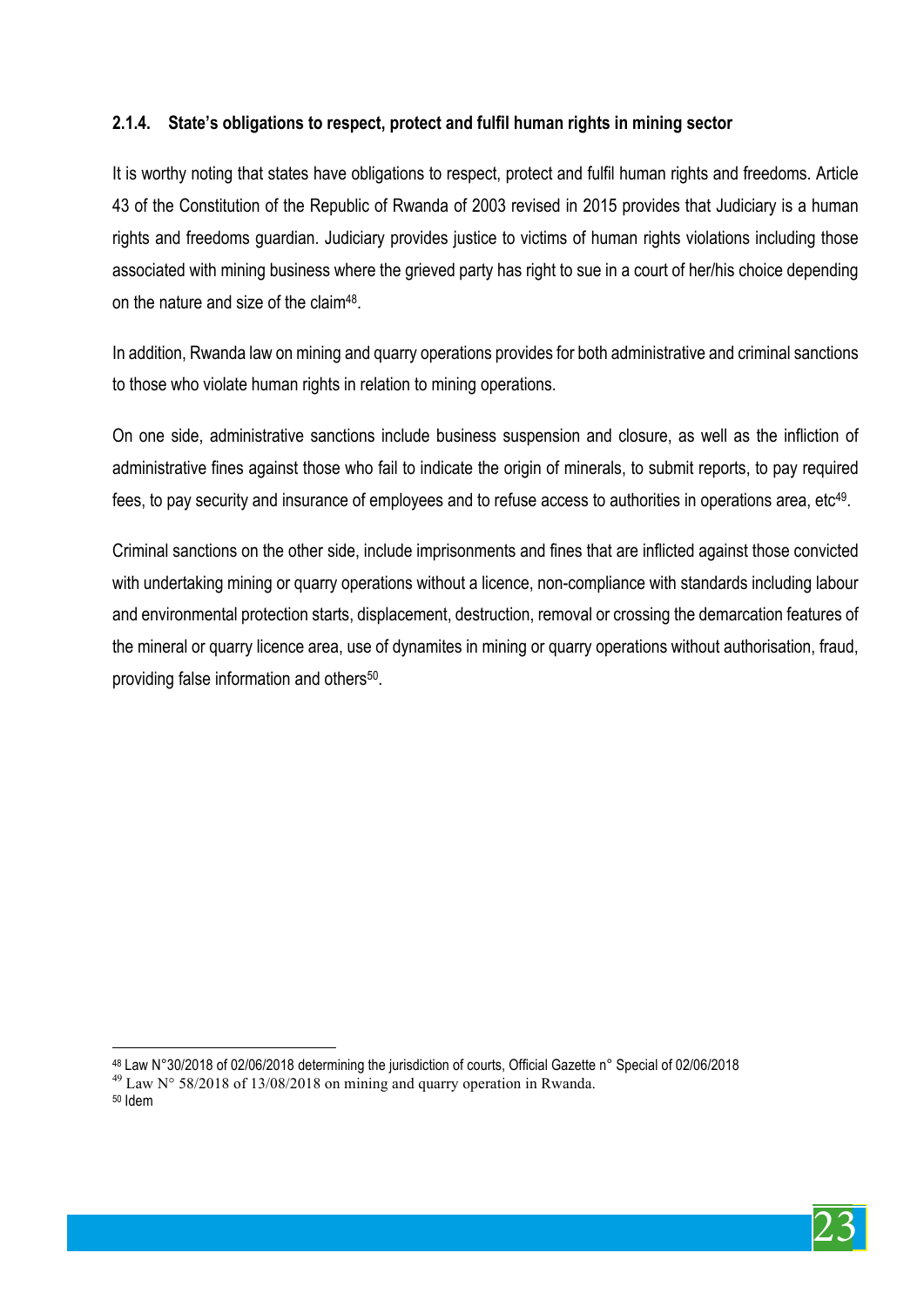# **2.2.EMPIRICAL REVIEW**

This part entails rights relating to the mining workforce, mining investors, mining sites neighbouring communities, and state obligations to respect, protect and fulfil human rights in mining sector with reference made to previous researches on the matters pertaining to human rights violations in mining sector.

## **2.2.1. Human rights pertaining to the mining workforce**

When it comes to the respect of workers' rights, mining sector is often reported to have an indecent working environment, including poor mining practices leading to accidents that breach against the right to life, lack of occupational health and safety measures in some companies, bad working conditions, gender gap and lack of standards necessary to protect the health and safety of women among others<sup>51</sup>. For most of the on-site miners, such as diggers, ore transporters and washers, there are generally no written employment contracts<sup>52</sup>.

In October 2021, Transparency International Rwanda reported that 79.1% of the workers in the mining sector do not have employment contracts, and that around 83% of the contracts were terminated unfairly<sup>53</sup>. Consequently, there were no contribution to the social security scheme, which could cover occupational hazards in terms of mining accidents, illnesses and diseases contracted from mining activities, maternity allowances as well as pensions for miners who go for retirement<sup>54</sup>. Moreover, contrarily to legal provisions, miners' salaries are generally not paid through bank accounts<sup>55</sup>.

Women are more handicapped by working without PPEs in some companies, and there are still weaknesses in designing suitable and accessible mine tunnels, bathrooms of decent standards, and separate changing rooms for male and female workers<sup>56</sup>. There are also serious challenges in terms of lack of loss of income during



 $\overline{a}$ <sup>51</sup> RMB, RMB to continue ensuring mining operators welfare,

<sup>&</sup>lt;https://www.rmb.gov.rw/index.php?id=100&tx\_news\_pi1%5Bnews%5D=140&tx\_news\_pi1%5Bcontroller%5D=News&tx\_news\_pi1 %5Baction%5D=detail&cHash=9a90ab1ea601cdbebd8061d1ea4a6288>, November 2021.

<sup>52</sup> Rene Anthere Rwanyange, Rwanda Miners Union urges employers to provide workers' contracts, in The Panorama of 04th December 2020, <https://panorama.rw/index.php/2020/12/04/rwanda-miners-union-urges-employers-to-provide-workers-contracts/>, November 2021.

<sup>53</sup> Abraham Uwimana, New report highlights gender gaps, poor conditions for miners, in The New Times of 05th October 2021, <https://www.newtimes.co.rw/news/new-report-highlights-gender-gaps-poor-conditions-miners >, November 2021.

<sup>&</sup>lt;sup>54</sup> Emmanuel Ntirenganya, Miners petition for pension benefits, in The New Times of 30th April 2017, <https://www.newtimes.co.rw/section/read/211545>, November 2021.

<sup>55</sup> Michel Nkurunziza, Mining companies on the spot over working conditions, In The New Times of 08th December 2020, <https://www.newtimes.co.rw/business/mining-companies-spot-over-working-conditions>, November 2021.

<sup>56</sup> Bernd Drechsler, Jennifer Hinton and Manfred Walle, An Occupational Safety Health System for small scale Mines in Rwanda Interventions in Support of Mining Companies' Capacity to Comply with CTC, Report on the consultancy within the framework of the CTC project, BGR, 2010, Kigali; Johanna Carstens, Development of a policy and guidelines on gender equality for Rwandan mining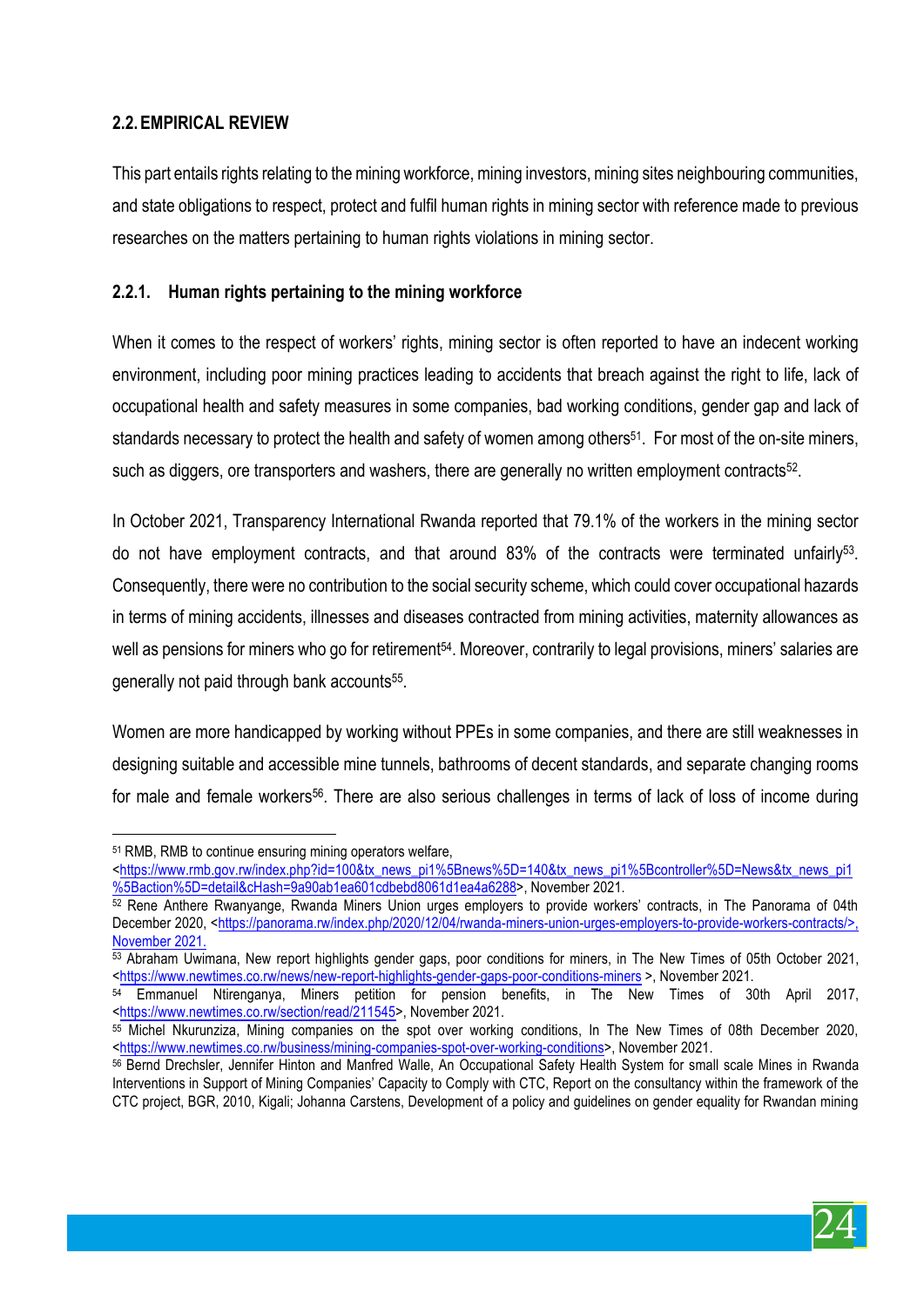pregnancy and breastfeeding periods because they are not allowed to work in such conditions, as there are generally no alternative jobs for pregnant and breastfeeding women<sup>57</sup>. SGBVs cases might also exist in mining although such cases remain low or probably unknown because they are not always reported<sup>58</sup>.

Concerning child labour, though prohibited in Rwanda, there are still loopholes that allow children to join the mining sector, as confirmed by the Ministry of Labour (MIFOTRA)<sup>59</sup>. This is due to a number of factors such as: poor management and protection of mining sites<sup>60</sup>, abandoned mining sites where children are involved illicitly<sup>61</sup>, cases of children who are compelled by parents to help them in the mines<sup>62</sup> as well as lack of programmes that keep children busy for instance during schools' holidays63. There are also cases of children who dropout from schools to join the mining sector due to the availability of mining activities in their surroundings, coupled with lack of parental education<sup>64</sup>.

#### **2.2.2. Human rights pertaining to mining investors**

With regard to mining investors' rights, the implementation of initiatives for the responsible production and sourcing of 3TGs in Rwanda is seen as an unnecessary burden on mineral licence holders. The GoR and the Rwanda Mining Association (RMA) have identified challenges that are not associated with the responsible sourcing initiatives themselves but rather legislative and regulatory in nature. In the downstream, regulations have had a negative impact on companies (smelting companies, refineries and the end users) that are using



 $\overline{a}$ enterprises", Report on the consultancy within the framework of the CTC project, BGR, 2010, Kigali; IMPACT, Women in Artisanal & Small-Scale Mining in Central and East Africa, 2017, <https://impacttransform.org/en/work/project/women-in-artisanal-and-smallscale-mining-in-central-and-east-africa/>, November 2021.

<sup>57</sup> Bernard Nsanzimana, Aline Providence Nkundibiza & Patricie Mwambarangwe (2020) Promoting gender equality in the Rwandan ASM: efforts and obstacles, Canadian Journal of African Studies / Revue canadienne des études africaines, 54:1, 119-138, DOI: 10.1080/00083968.2019.1671884

<sup>58</sup> Laine Munir, Women, Conflict, and Modern Mining in Rwanda during COVID-19 PANDEMIC , in the IUCN, 06th January 2021, <https://www.iucn.org/news/commission-environmental-economic-and-social-policy/202101/women-conflict-and-modern-miningrwanda-during-COVID-19 pandemic >, November 2021.

<sup>59</sup> Kanamugire Emmanuel, There is still way to go for mining operators in Rwanda to comply with the Labour Law, In IGIHE of Nov. 24th 2016, <http://igihe.com/amakuru/u-rwanda/article/iyubahirizwa-ry-itegeko-rigenga-umurimo-mu-bucukuzi-bw-amabuye-yagaciro>, November 2021.

<sup>60</sup> Umuseke, Gatsibo: Over 150 children are underneath looking for minerals, In the Umuseke of Nov. 12th 2017, <https://umuseke.rw/gatsibo-abana-basaga-150-bari-munsi-yubutaka-bashaka-ubukungu.html>, November 2021.

<sup>61</sup> Athan Tashobya, "Illegal activities threaten Gishwati-Mukura park conservation", in The New Times of September 27, 2016, <http://www.newtimes.co.rw/section/article/2016-09-27/203901/>, November 2021.

<sup>&</sup>lt;sup>62</sup> Okello James, Police Warns Over Child Labour, In the New Times of Sunday Ap. 10th 2016, <http://www.newsofrwanda.com/featured1/30908/police-warns-over-child-labour/>, November 2021.

<sup>63</sup> ITRI/iTSCI, Story from the field – Rwanda, Guidance reduces illegal mining and child labour, <https://www.itsci.org/wpcontent/uploads/2017/10/Guidance\_reduces\_illegal\_mining\_and\_child\_labour.pdf >, November 2021.

<sup>64</sup> Rwanda National Police, Rulindo: the duo arrested over illegal mining child labour, <https://police.gov.rw/media-archives/newsdetail/news/rulindo-the-duo-arrested-over-illegal-mining-child-labour/>, November 2021.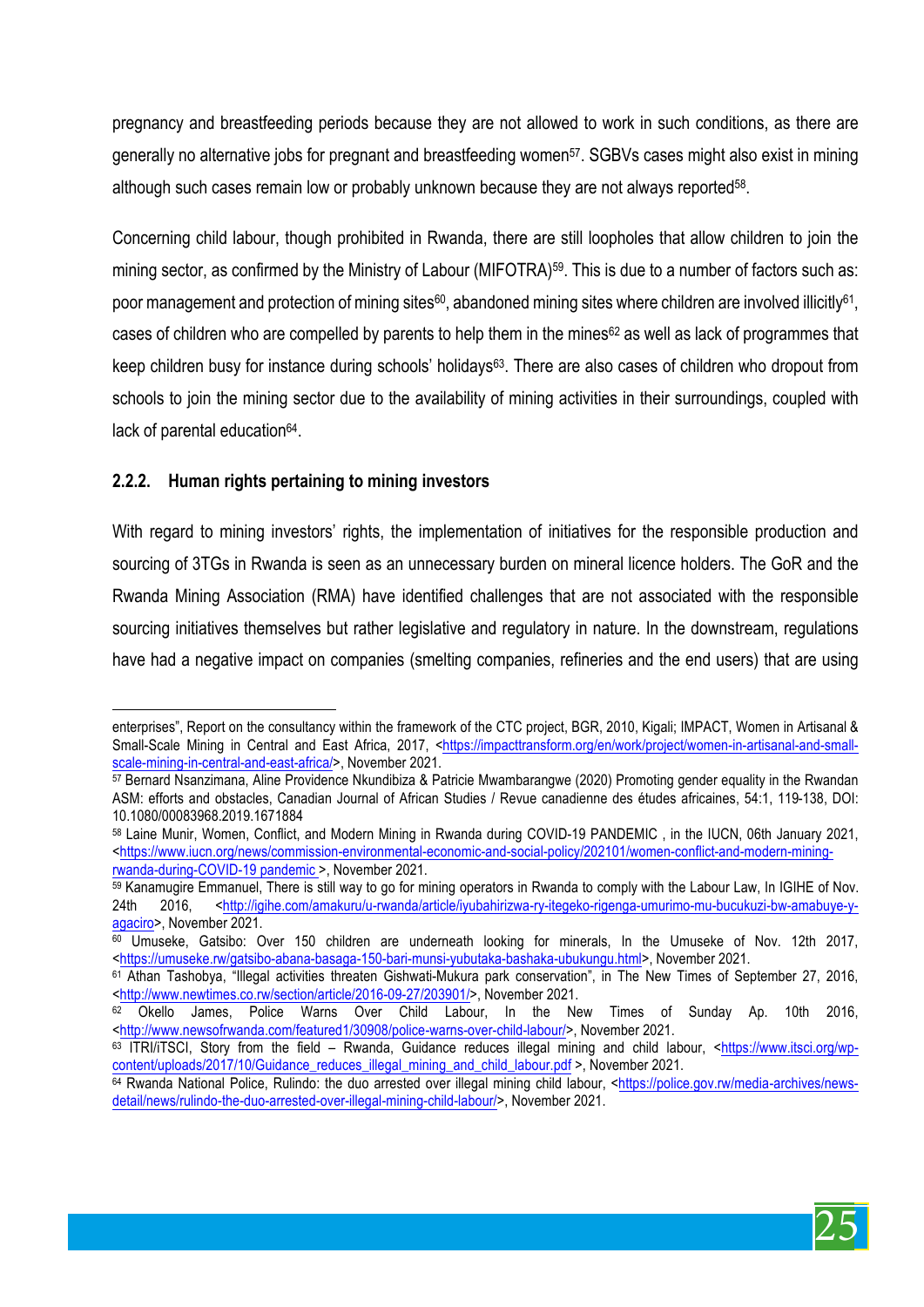3TGs as their raw materials. This is because the financial burden for the ITRI/iTSCi and recently BSP services often falls on the miners themselves who contribute to the payment of GoR's employees in charge of mineral tagging at mine sites, and the ICGLR mineral certification and audits costs. In the upstream, mining operators, especially ASMs, can experience increased operating costs due to the responsible sourcing initiatives<sup>65</sup>. Another challenge in the risks of limited market access and reputational risk associated with conflict-minerals legislation, which increases the perceived risk of sourcing from the GLR as opposed to minerals from other Sub-Saharan countries<sup>66</sup>.

#### **2.2.3. Human rights pertaining to mining sites neighbouring communities**

In areas with poor mining laws and policies, or their poor enforcement, mining is perceived as a threat to society in a variety of ways including land disputes and environmental degradation, illegal mining done by some community members, deaths and injuries from mine accidents, irregular armed forces, prostitution, AIDS and other Sexually Transmitted Diseases (STDs), sexual and gender-based violence (SGBV) and other negative impacts<sup>67</sup>.

For the case of Rwanda, frequent violations of human rights are reported in land and environmental matters. Ownership over land is part of rights to property. The law governing land provides that the holder of land rights is given fair compensation for public interest activities to be carried out in the land he/she was owning<sup>68</sup> and the law relating to expropriation in the public interest classifies mining and quarry activities among others<sup>69</sup>.

Although not many cases of land and environmental matters in Rwanda are reported, some land right holders in the mine sites' neighbourhood expressed conflicting interests with mineral and quarry licence holders, where the latter are said to start mining operations before paying compensations, as well as cases of land erosions associated with poor management of mineral tailings and water used in mineral processing70. There also a few

 $\overline{a}$ 



<sup>65</sup> RMA, Op. cit., p. 1.

<sup>66</sup> Rupert Cook and Paul Mitchell, Evaluation of the Mining Revenue Streams and Due Diligence Implementation Costs in Mineral Supply Chains in Rwanda, (Kigali: BGR/RNRA, 2014), p. 49.

<sup>67</sup> OXFAM Australia, Impacts of mining, <https://www.oxfam.org.au/what-we-do/mining/impacts-of-mining/>, November 2021.

<sup>68</sup> Article 47 of the Law N° 27/2021 of 10/06/2021 governing land, Official Gazette Special N° of 10/06/2021; Article 5 of Law N° 58/2018 of 13/08/2018 on mining and quarry operations, Official Gazette nº33 of 13/08/2018.

 $69$  Article 5 (22o) of the Law N° 32/2015 of 11/06/2015 relating to expropriation in the public interest. Official Gazette nº 35 of 31/08/2015.

<sup>70</sup> See for example, Jean de Dieu Nsabimana, Rwamagana families to be expropriated to avoid mining accidents, in The New Times of 21st May 2018, <https://www.newtimes.co.rw/news/rwamagana-families-be-expropriated-avoid-mining-accidents>, November 2021.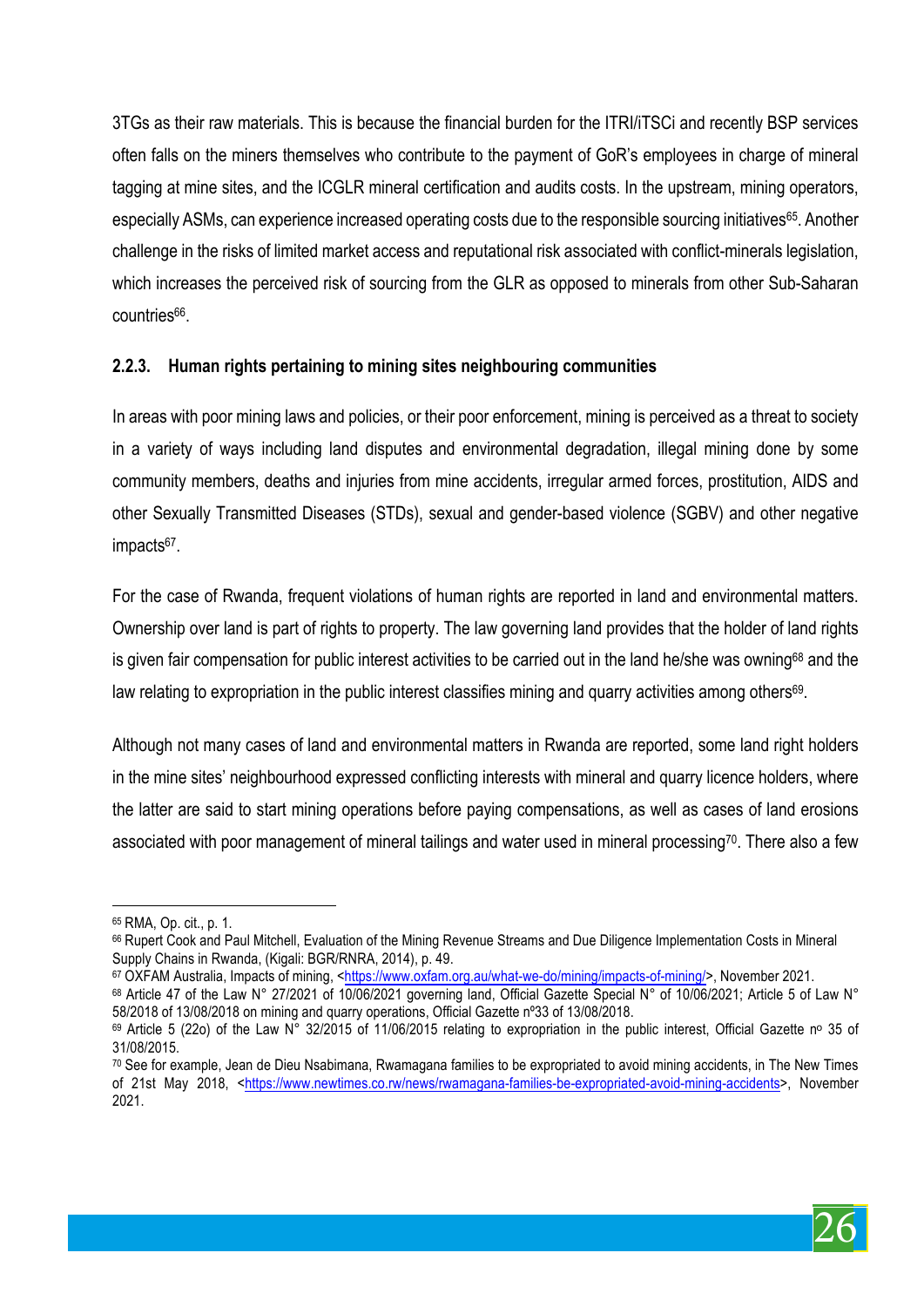cases which have been reported by some residents about dispute of ownership over land with mining companies71.

As far as environmental degradation is concerned, mining activities have been reported to be one of its causes, which in turn lead to conflicting interests between investors, the community and law enforcement. This includes: water pollution resulting in washing the ores in rivers or channelling used water in rivers, deforestation, erosion, land scenery deformation, poor management of tailings that end up filling river banks; all due to the nonimplementation of environmental plans and mining in line with Environmental Impacts Assessments (EIAs) and which cases are found across the whole country as reported by the Office of the Auditor General (OAG)<sup>72</sup>.

# **2.2.4. State's interventions in fulfilling its obligations to respect and protect human rights in mining sector**

The respect of human right in mining sector is monitored by RMB and the local authorities as they are endowed with powers to oversee the compliance of law and suspend mining activities that abuse human rights. For instance, in 2020, twenty-four (24) mining companies in Ngororero District were temporarily suspended for failure to follow mining regulations. Those companies were accused of causing environmental damages such as polluting rivers including Nyabarongo River and abuse of workers' rights by not providing them with appropriate PPEs, bathhouses and toilets. In addition to environmental degradation, illegal mining has been shown to cause human deaths and insecurity<sup>73</sup>.

However, some work is being done in line with minimizing human rights abuses in mining sector by stakeholders like the Rwanda Extractive Workers Union (REWU), on workers' rights and Rwanda Women In&And Mining Organization (WIAMO) on women and children's rights74.



 $\overline{a}$ <sup>71</sup> See for instance, Havugimana Alphonse and others vs. Rutongo Mines Ltd., Supreme Court Case No RCAA 0022/14/CS of 25/11/2016.

 $72$  OAG, Performance audit report of environmental management of mining activities for the period 01 January 2012 – 31 January 2015 (Kigali: OAG, 2018), pp. 4 – 11.

<sup>73</sup> TOP AFRICA NEWS, Ngororero: 24 Mining Companies temporarily suspended for non-compliance to regulations, <https://www.topafricanews.com/2020/10/16/ngororero-24-mining-companies-temporarily-suspended-for-non-compliance-toregulations/>, November 2021.

 $\frac{74}{74}$  Maria Laura Barreto, Economic Contributions of Artisanal and Small-Scale Mining in Rwanda: Tin, Tantalum, and Tungsten, EARF, <https://www.responsiblemines.org/wp-content/uploads/2018/03/Rwanda\_case\_study.pdf>, November 2021.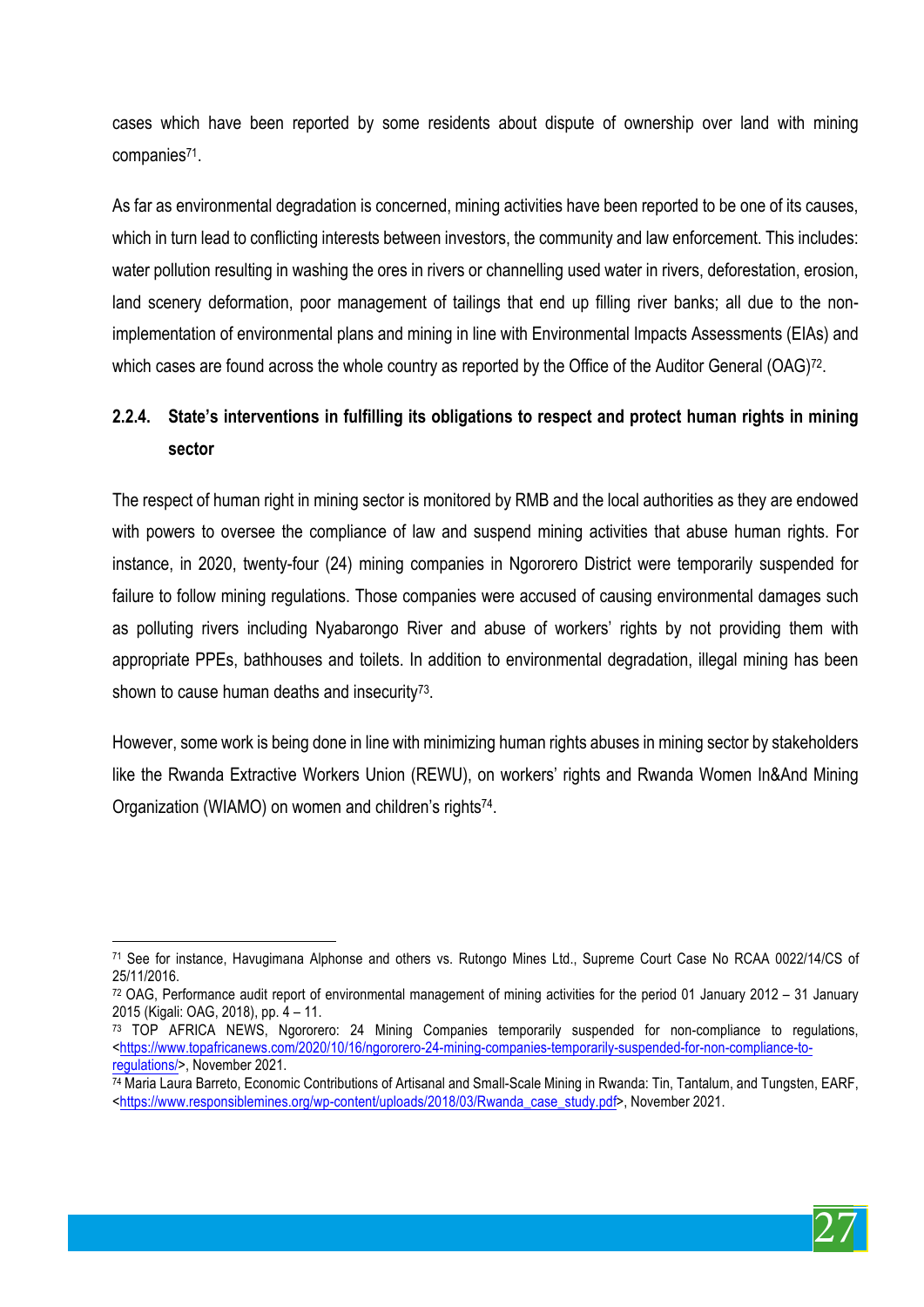# **CHAPTER III: METHODOLOGY**

This section explains the methodology used to assess the human rights situation in Rwanda mining sector. It discusses survey approaches, sampling design, geographic coverage, data collection techniques, data quality and validity techniques, data analysis and presentation as well as ethical considerations.

#### **3.1.Survey approaches**

This survey employed mixed approaches to get and analyse information related to human rights situation in Rwanda mining sector. The analytical approach was used by breaking down the research objective systematically. The second approach was the deductive approach whereby comparison was made on both local and international human rights standards in mining industry vis-a-vis the practice. In addition, both qualitative and quantitative data served much importance in this survey.

#### **3.2.Sampling design, frame and Sample Size**

A two-stage sampling design was applied to select respondents of this survey. Primary sampling units were mining sites falling into four (4) categories of licences namely: Exploration Licence (EL), Small Scale Mining Licence (SSML), Artisanal Mining Licence (AML) and Large-Scale Mining Licence (LSML). Secondary sampling units were individuals working at mining workplace including miners, site managers and site engineers and neighbours of mining sites.

As for the sampling frame, the Commission used the list of 186 licenced mining companies obtained from Rwanda Mines Petroleum and Gas Board (RMB). The list contained 40 Exploration Licences (EL), 25 Artisanal Mining Licences (AML), 107 Small Scale Mining Licences (SSML) and 14 Large Scale Mining Licences (LSML).

The primary sample size was determined using modified Cochran's formula by considering normal derivation of 95% confidence level. The margin of error of  $\pm$  5 and Z-value equivalent to 1.96.

Therefore, 
$$
n = \frac{n_o}{1 + \frac{(n_o - 1)}{N}}
$$
  $n_o = \frac{z^2 pq}{e^2}$ 

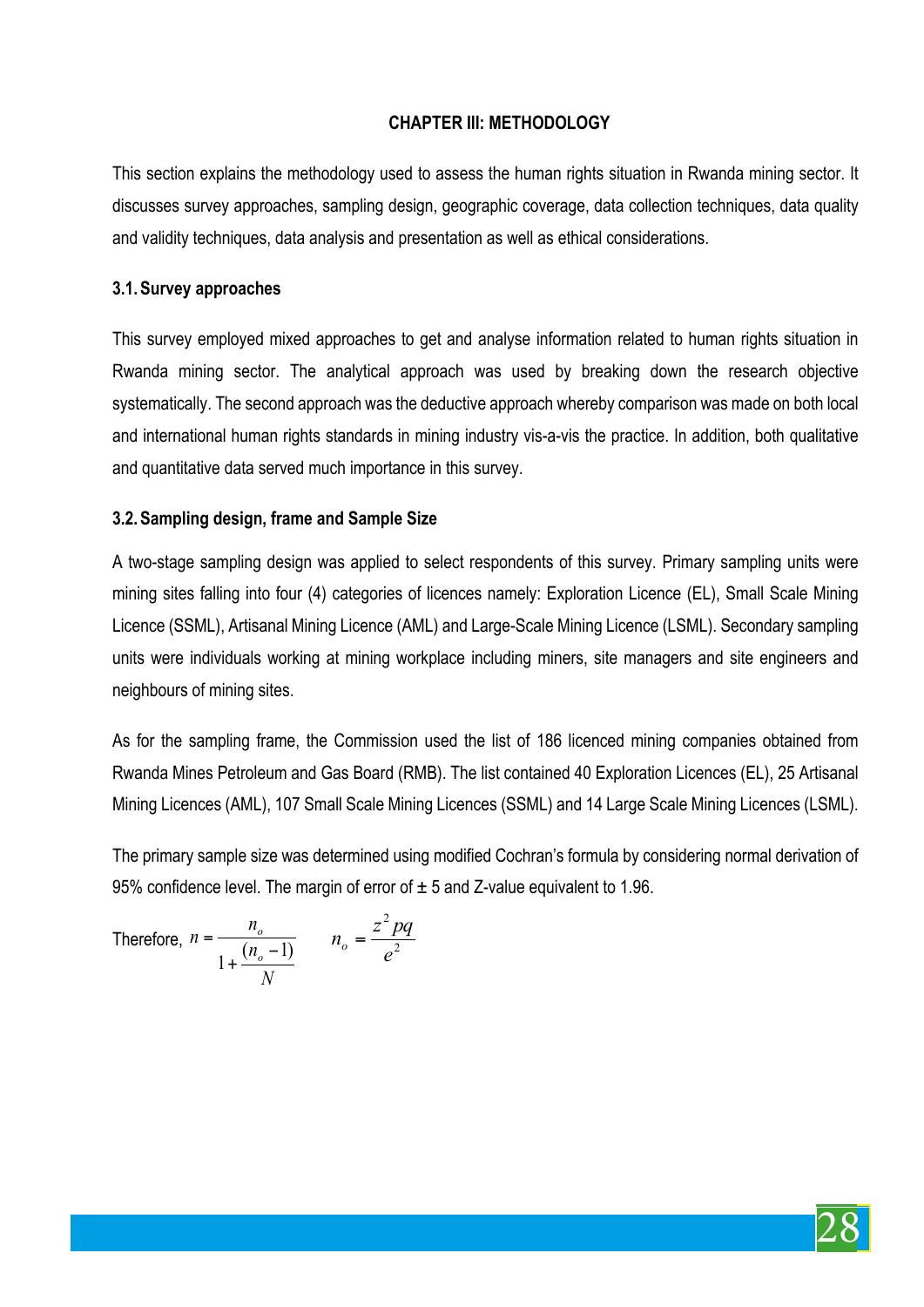Where,

- i. *n*<sup>o</sup> is the initial sample size
- ii. *n is the final sample size*
	- **e** is the desired level of precision (i.e. the margin of error),
	- **p** is the (estimated) proportion of the population which has the attribute in question a
	- $q$  is  $1 p$  and
	- **z** is the z-value

iii. **N** is the population size

The sample size was calculated as forth:

*n***<sup>o</sup> =** ((1.96)2 (0.5) (0.5)) / (0.05)2 = 385 and

*n* = 385 / (1 + (384 / 186)) = 125.6315

Thus, the proposed primary sample size was 125 mining sites. Unfortunately, during the field works the enumerators found 34 inactive sites and this reduced the Sample size to 91 mining sites.

The secondary sample was purposively selected based on the number of mining sites operating in the concerned District. This means that the higher the number of mining sites was, the higher the sample size. Every site had four major groups of respondents namely site managers or investors, Site engineers, miners and mining site neighbours. Some respondents especially site managers and engineers could not be found at the mining site because they were absent at the time of the survey. In total, the number of interviewed respondents was 357 falling into the following categories: 91 groups of miners, 61 mining site engineers, 74 mining site managers/owners and 131 neighbours of the mining sites.

# **3.3.Geographic coverage and their respective sample size**

Based on convenience sampling technique, the study selected 15 districts whereby probabilistic sample of 91 mining sites were visited and purposive sample of 357 respondents were interviewed. Table 3.1 indicates the covered districts and their respective sample size.

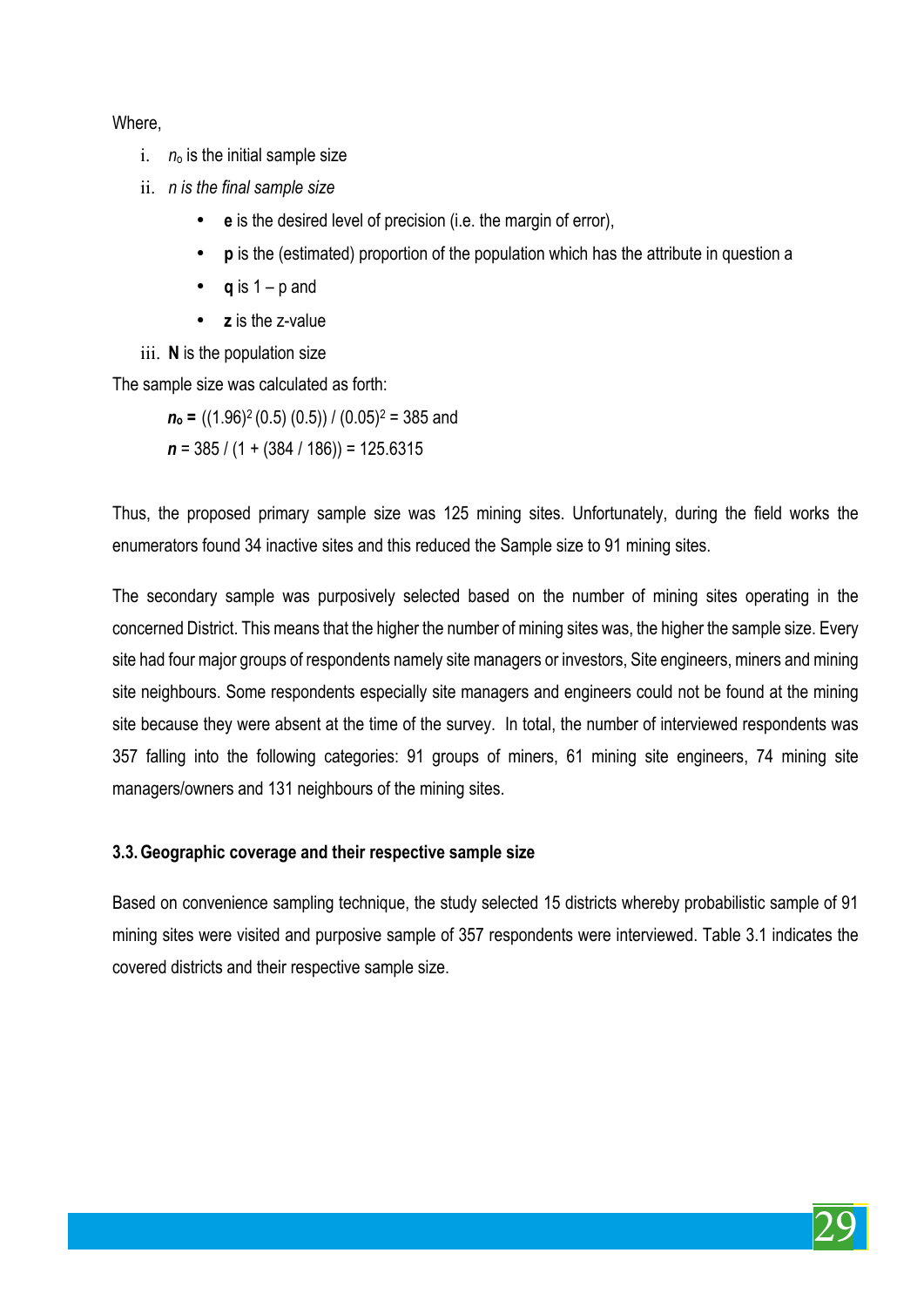| Location       |                      | <b>Surveyed sites</b> |                             |                      |
|----------------|----------------------|-----------------------|-----------------------------|----------------------|
| <b>No</b>      | <b>Province/City</b> | <b>District</b>       | <b>District Sample size</b> | Province sample size |
| 1              | Kigali City          | Nyarugenge            | 4                           | 4                    |
| $\overline{2}$ | Eastern              | <b>Bugesera</b>       | 8                           | 28                   |
| 3              | Province             | Gatsibo               | $\overline{7}$              |                      |
| $\overline{4}$ |                      | Kayonza               | 6                           |                      |
| 5              |                      | Rwamagana             | $\overline{7}$              |                      |
| 6              | Southern             | Kamonyi               | 6                           | 19                   |
| $\overline{7}$ | province             | Muhanga               | 11                          |                      |
| 8              |                      | Ruhango               | $\overline{2}$              |                      |
| 9              | Western              | Karongi               | 4                           | 24                   |
| 10             | province             | Ngororero             | 6                           |                      |
| 11             |                      | Nyamasheke            | 6                           |                      |
| 12             |                      | Rutsiro               | 8                           |                      |
| 13             | Northern             | <b>Burera</b>         | 3                           | 16                   |
| 14             | Province             | Gakenke               | 10                          |                      |
| 15             |                      | Rulindo               | 3                           |                      |
|                | <b>Total</b>         |                       | 91                          | 91                   |

#### **Table 3.1: Districts covered and number of surveyed mining sites**

*Source: Author 2021*

Muhanga and Gakenke Districts count higher numbers of surveyed sites 11 and 10 respectively. The coverage of limited number of sites in some districts was due to the sampling frame that had outdated information on active mining sites.

# **3.4.Key Informant Interviews (KIIs)**

The Commission selected a qualitative sample of 29 key informants were interviewed including mining schools, nongovernmental organizations and associations, local authorities and Government institutions.

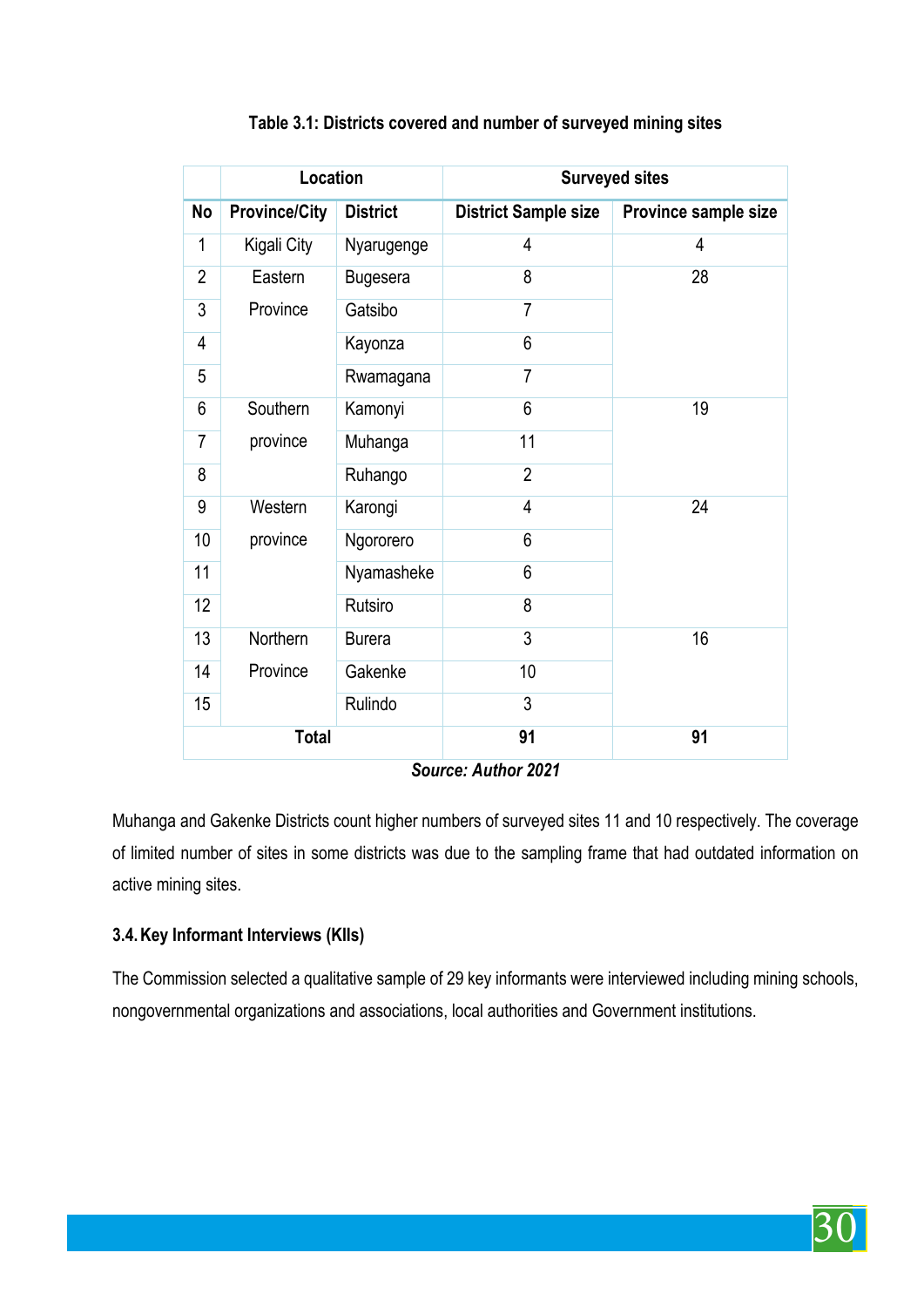| N <u>∘</u>     | Key Informant Interviews respondent                                           | Quantity |
|----------------|-------------------------------------------------------------------------------|----------|
| $\mathbf{1}$   | Districts' Personnel in charge of mining                                      | 15       |
| $\overline{2}$ | Gender Monitoring Office (GMO)                                                |          |
| 3              | Rwanda Women in & And Mining Organization (WIAMO) for the promotion of gender |          |
|                | equality and social inclusion                                                 |          |
| 4              | Pact World Rwanda (ITRI/iTSCi) for the minerals supply chain due diligence    |          |
|                | (traceability and certification)                                              |          |
| 5              | Rutongo mining schools (IPRC&TVETs)                                           |          |
| 6              | Rwandan extractive industry workers union (REWU)                              |          |
| $\overline{7}$ | Rwanda Mining Board (RMB)                                                     |          |
| 8              | Ministry of Local Government (MINALOC)                                        |          |
| 9              | Ministry of Environment (MOE)                                                 |          |
| 10             | Rwanda Development Board (RDB)                                                |          |
| 11             | Ministry of Public Service and Labour (MIFOTRA)                               |          |
| 12             | Rwanda Environment Management Authority (REMA)                                | 1        |
| 13             | Mining sites neighbouring hospitals/health centres                            | 3        |
|                | <b>Total Klls</b>                                                             | 29       |

#### **Table 3.2: Key informants interviewed during the survey**

#### *Source: Author*

As the total KIIs are 29 respondents, the collected data from Key informant interviews remain valid.

#### **3.5.Data collection techniques**

The Commission has employed different data collection techniques to gather both primary and secondary data during this survey. Secondary data were collected via desk review of institutions' and scientific publications related to the current survey while primary data were gathered from the field using KIIs and designed questionnaire for each category of respondents.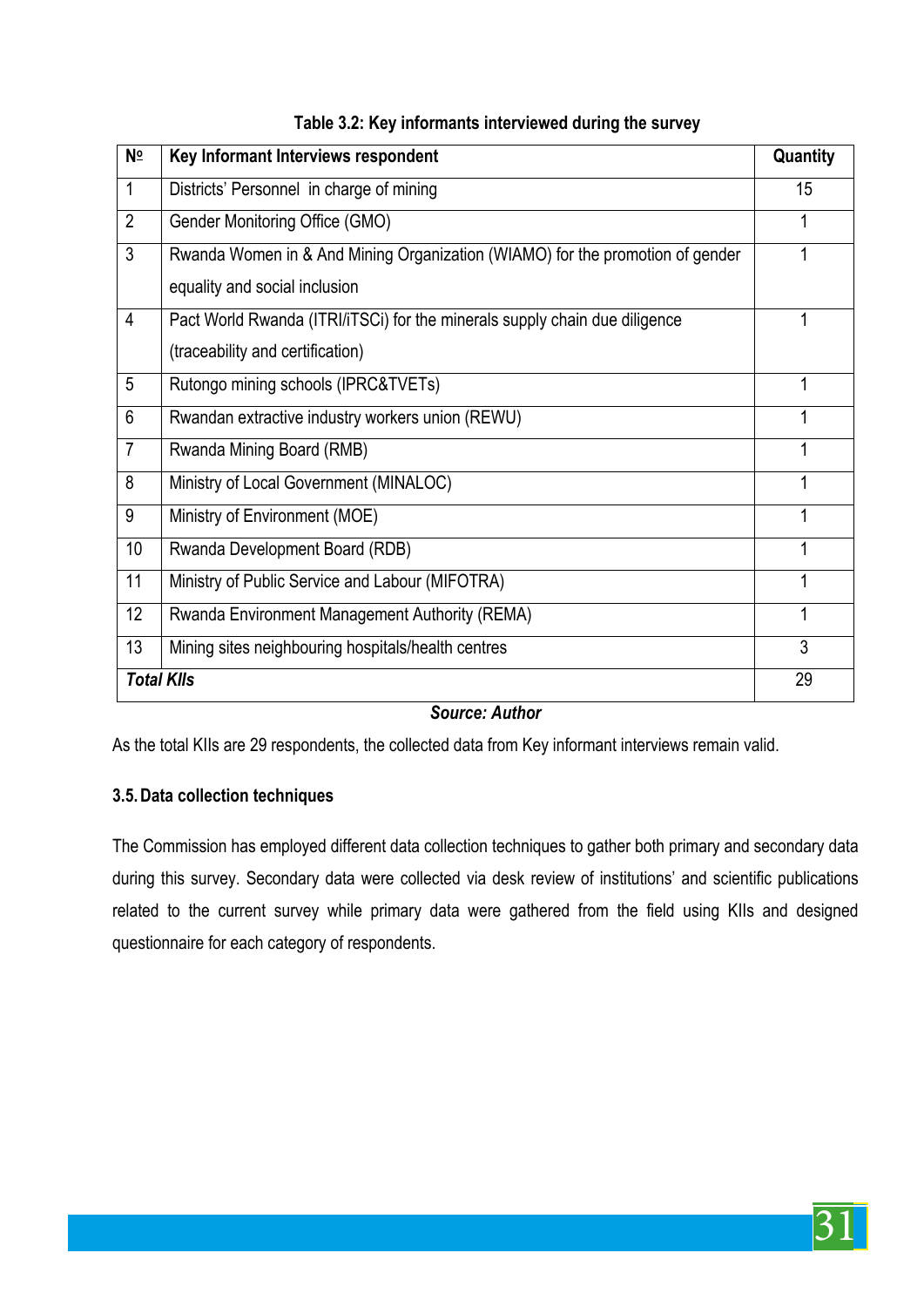# **3.6.Data quality and validity**

The quality research instruments was achieved through different validations by NCHR and the hired consultant. The Commission deployed its staff for data collection to ensure that the information is accurate and human rights based.

#### **3.7.Data analysis**

Several approaches were applied to analyse the findings of the survey. Quantitative data were analysed using excel sheet and its analysis particularly focused on descriptive approach in terms of frequencies and percentages. The analysis of qualitative data used content analysis technique by grouping texts from transcripts based on their subject areas.

#### **3.8.Data presentation**

Presentation of the findings of the survey was in form of charts, diagrams and tabulations. These presentation techniques generated a clear visualization of the respect of human rights in mining sector..

#### **3.9.Ethical considerations**

The survey on the respect of human rights in mining in Rwanda was carried out within the confines of different aspects of ethical considerations.

#### **3.9.1. Communicating relevant institutions and authorities**

The NCHR wrote letters to inform relevant institutions and authorities about the survey and requested responses on questionnaires addressed to them.

#### **3.9.2. Privacy and confidentiality**

The survey conformed to the best practices of ensuring that information obtained from respondents were treated with utmost privacy and confidentiality. Respondents were assured to feel comfortable in providing the information and that their responses will be kept confidential and only be used in the interest of the survey.

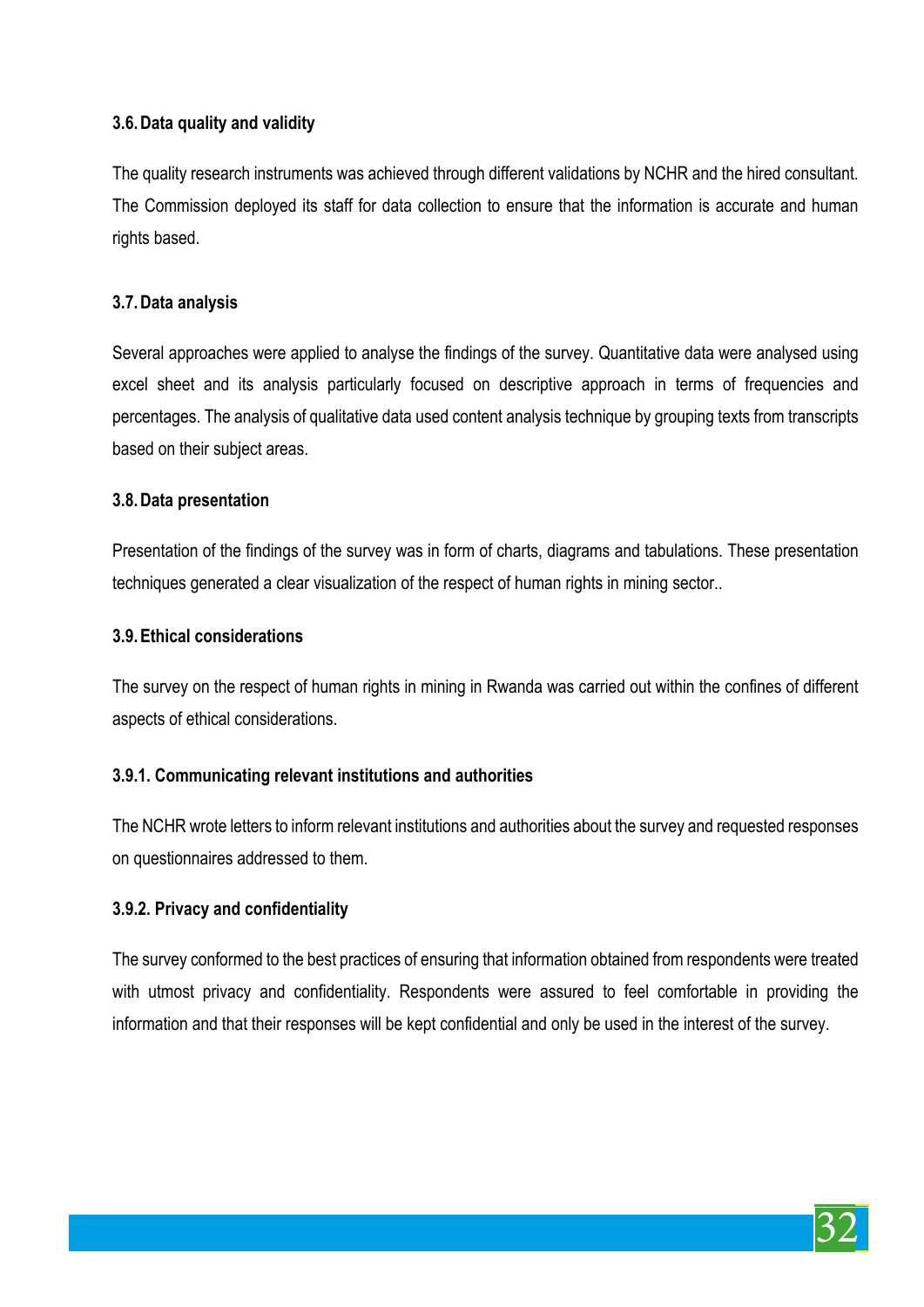# **3.9.3. Acknowledgement of references**

There was full acknowledgement of various sources of information to which the Commission made reference to produce this report on the human rights situation in Rwanda mining sector.

# **3.9.4. Do no harm to the Participants**

This survey was conducted in a manner that ensures no harm posed to respondents. This was achieved by interviewing respondents with precautions and taking safety measures into consideration.

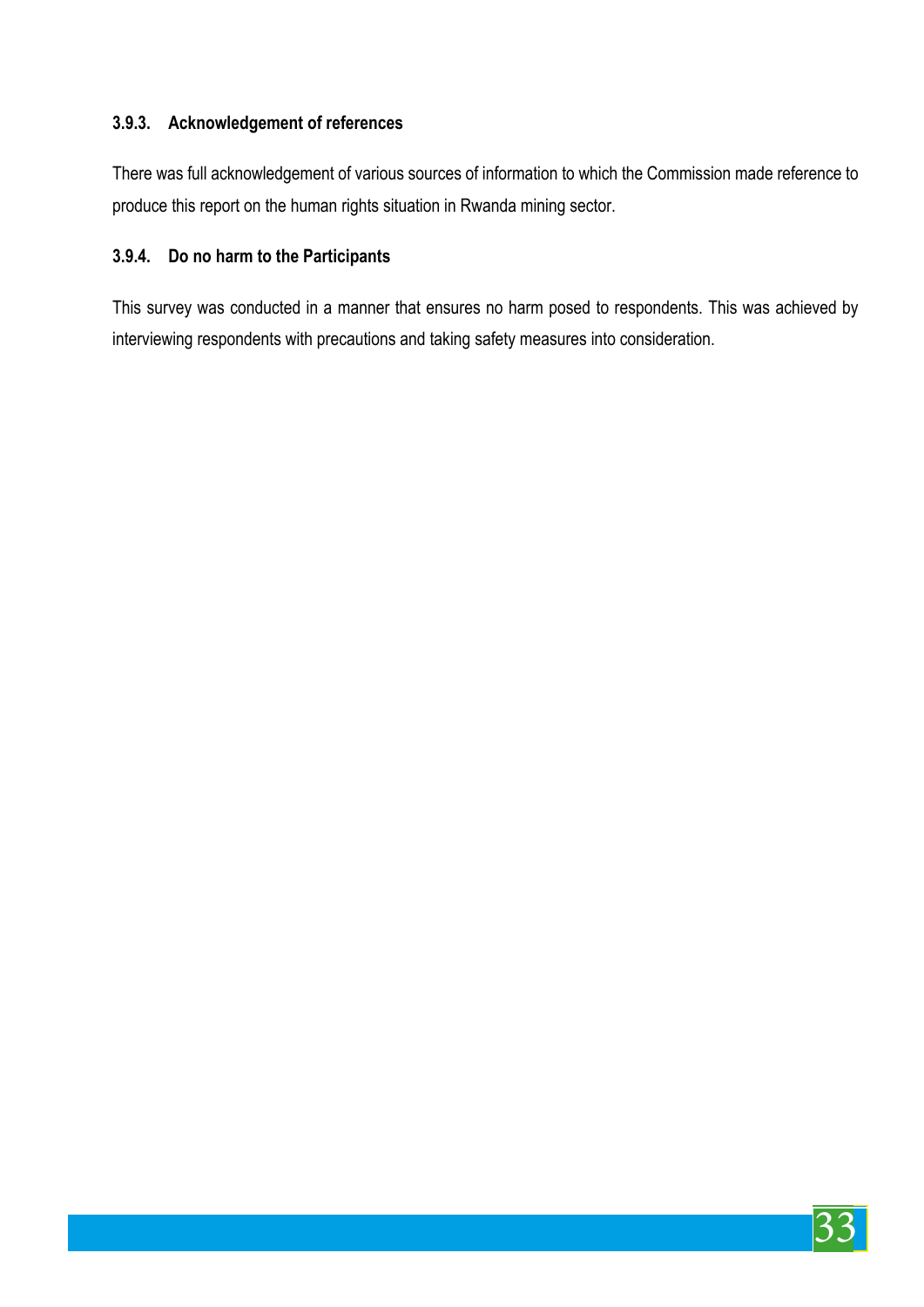# **CHAPTER IV. PRESENTATION AND DISCUSSION OF FINDINGS**

This chapter presents and discusses findings on the human rights situation in Rwanda mining sector in line with specific objectives. After presenting demographic information of respondents, the chapter highlights the status of respect of miners' rights, respect of investors' rights and finally the status of human rights respect for mining sites' neighbouring communities.

# **4.1. Demographic characteristics of respondents**

Demographic information presented in this section concerns individual respondents interviewed by the Commission during the survey. These include mining engineers, investors and mining sites' neighbours. Miners' demographic information was not assessed since they were interviewed in their representative groups at every mining site.

#### **4.1.1. Mining engineers**

Table 4.1 illustrates detailed information on interviewed mining engineers in respect of their age, gender and level of education.

| Age                    | <b>Number</b>   | Percentage (%) |  |  |
|------------------------|-----------------|----------------|--|--|
| 18-30                  | 30              | 49.18          |  |  |
| $30 - 40$              | 24              | 39.34          |  |  |
| 40-50                  | $6\phantom{1}6$ | 9.84           |  |  |
| 50-60                  | 1               | 1.64           |  |  |
| Total                  | 61              | 100            |  |  |
|                        | Gender          |                |  |  |
| Male                   | 45              | 73.77          |  |  |
| Female                 | 16              | 26.23          |  |  |
| Total                  | 61              | 100            |  |  |
| <b>Education level</b> |                 |                |  |  |
| Primary                | $\overline{2}$  | 3.28           |  |  |
| A level (HS)           | 4               | 6.56           |  |  |
| <b>University</b>      | 55              | 90.16          |  |  |
| Total                  | 61              | 100            |  |  |

#### **Table 4. 1: Demographic information of mining engineers**

*Source: Primary data, 2021*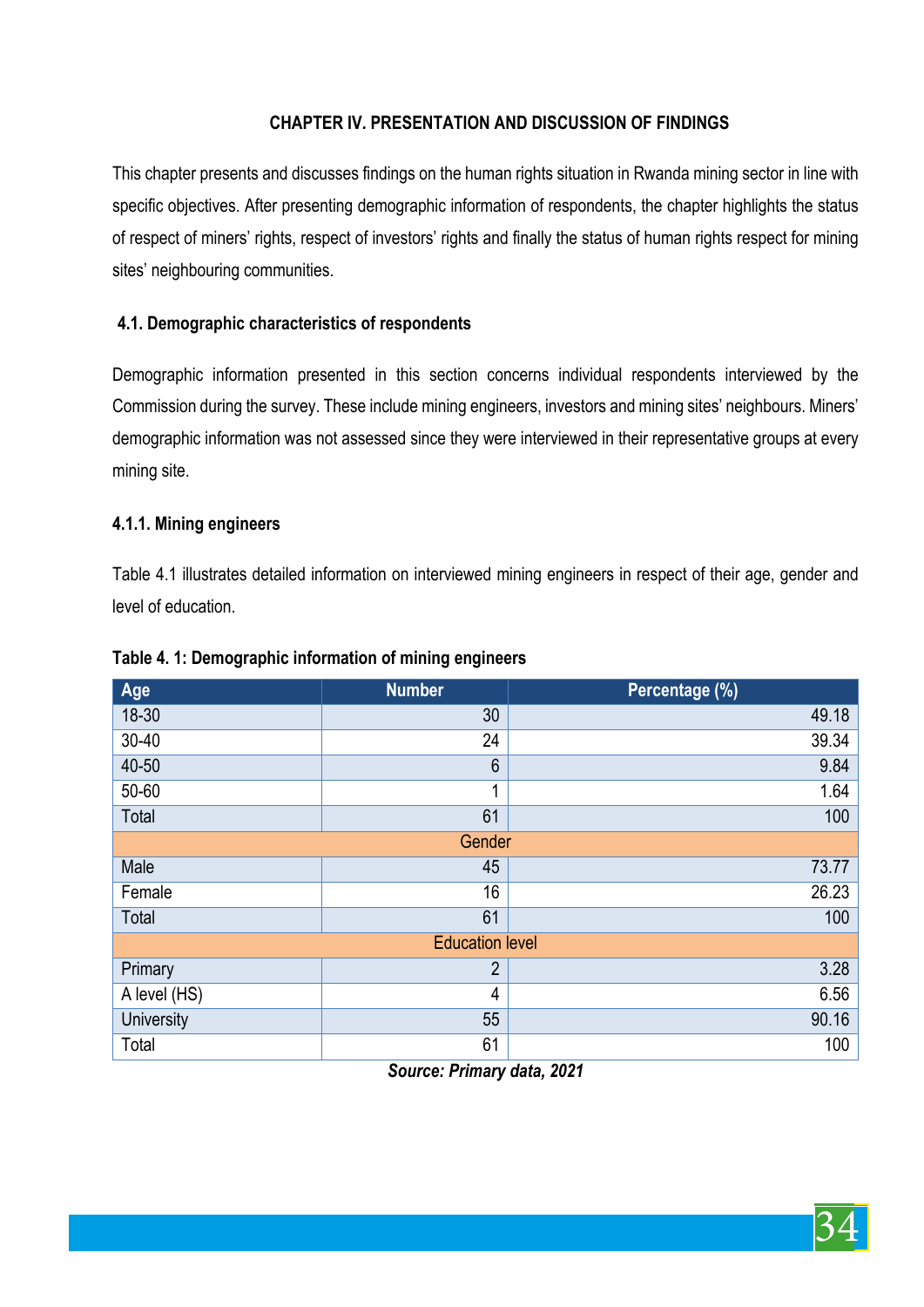Table 4.1 indicates that a total of 61 mining workers were interviewed during the survey, out of whom 73.77% were males and 26.23% were females. This means that female mining engineers are less represented than their male counterparts. Young mining engineers aged between 18 and 30 years old dominate with 49.18 % while those aged between 50 and 60 years old count the minority with 1.64 %. Concerning their level of education, 90.16% of interviewed mining engineers attended University, 6.56% attended high school and 3.28% attended only primary schools.

#### **4.1.2. Mining Sites Managers or investors**

Table 4.2 illustrates detailed information on interviewed mining sites managers/investors in respect of their age, gender and their level of education.

| Age                  | <b>Number</b>          | Percentage (%) |
|----------------------|------------------------|----------------|
| 18-30                | 14                     | 18.92          |
| $30 - 40$            | 22                     | 29.73          |
| 40-50                | 29                     | 39.19          |
| 50-60                | $\overline{7}$         | 9.46           |
| Above 60             | $\overline{1}$         | 1.35           |
| Preferred not to say | $\overline{1}$         | 1.35           |
| Total                | 74                     | 100            |
|                      | Gender                 |                |
| Female               | $\overline{4}$         | 5.41           |
| Male                 | 70                     | 94.59          |
| Total                | 74                     | 100            |
|                      | <b>Education level</b> |                |
| No school            | $\mathbf 1$            | 1.35           |
| Primary              | 12                     | 16.22          |
| O level              | $\overline{3}$         | 4.05           |
| A level (HS)         | 11                     | 14.86          |
| <b>TVET</b>          | 3                      | 4.05           |
| <b>University</b>    | 44                     | 59.46          |
| Total                | 74                     | 100.00         |

**Table 4. 2: Demographic data for mining investors**

*Source: Primary, 2021*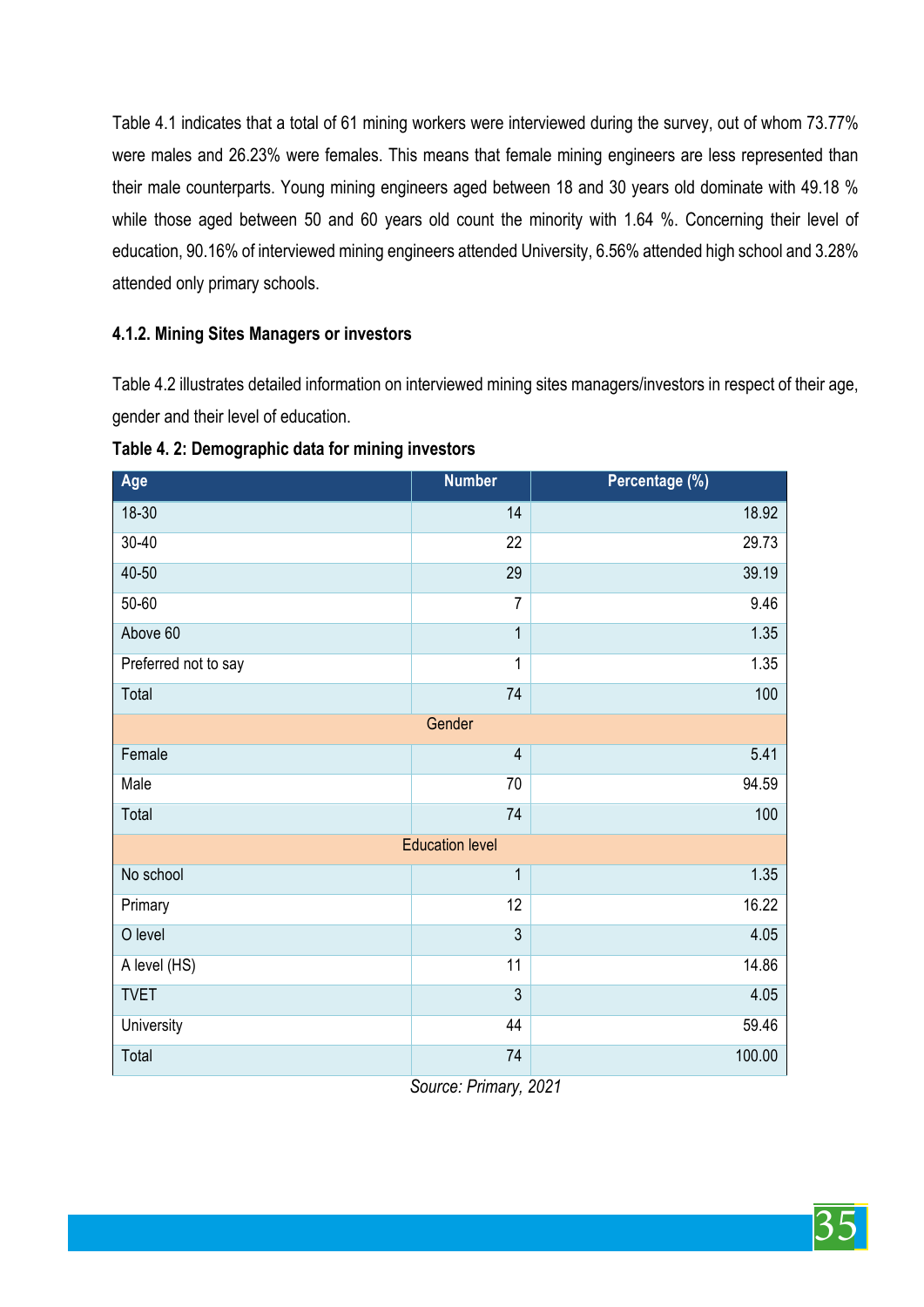As indicated in Table 4.2, among 74 mining sites managers or investors, males were 94.59% while 5.41% were females. Mining sites managers/investors aged between 40 and 50 years old were most represented with 39.19% and followed by those aged between 30 and 40 years old, with 29.73%.

As for the education level, 59.46% respondents attended university, 14.86% attended high school with A level while 4.05% attended TVET.

It was noted that few females were employed as managers or investors in mining operations. The majority of managers or investors in the mining sector were predominantly aged between 30 and 50.

#### **4.1.3. Mining sites' neighbours**

Table 4.3 indicates the detailed information on age, gender and education level of respondents from communities neighbouring mining sites.

| Age           | <b>Number</b>    | Percentage (%) |  |  |  |  |
|---------------|------------------|----------------|--|--|--|--|
| $16-17$       | 1                | 0.8%           |  |  |  |  |
| 18-30         | 23               | 17.6%          |  |  |  |  |
| $30 - 40$     | 43               | 32.8%          |  |  |  |  |
| 40-50         | 37               | 28.2%          |  |  |  |  |
| 40-50         | 1                | 0.8%           |  |  |  |  |
| 50-60         | 19               | 14.5%          |  |  |  |  |
| 60 and above  | 7                | 5.3%           |  |  |  |  |
| Total         | 131              | 100.%          |  |  |  |  |
| <b>Gender</b> |                  |                |  |  |  |  |
| Female        | 47               | 35.9%          |  |  |  |  |
| Male          | 84               | 64.1%          |  |  |  |  |
| Total         | 131              | 100.%          |  |  |  |  |
|               | <b>Education</b> |                |  |  |  |  |
| A Level (HS)  | 5                | 3.8%           |  |  |  |  |
| No school     | 19               | 14.5%          |  |  |  |  |
| O LEVEL       | 6                | 4.6%           |  |  |  |  |
| Primary       | 94               | 71.8%          |  |  |  |  |
| <b>TVET</b>   | $\overline{2}$   | 1.5%           |  |  |  |  |
| University    | 4                | 3.1%           |  |  |  |  |
| Not said      | 1                | 0.8%           |  |  |  |  |
| Total         | 131              | 100.%          |  |  |  |  |

**Table 4. 3: Demographic data for mining site neighbours**

*Source: Primary data, 2021*

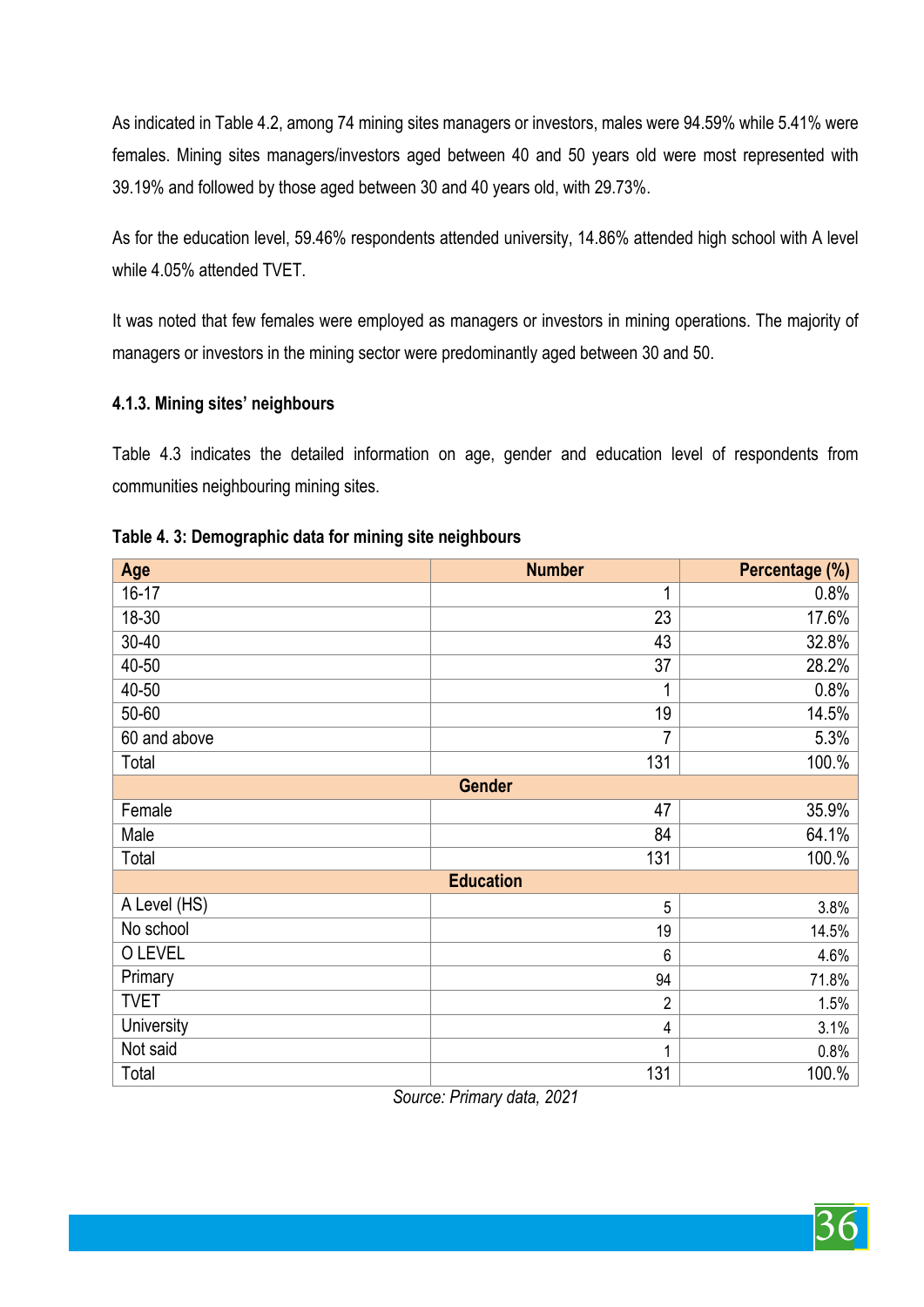It is indicated in Table 4.3 that among 131 interviewed mining sites neighbours, 35.9% were females while 64.1% were males. Many of interviewed mining sites' neighbours were aged between 30 and 40 years old with 32.8% and the majority of them attended primary schools at the rate of 71.8%.

# **4.2. The situation of human rights in Rwanda mining sector**

This section focuses on the analysis and discussion of findings on the human rights situation in Rwanda mining sector. It highlights the human rights respect for mining employees, mining investors and mining sites' neighbouring communities respectively.

# **4.2.1. The respect of the rights of mining employees**

Mining employees discussed under this section relate to general standards of workers' rights provided by the Article 40 of the Law N° 66/2018 of 30/08/2018 regulating labour in Rwanda. These include the right to work in an environment where health and safety in the workplace are guaranteed, the right to receive equal salary for works of equal value without discrimination of any kind; the right paid leave, the right to join a trade union of his/her choice and the to be trained by his/her employer.

## **4.2.1.1. The right to work in a healthy and safe workplace environment**

As mentioned earlier, the right to work in a healthy and safe workplace environment is guaranteed in chapter 5 of the Law N° 66/2018 of 30/08/2018 regulating labour in Rwanda law, which provides for requirements for occupational health and safety (OHS) at workplace. These include general health and safety conditions in the workplace, OHS Committee, personal protective equipment (PPEs), first aid, fire-fighting and imminent danger, preventing and fighting occupational accidents and diseases, and the declaration of occupational accidents, disease or death.

The Law N° 58/2018 of 13/08/2018 on mining and quarry operations, in its Article 52 (3), (4) and (6), provides protection of employees in mineral exploration, exploitation, processing, trading and quarry operations. It is specified that any mining investor who fails to comply with health and safety standards in mineral exploration, processing, exploitation and trading and quarry operations commits a breach and is liable to a provisional suspension of the licence.

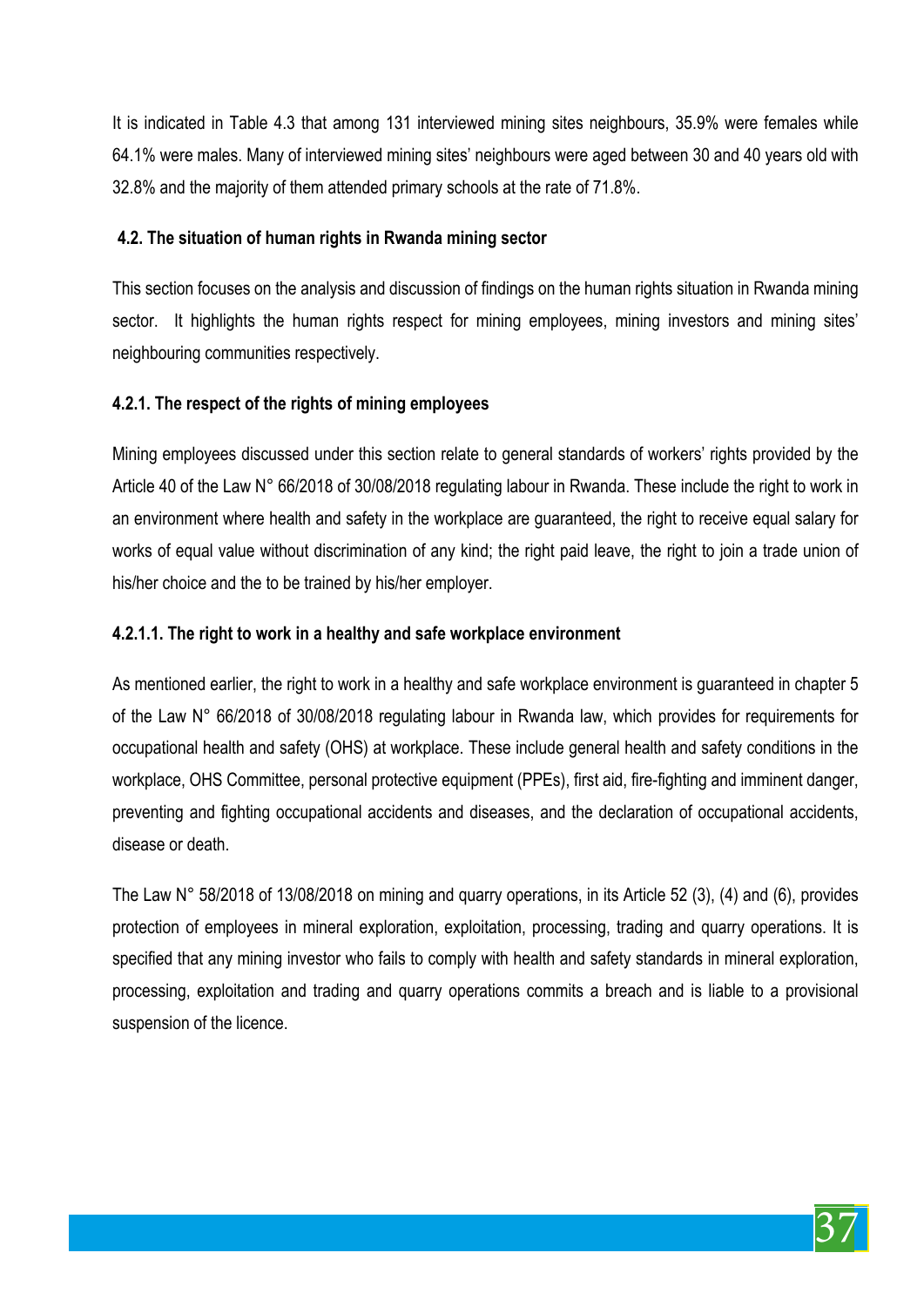# *4.2.1.1.1. Accident Insurance*

Due to the nature of mining sector, it is crucial for employees to have accident or risk insurance. During the survey, the Commission assessed the status of accident insurance for miners and other employees.



**Figure 4. 1: Accident insurance coverage at mining sites**

Referring to Figure 4.1, 90.11% of mineworkers have accident insurance while 6.59% do not have it. It can be highlighted that some of mining firms use the group risk insurance for certain number of undefined workers.

# *4.2.1.1.2. Medical insurance*

Apart from risk insurance, the survey assessed the coverage of medical insurance among mining employees. Table 4.5 indicates the findings.



*Source: Author's field survey 2021*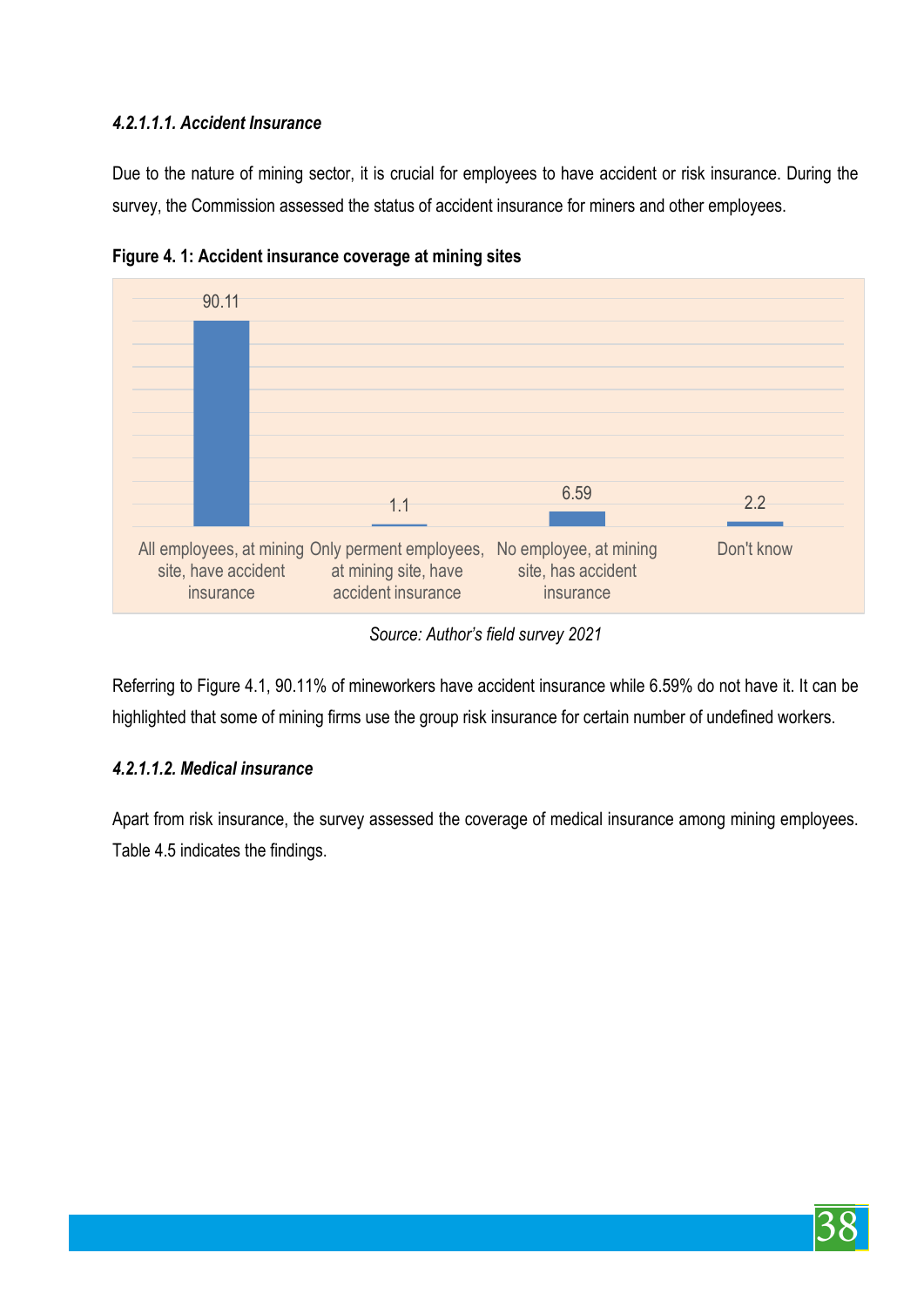

**Figure 4. 2: Medical insurance coverage among mineworkers**

*Source: Primary data 2021* 

Figure 4.2 indicates that 77% of the visited mining sites had medical insurance for every employee while 23% of mining sites had not medical insurance for some employees.

The Commission acknowledged that some mining investors pay medical insurance for their employees and others facilitate employees with advances to pay their medical insurances. However, the Commission was concerned by 23% of mining sites that do not have medical insurance for every employee. Therefore, the Commission recommends that every employee at mining site shall have medical insurance.

#### *4.2.1.1.3. Provision of Personal protection equipment (PPEs) to employees*

Concerning the provision of personal protection equipment (PPEs), the Commission assessed the availability of common required PPEs in mining operations such as helmets, safety boots, snug coveralls, lighting torches, gas detectors, eyes protection glasses, hearing protection materials, reserved batteries, hearing protection materials, gas detectors, eye protection glasses, hand grooves and facemasks. The Figure 4.3 below displays the percentages on availability of PPEs.

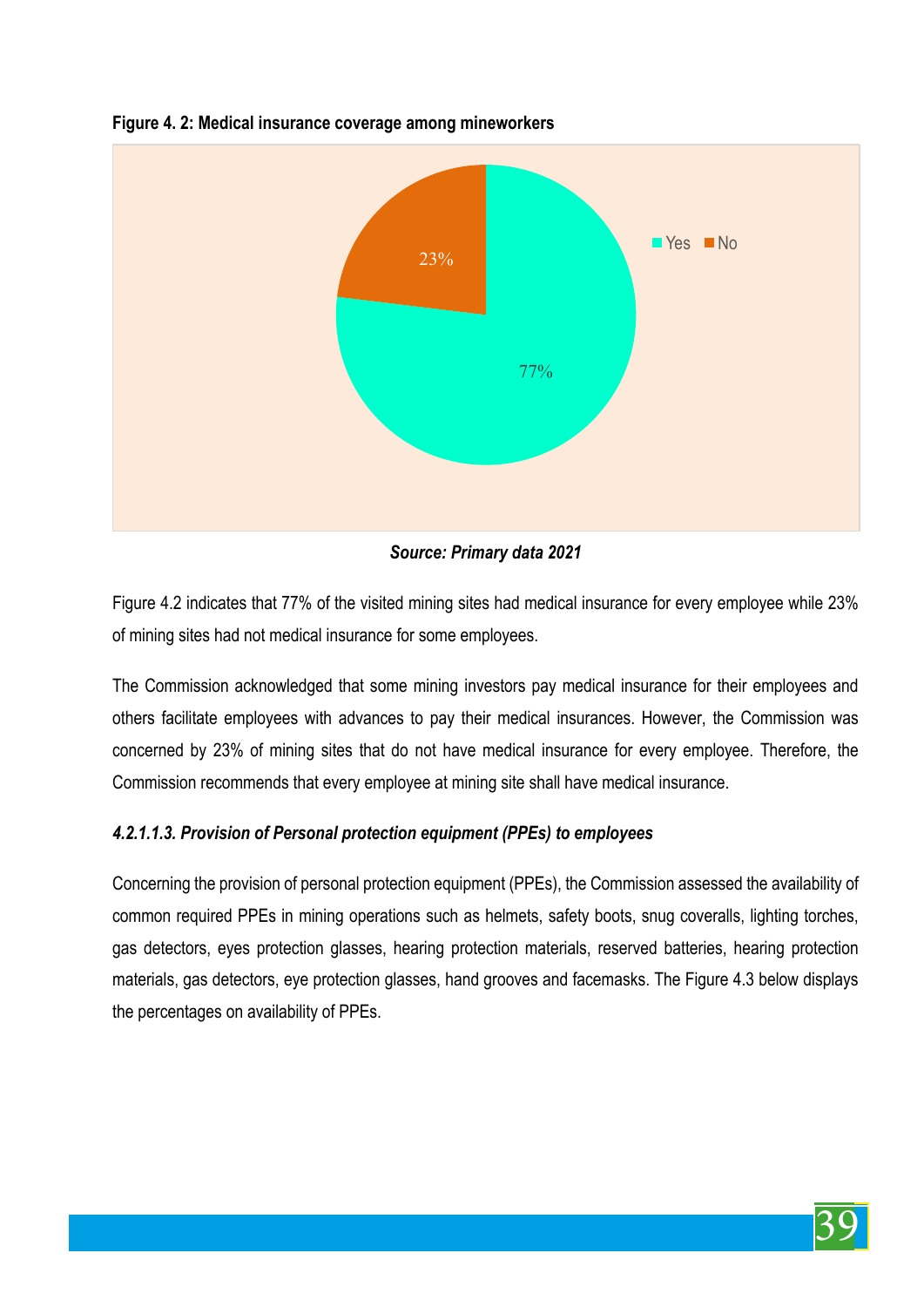

**Figure 4. 3: Percentage of mineworkers with Personal Protection Equipment** 

*Source: Primary data, 2021* 

Figure 4.3, it is evident that the common PPEs such as helmets, safety boots, snug coveralls, lighting torches, gas detectors, eyes protection glasses, hearing protection materials and reserved batteries are provided to mining employees.

Despite general improvement in the provision of PPEs to mining employees, some loopholes were found on the provision of hearing protection materials, gas detectors, eye protection glasses, hand grooves and facemasks. Investors are recommended to fully avail PPEs to all mining workers at their mining sites.

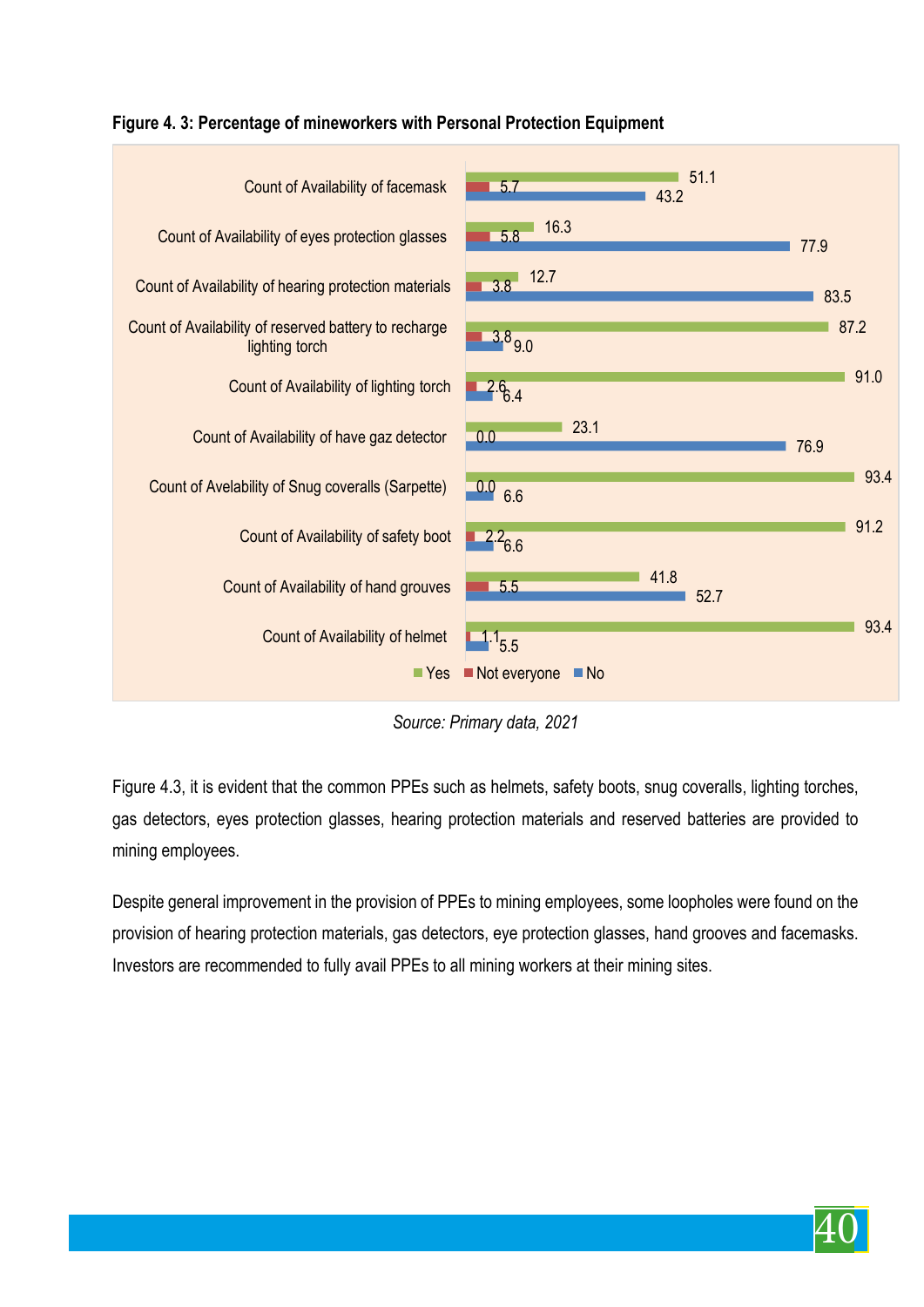### *4.2.1.1.4. Prevention and treatment of occupational diseases resulted from mining activities*

During the survey, the Commission assessed the existence of preventive measures and treatment of occupational diseases related to mining operations. Table 4.5 illustrates reported mining related diseases by interviewed mineworkers.

| <b>Disease</b>        | <b>Number of reported mining</b><br>related disease | Percentage (%) |
|-----------------------|-----------------------------------------------------|----------------|
| None                  | 86                                                  | 94.51          |
| Chest pain            |                                                     | 1.10           |
| <b>Tuberculosis</b>   | $\overline{2}$                                      | 2.20           |
| <b>Silicosis</b>      |                                                     | 1.10           |
| pneumoconiosis, lungs |                                                     | 1.10           |
| <b>Grand Total</b>    | 91                                                  | 100            |

**Table 4. 4: Status of mining related disease among mineworkers**

*Source: Primary data, 2021* 

Referring to Table 4.5, in 91 visited mining sites, 94.51% reported that they did not experience any mining related disease while only 2.2% reported tuberculosis, 1.1% chest pain, 1.1% silicosis and 1.1% reported pneumoconiosis/lungs cases.

The consulted health facilities neighbouring visited mining sites revealed that they had not yet confirmed any kind of mining related case although they could not ascertain that mining related diseases do not exist. One of the interviewed health center lab technician highlighted that the health center received mine workers with respiratory problems even though the technician could not confirm whether they resulted from mining activities or not.

Health professionals explained that that mining related diseases show severe symptoms after long period and their diagnosis requires comprehensive examination in referral hospitals. This means that they are not easily diagnosable with simple test and simple symptoms and therefore recommend mineworkers to reveal to medical personnel their occupation status for comprehensive examination of such diseases.

As for the prevention of occupational mining related diseases, the Commission noticed that it is done by employing a number of advanced mining techniques including stopping dust emission among others.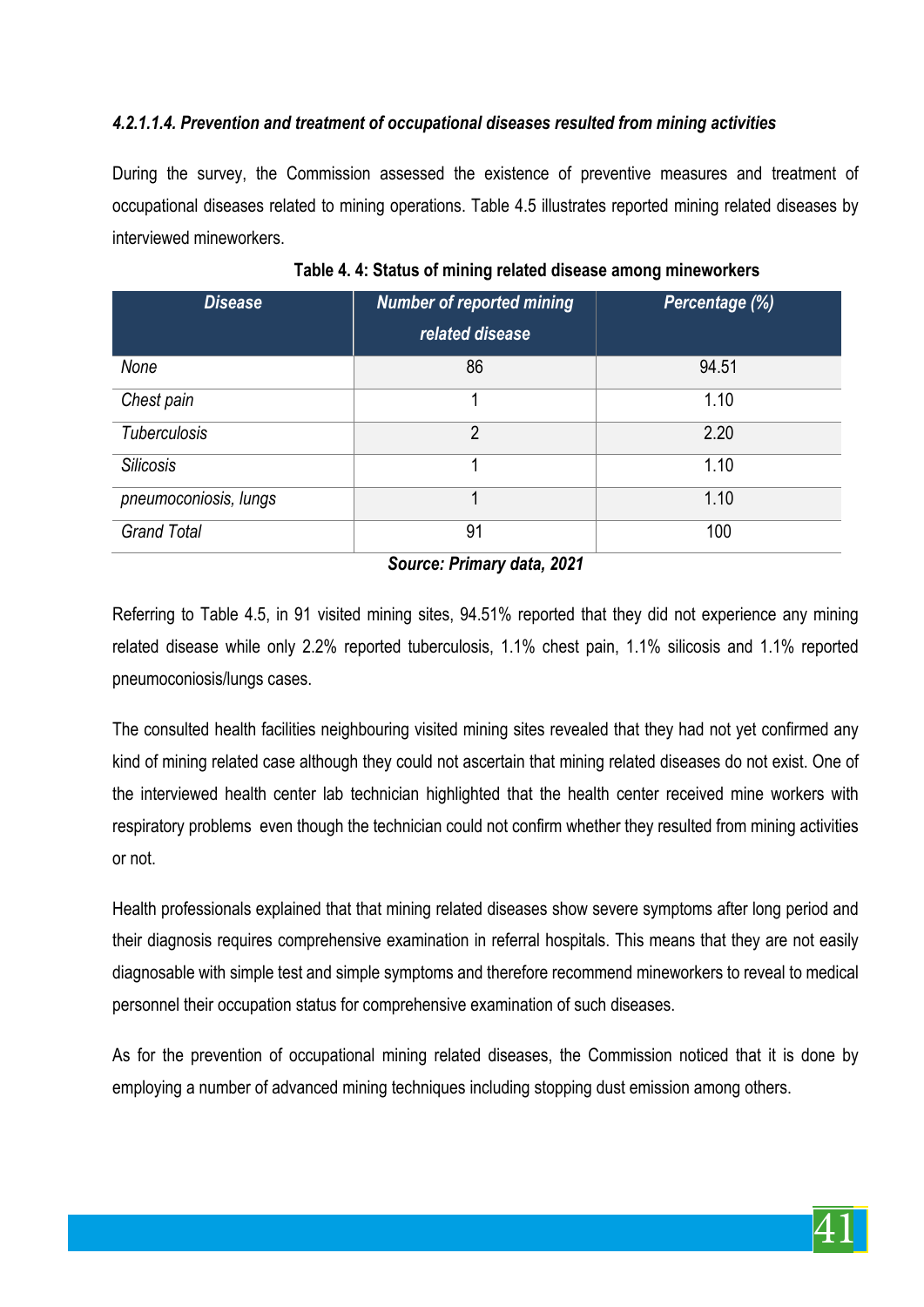# *4.2.1.1.5. Preserving safe working conditions*

During the survey, the Commission assessed 13 elements of safe working environment in mining activities. Those assessed key elements are displayed in Figure 4.4.



## **Figure 4. 4: Status of safe work environment at the mining workplace**

#### *Source: Primary data, 2021*

Figure 4.4 shows an improved status of availability of some key elements for safe working conditions at 91 visited mining sites. These are: toilets for workers (96.7%), mine supports system (91.6% ), drinking water (82%), first aid kit/box (76.9%), use signposts and safety stairs in tunnels (74.1%)and first aid House/ place to support in case of accident (76.9%).

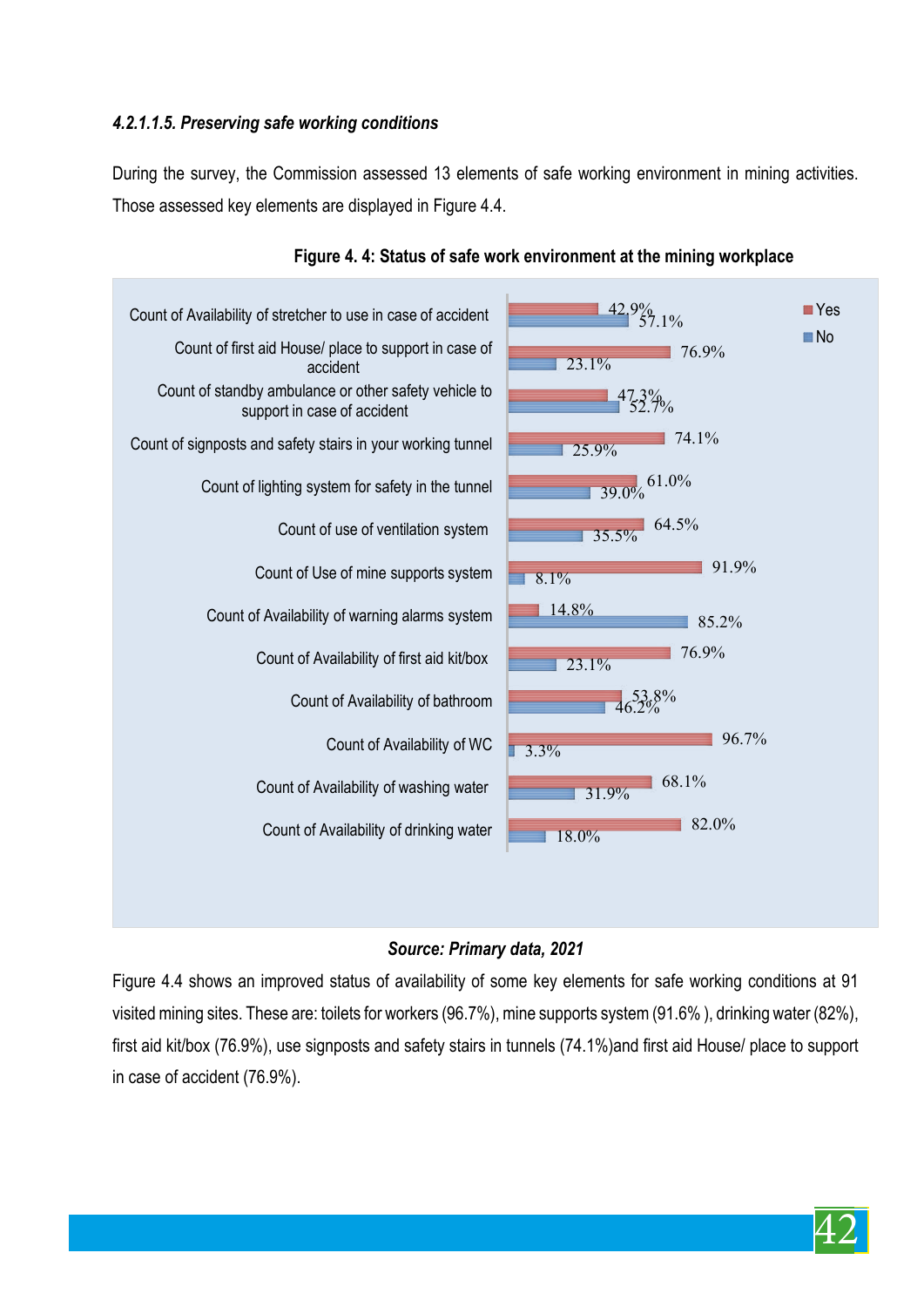However, there were less respected safety conditions in mining sites such as warning alarm system which were only found in 14.8% of 91 visited mining sites, availability of standby ambulance or any other means of transport to support in case of accident (47.3%) and availability of stretchers to use in case of accidents were only available in 42.9% visited sites.

#### **4.2.1.2. Right to employment contract, salary and social security contributions**

As mentioned above, the Law N° 66/2018 of 30/08/2018 regulating labour in Rwanda which also applies to the mining sector highlights that employees have right to: written contracts, equal pay for equal jobs, paid leaves and to be affiliated to the social security among others. The following Figure 4.5 indicates Commission's findings on considered elements for the realization of the right to employment contract, salary and social security contributions.



#### **Figure 4. 5: Social welfare status in miners**

*Source: Primary data, 2021* 

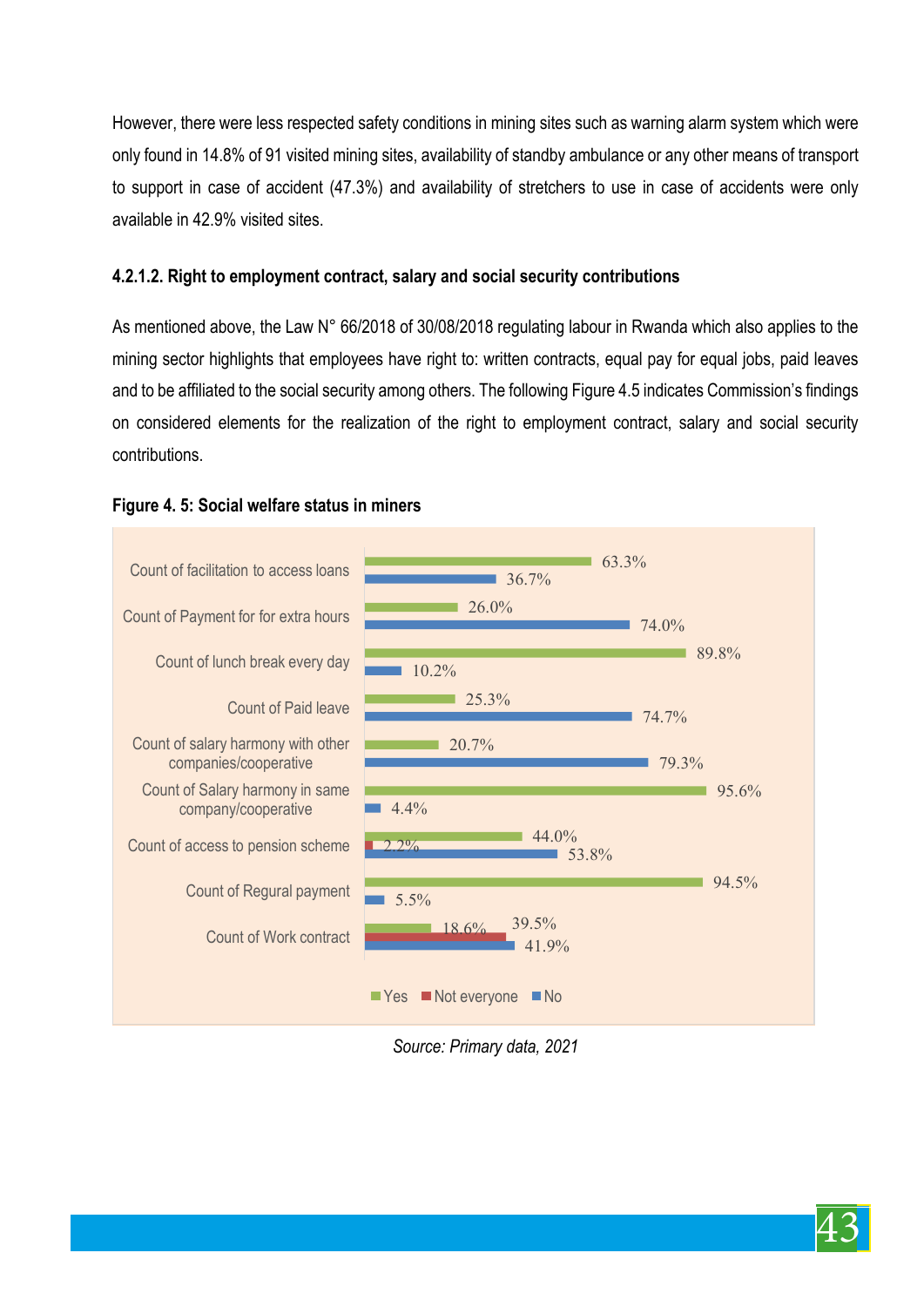Referring to Figure 4.5, it was found that 18.6% of 91 visited mining sites had all employees with written employment contracts, 39.5% of the sites had employees some of whom had written employment contracts and 41.9% had employees with no written employment contract. It was generally noticed that where employees did not have formal contracts, they were employed on casual basis and were paid per production.

As for salary payment, it was noted that mineworkers from 94.5% of visited mining sites had regular and harmonized salary within the same firm. However, salaries were different from one firm to another. It was also found that 63.3% of mineworkers were facilitated by employers with salary advances.

Concerning mineworkers' right to social security contributions, the Commission found that pension schemes are provided at the rate of 44%.

It was also found that, out of 91 visited mining sites, 25.3% allow paid leaves to mineworkers and 26.0% of them give payment to mineworkers for extra times.

#### **4.2.1.3. Right to training**

According to article 39 (8) of the Law N° 66/2018 of 30/08/2018 regulating labour in Rwanda, it is the obligation of the employer to provide professional training to employees and continue upgrading their capacity. Particularly, article 64 of the Law on mining and quarry operations in Rwanda says that the holder of a mining licence must have a program for employees' capacity building to allow them fulfil their duties.

Given the importance attributed to capacity building and employees' training in particular and the fact that all mineworkers do not have similar responsibilities and work demands, the Commission focused on training of two categories of mineworkers namely miners and mining engineers.

|                                           | <b>No</b> | %         | Yes | %      | Total | %      |
|-------------------------------------------|-----------|-----------|-----|--------|-------|--------|
| Count of receiving instructions every day | 20        | 21.98% 71 |     | 78.02% | .91   | 100.0% |
| Count of working trainings                | 40        | 43.96% 51 |     | 56.04% | -91   | 100.0% |
| Count of training on workers' rights      | 68        | 74.73% 23 |     | 25.27% | 91    | 100.0% |

#### **Table 4. 5: Status of miners' training**

*Source: Primary data, 2021* 

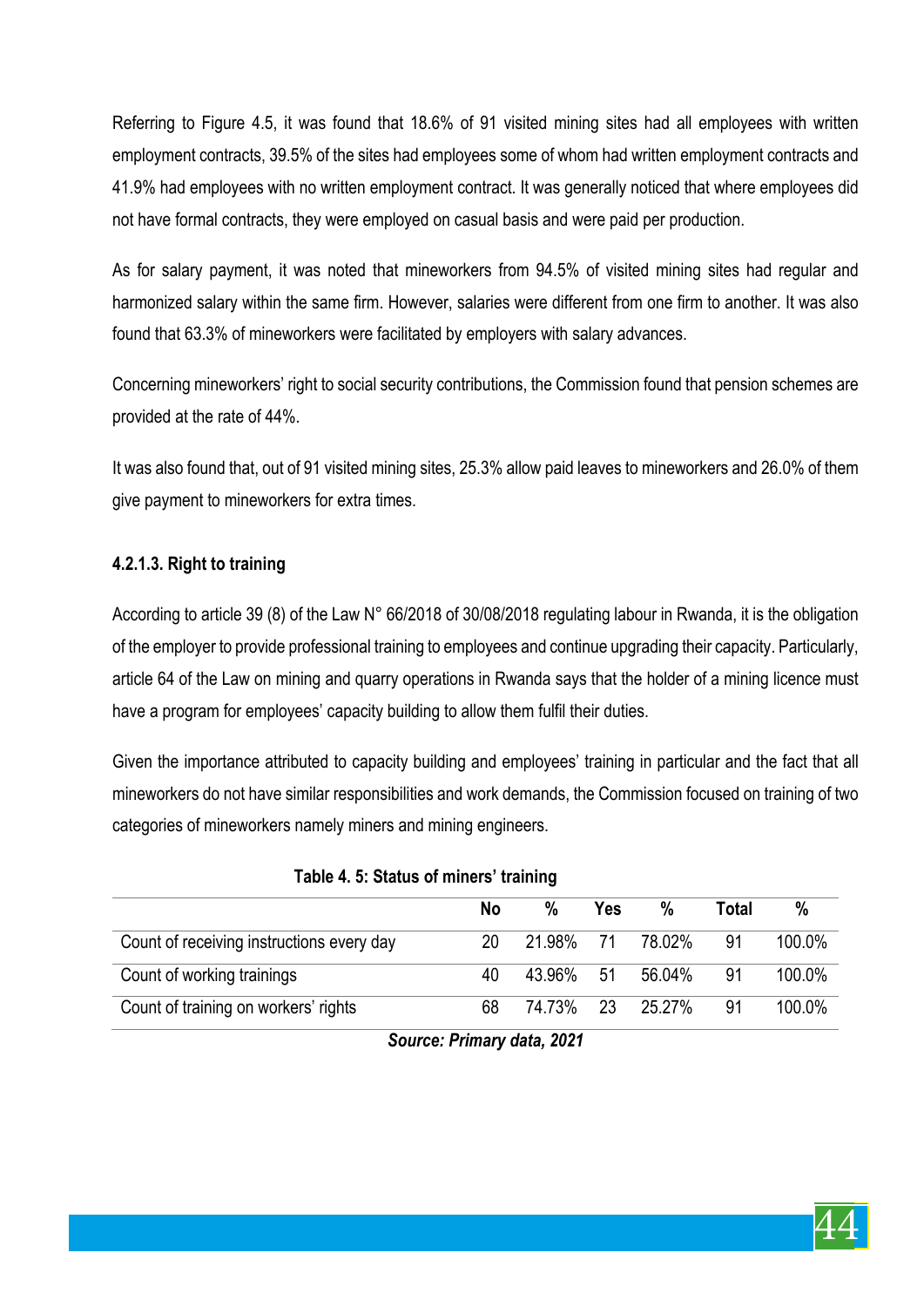Table 4.6 indicates that, in 91 visited sites, 78.02% of them provide instructions to miners every day to smoothen their duties while 56.04% of them provide work related training. Unfortunately, only 25.27% of the visited sites provide training on workers' rights.

|       |       |       |       |               |       | <b>Grand Total</b> |      |
|-------|-------|-------|-------|---------------|-------|--------------------|------|
| Count | $\%$  | Count | $\%$  | Count         | $\%$  | Count              | $\%$ |
|       | 11.5% | 9     | 14.8% | 45            | 73.8% | 61                 | 100% |
| 27    | 44.3% | N/A   |       | 34            | 55.7% | 61                 | 100% |
| 43    | 70.5% | N/A   |       | 18            | 29.5% | 61                 | 100% |
|       |       | No    |       | Not every day |       | Yes                |      |

**Table 4. 6: Status of mining engineers' training** 

*Source: Primary data, 2021* 

With reference to Table 4.7, it is shown that 73.8 % of the visited mining sites, mining engineers therein, receive working instructions every day.

Concerning training, 55.7% of mining engineers get work related trainings and only 29.5% receive training on workers' rights. It is therefore evident that there is a need to promote the right to training in mining sector.

# **4.2.1.4. Right to form and join trade unions**

Trade unions are independent, membership-based organisations of workers that represent and negotiate on behalf of workers whereas it can be very difficult for an individual worker to speak to management about a workplace problem. They give advice when their members have problems at work, represent members in discussions with employers, and help improve wages and working conditions by negotiating with employers. Unions also make sure that their members' legal rights are enforced, provide and broker education and learning opportunities for members, promote equal opportunities at work, fight against discrimination and help to ensure a healthy and safe working environment. Many unions provide services for their members, such as welfare benefits, personal legal help and financial services75.

During the survey, the Commission assessed the status of mineworkers' participation in trade unions and found that only 49.45% of miners were members of trade unions and 75.4% mining engineers had joined them.



 $\overline{a}$  $75$  Ethical Trading Initiative (2010). Working with trade unions to improve working conditions: The benefits for retailers and suppliers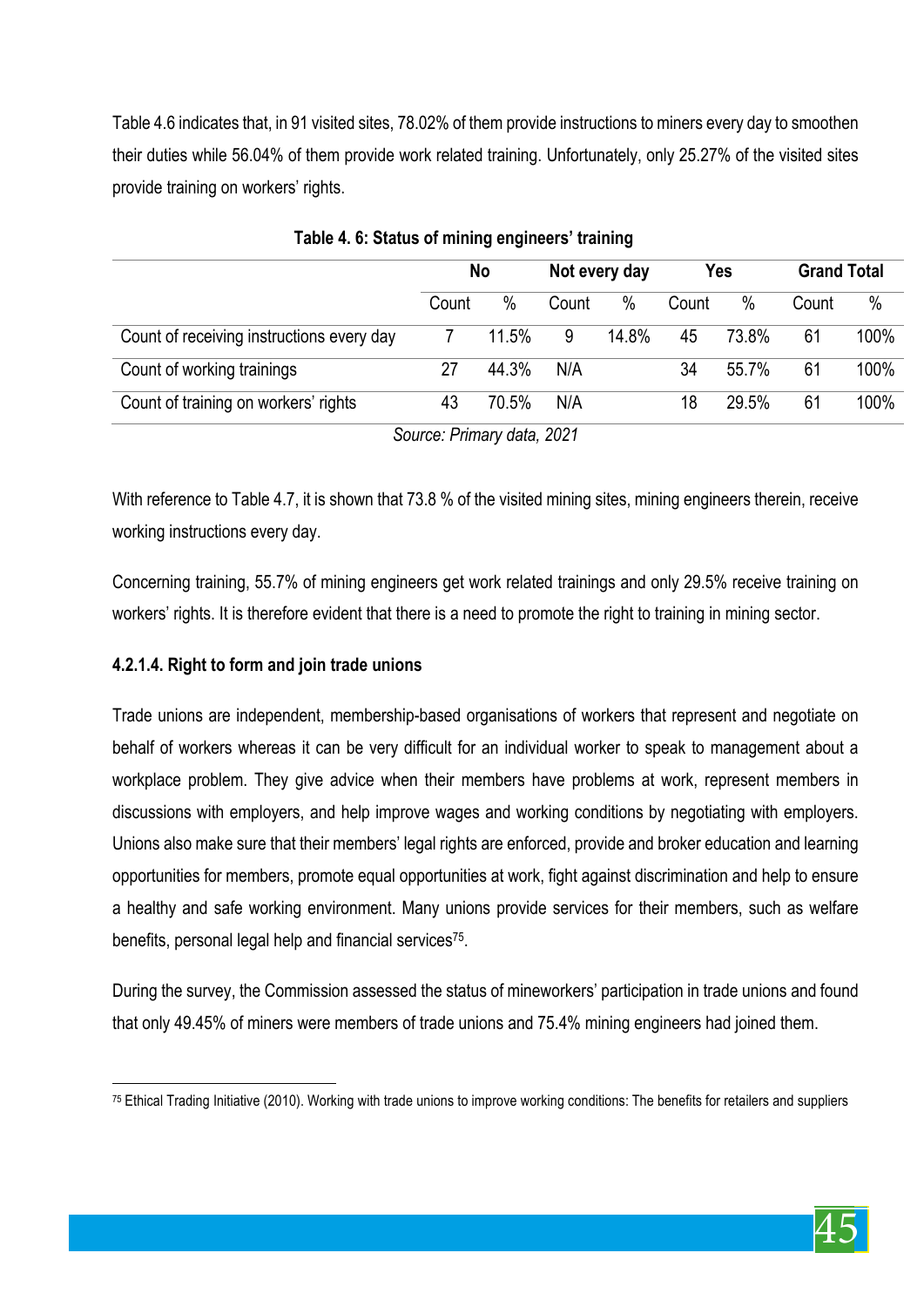The Commission recommends that miners should be sensitized to form and join trade unions at their workplaces.

## **4.2.1.5. Women's rights to equal employment opportunities as men**

It is well known that females are not many in mining sector everywhere. Therefore, the study analyzed the status of gender mainstreaming in mining sector of Rwanda as the champion country in gender promotion.

| Table 4.9: Female works availability in mining sites |                                                      |              |  |  |  |
|------------------------------------------------------|------------------------------------------------------|--------------|--|--|--|
| <b>Row Labels</b>                                    | Count of female workers availability in mining sites | Count in %ge |  |  |  |
| No                                                   | 15                                                   | 16.5%        |  |  |  |
| Yes                                                  | 76                                                   | 83.5%        |  |  |  |
| <b>Grand Total</b>                                   | 91                                                   | 100.0%       |  |  |  |

*Source: Primary data, 2021* 

The survey results in Table 4.16 indicate that 83.5% of mining sites have women workers; but the number of female workers is less than 30% required in Rwanda gender policy. In the demographic data, Table 4.1 and Table 4.2, the mining engineers are 26.23% while the mining site owners are 5.41%. Additionally, the study interviewed Rwanda Development Board (RDB) about the number of female mining investors registered in Rwanda. The RDB responded the following: '*'In 2020, ten Mining Projects were registered and some belongs to female investors. However, mining is still considered as energy intensive work which retards females to venture into it hence limited number of female investors compared to their male counterparts''*. Really, females are less interested in mining sector of Rwanda.

Furthermore, the enquiry continued by examining whether the working environment is suitable to female workers or not.

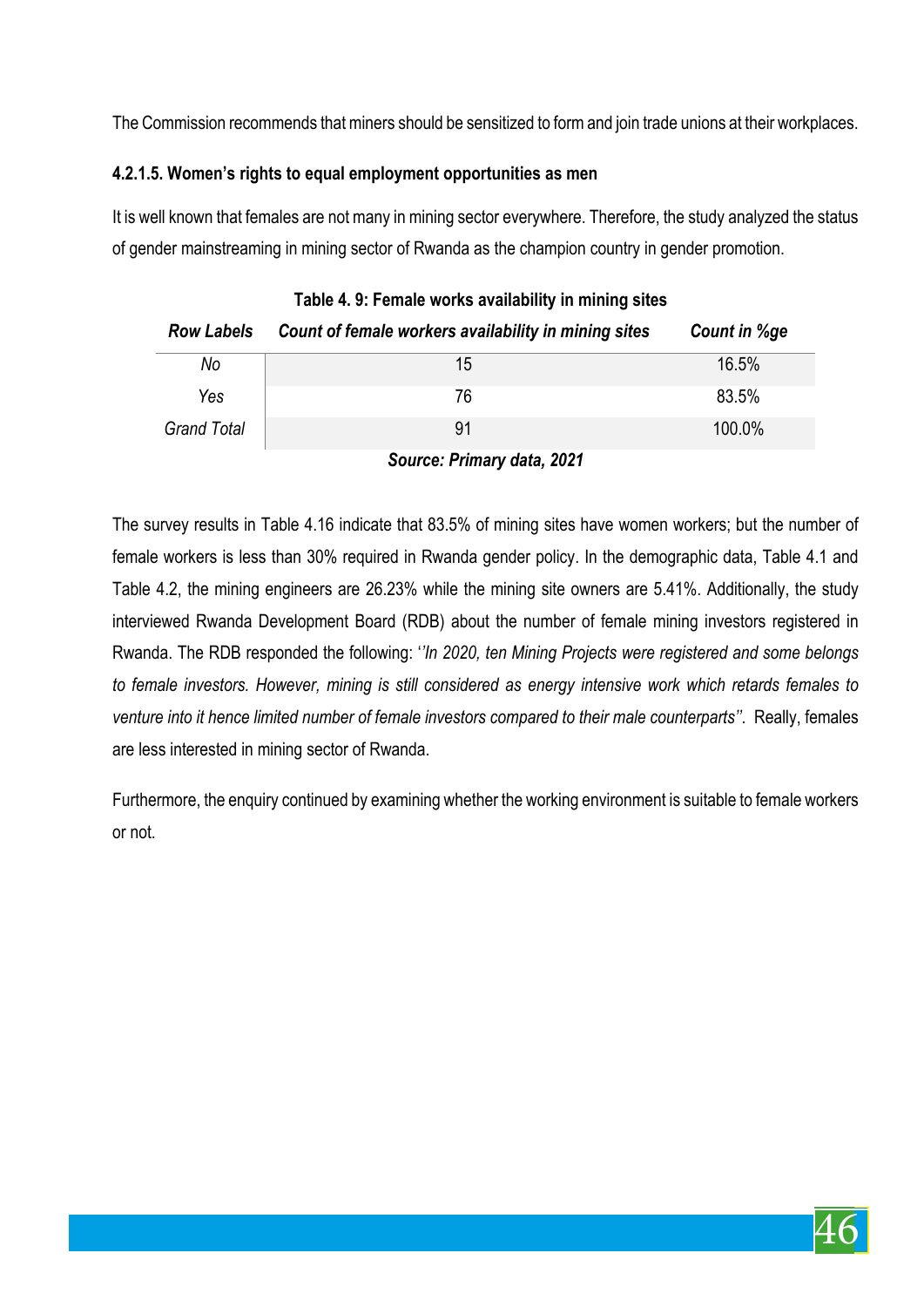

**Figure 4. 10: Status of Gender mainstreaming (miners' respondents)**

*Source: Primary data, 2021* 

Generally, the working environment is not bad to females working in mining sectors. With reference to Figure 4.11, it was observed that 90.5% of respondents confirmed that the females are paid as same as males, 83.8% testified the grant of permission in case of the female special periods, the free time for blest feeding endowment affirmed at 78.5% of respondents, and the female reserved place is available in 72% of all assessed sites. However, many sites do not grant maternity leave to the workers due to their informal employment conditions.

The research outcomes from miners revealed existing perceptions that the nature of mining activities itself limit females in extraction works. It was also reported constrains related to female households' responsibilities and the fact that some females do not like the extraction employment themselves. Furthermore, the interviewees highlighted the limited financial capital as an additional limitation to female investors.

In brief, there are still barriers to either female workers or female investors in Rwanda mining sector. After gender mainstreaming, the study investigated the status of child labour in mining sector too.

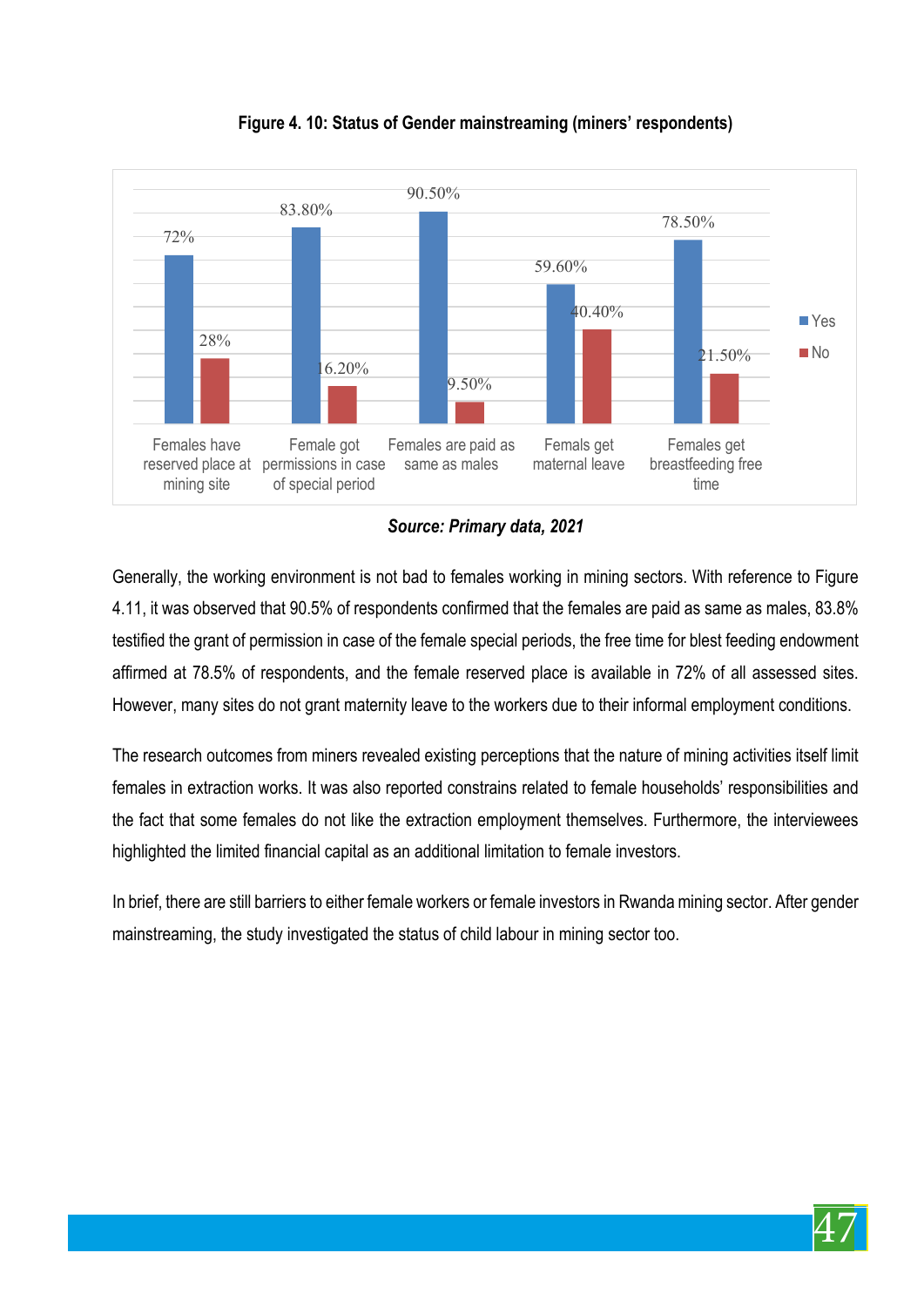# **4.2.1.6. Child right to be protected from worst forms of labour**

Although there are some irregularities, the survey results proof the protection of children's rights in Rwanda mining sector.

The Commission found no child labour in 90 (98.9%) out of 91 surveyed sites. Only one site had 3 out 87 workers who were 17 years old on the visit date. The remaining one site had unknown number of children who do illegal extraction and play around the mining site due to poor monitoring and control of that mining site.

In addition, the survey asked also the local community about the child labor. Therefore, the two members of community responded the following:

- 1. *''There are children who left schools and used to come to fetch water for miners'',* and
- 2. *''There are sites that does not have known employees and every person get in to site as there is no strong supervision of the site''*.

Hence, even though the children's rights respect is at the significant level in mining activities, there are still gaps to seal. Especially, to improve seriousness in management of mining sites.

To conclude the findings' part, there are still loopholes in the respect of employees and community rights. However, the study did not identify any violation or abuse of investors' rights. Hence, it identified challenges they face related to the practice of their business sector in Rwanda. Therefore, the next part discusses the findings.

# **4.2.2. The respect of the rights of mining sites neighbouring communities**

#### **4.2.2.1. Rights to clean environment**

The survey assessed whether mining practice in Rwanda expose the community to the environmental hazards focusing on cleanness of the mining site, water recycling, waste disposal damps, tree plantation, use of terracing techniques, air pollution prevention, noise pollution prevention and mine reclamation at disposal stage.

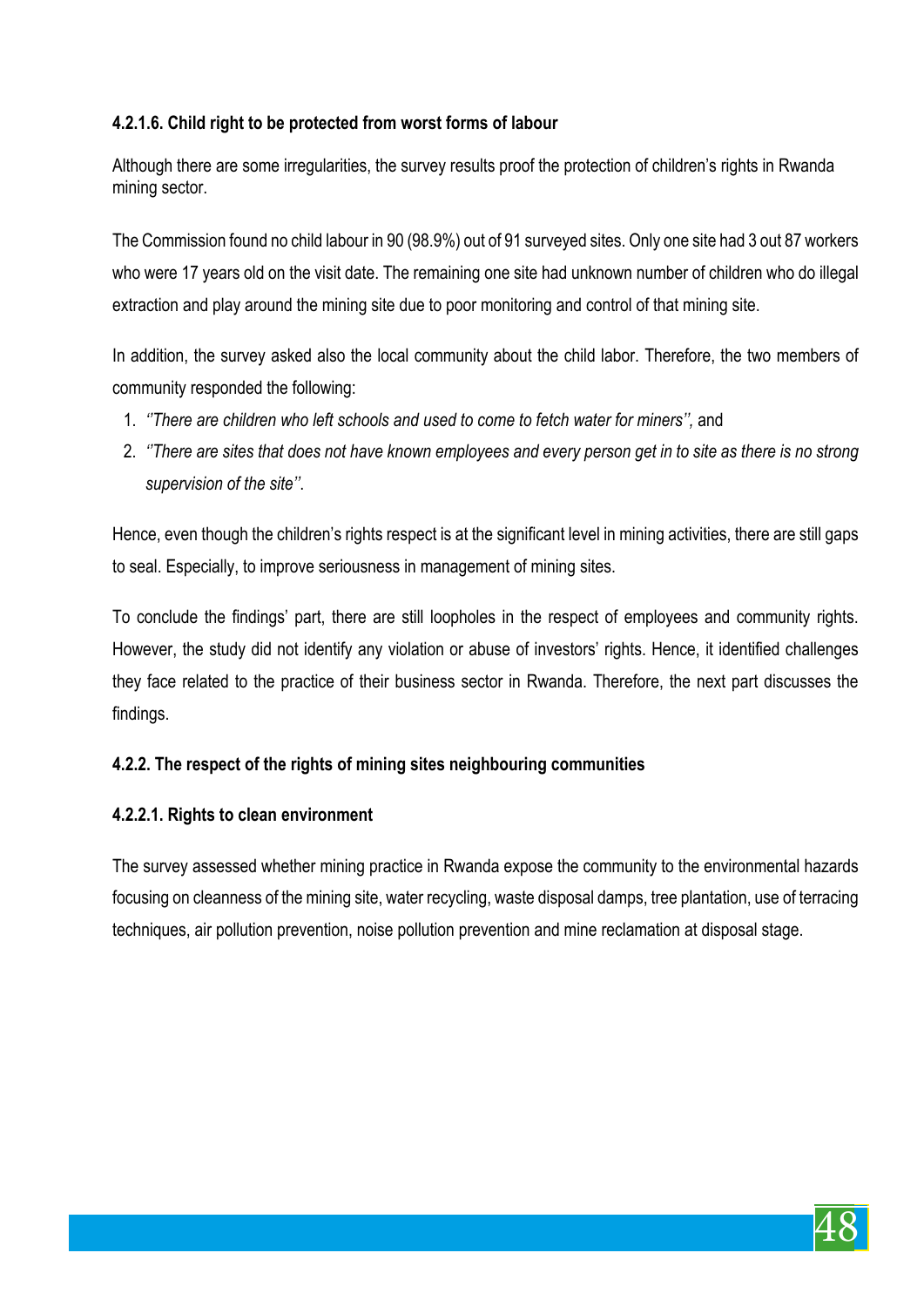|                                                   | N/A | No | %      | <b>Yes</b> | %      | Total | Total |
|---------------------------------------------------|-----|----|--------|------------|--------|-------|-------|
| Site always clean                                 |     | 4  | 4.40%  | 87         | 95.60% | 91    | 100%  |
| Used water recycling                              | 1   | 35 | 38.89% | 55         | 61.11% | 90    | 100%  |
| Tree plantation                                   |     | 14 | 15.56% | 76         | 84.44% | 90    | 100%  |
| Waste disposal place                              |     | 22 | 24.18% | 69         | 75.82% | 91    | 100%  |
| Use of terracing to prevent lumps of soil erosion | 5   | 14 | 16.28% | 72         | 83.72% | 86    | 100%  |
| Manage dust to prevent air pollution              | 5   | 25 | 29.07% | 61         | 70.93% | 86    | 100%  |
| Mine reclamation/rehabilitation at the site       | 3   | 25 | 28.41% | 63         | 71.59% | 88    | 100%  |
| disposal                                          |     |    |        |            |        |       |       |

# **Table 4. 11: Status of clean environment at mining sites**

# *Source: Primary data 2021*

According to Table 4.8, the assessed elements for clean environment were implemented in more than 60% of the visited sites. The most implemented element was the cleanness of the mining site which was realized in 95.6% of the sites while the least implemented environment protection technique was the water recycling respected in 55 sites only.

The Commission noticed that mining sites do not comply with the environment protection regulations as long as none of the condition met at 100%.

The Commission also assessed the status of exposure to air and noise pollution, heavy vibration, water torrent from the mining sites, building cracks resulted from mining sites and accident resulted from mining activities through information gathered from 131 neighbours of mining sites.

|                                               | Not exposed |               | <b>Exposed</b> |         | <b>Grand Total</b> |      |
|-----------------------------------------------|-------------|---------------|----------------|---------|--------------------|------|
|                                               | Count       | $\frac{0}{0}$ | Count          | $\%$    | Count              | %    |
| Exposed to air pollution                      | 120         | 93.0%         | 9              | $7.0\%$ | 129                | 100% |
| Exposed to noise pollution                    | 112         | 87.5%         | 16             | 12.5%   | 128                | 100% |
| Exposed to heavy vibration                    | 118         | 95.2%         | 6              | 4.8%    | 124                | 100% |
| Exposed to water torrent from the mining site | 117         | 91.4%         | 11             | 8.6%    | 128                | 100% |

**Table 4. 12: Community exposure to environmental issues**

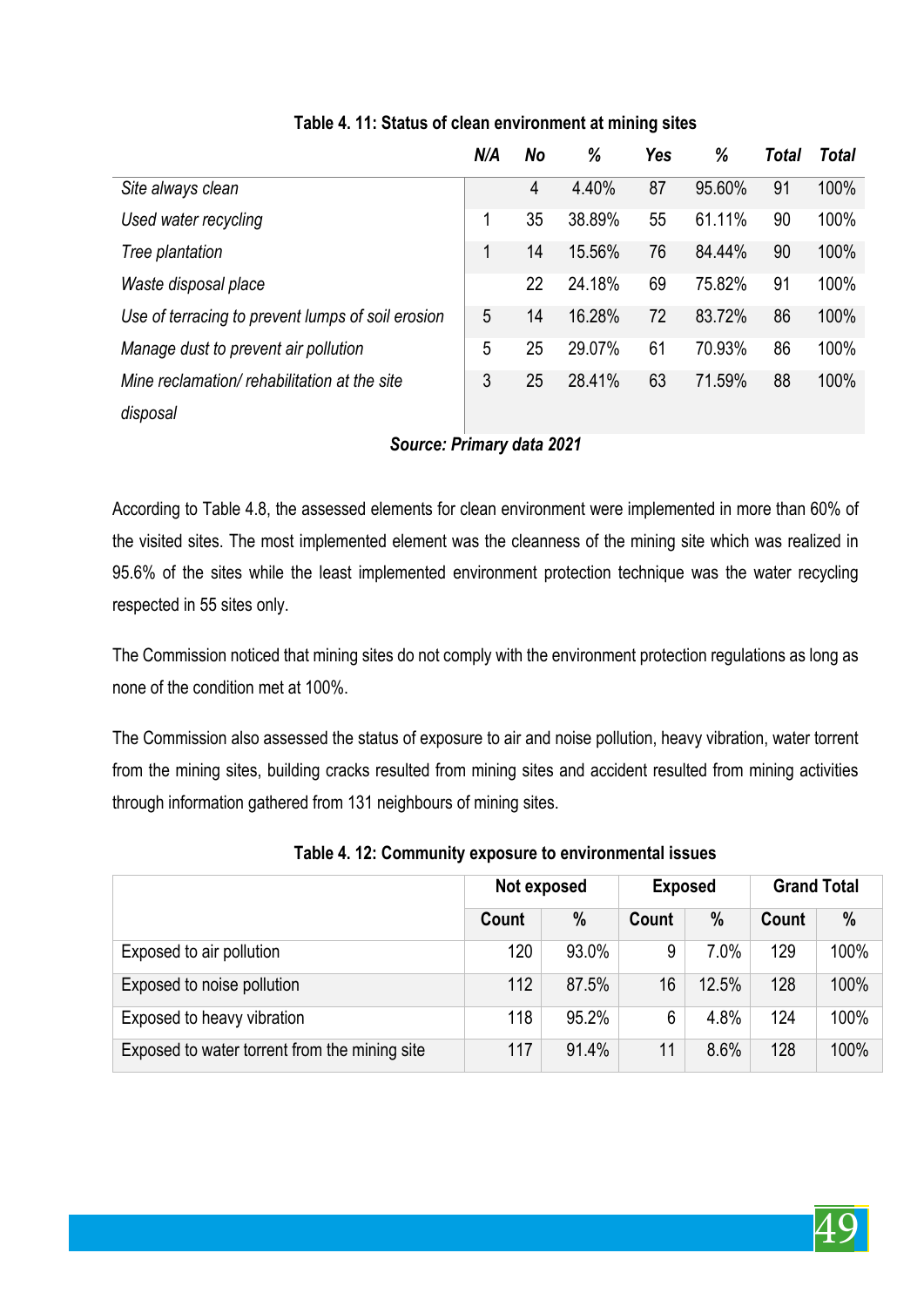| Exposed to building cracks resulted from mining | 124 | 96.9% |  | 3.1% | 128 | 100% |
|-------------------------------------------------|-----|-------|--|------|-----|------|
| site                                            |     |       |  |      |     |      |
| Exposed to accident resulted from mining site   | 121 | 94.5% |  | 5.5% | 128 | 100% |
| Source: Author's field survey 2021              |     |       |  |      |     |      |

The results in Table 4.9 show that the exposure to the above said environmental issues is less than 10% and the noise pollution exposure being the highest with 12.55%.

# **4.2.2.2. Right to private property**

Apart from environmental protection, the Commission assessed the community right to private property. Out of 130 neighbours of mining sites who responded, only 27 (20.8%) of them had the land affected by extraction activities.

# **Table 4. 13: Community's land affected by mining activities**

| <b>Row Labels</b>  | <b>Count of mining activities</b><br>occupied respondent's land. | <b>Count of mining activities</b><br>occupied respondent's land (%) |
|--------------------|------------------------------------------------------------------|---------------------------------------------------------------------|
| No                 | 103                                                              | 79.2%                                                               |
| Yes                | 27                                                               | 20.8%                                                               |
| <b>Grand Total</b> | 130                                                              | 100%                                                                |

*Source: Primary data, 2021* 

It was sound that among the affected neighbours, 96.29% (26 out of 27) got expropriated as indicated in Table 4.11 and only two remained non-expropriated.

|  |  |  | Table 4. 14: Status of expropriation of population by mining investors |
|--|--|--|------------------------------------------------------------------------|
|--|--|--|------------------------------------------------------------------------|

| <b>Row Labels</b>  |    | Count of Get expropriated Count of Get expropriated in % |
|--------------------|----|----------------------------------------------------------|
| No                 |    | 3.71%                                                    |
| <b>Yes</b>         | 26 | 96.29%                                                   |
| <b>Grand Total</b> | 27 | 100.0%                                                   |

*Source: Primary data, 2021* 

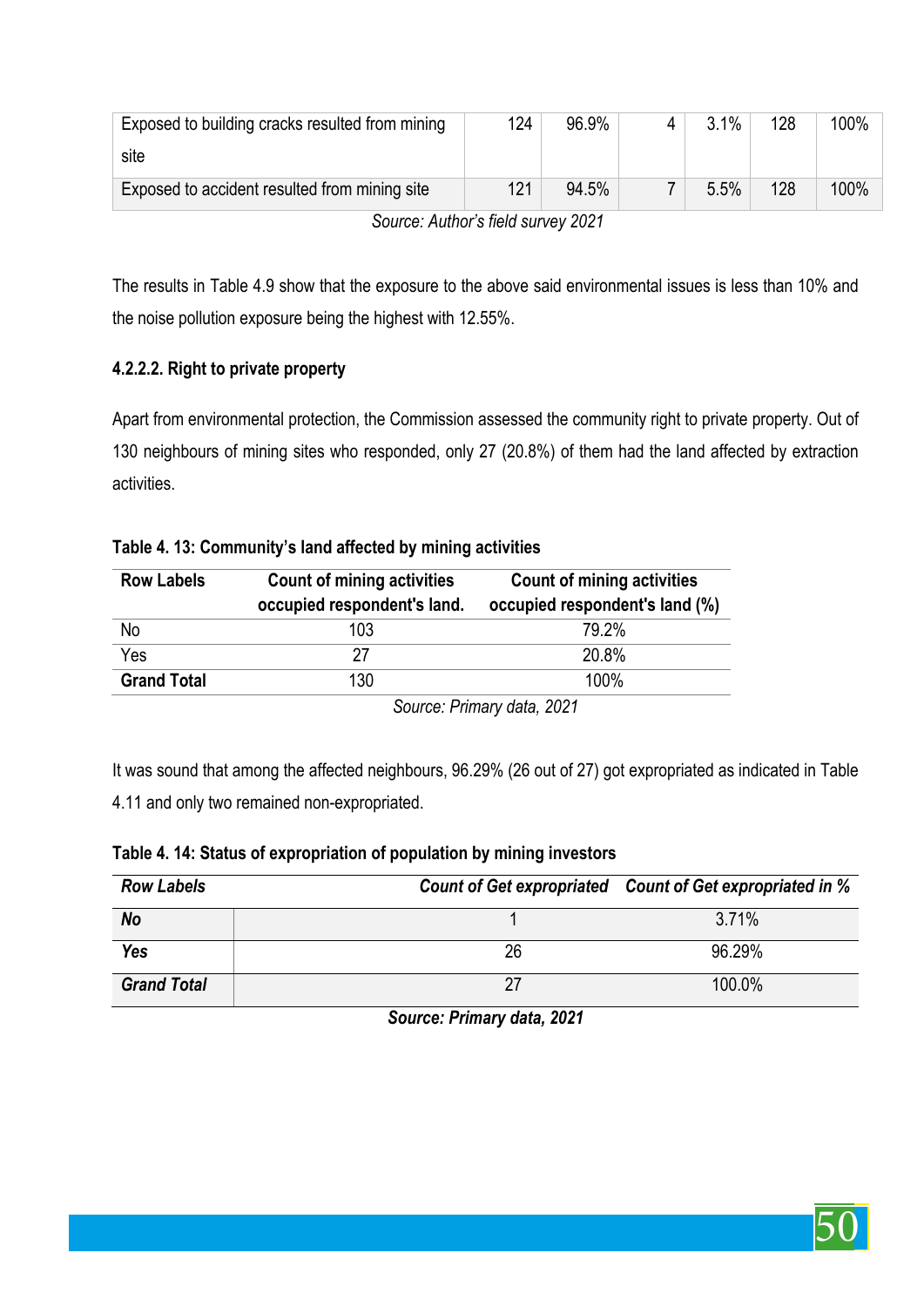The non-expropriated person claimed that her cassava trees were cut down during exploratory activities with no compensation. It should be noted that being a mining exploratory study does not prevent the community to enjoy their right to private property.

#### **4.2.2.3. Right to development**

The survey asked about the benefits the local community get from the mining sites in their community. The results in Figure 4.6 indicated that the first benefit the community gain from the mining sites is ''business opportunity''.





The community neighbouring mining sites revealed that mining activities in their neighborhood brings clients to their businesses and availed infrastructure facilitate their businesses. The job opportunity come on the second ranking and infrastructure access to the next rank. Lastly, the payment of MUSA to vulnerable group and security enhancement through prevention of illegal mining are other community benefits.

To summarize the community rights section, one may climax that: (1) The respect of right to clean environment has many dodges, (2) There is considerable level of right to private property respect and (3) The community next to mining activities enjoys right to development. The next section analyses the right to mining investors.

*Source: Primary data, 2021*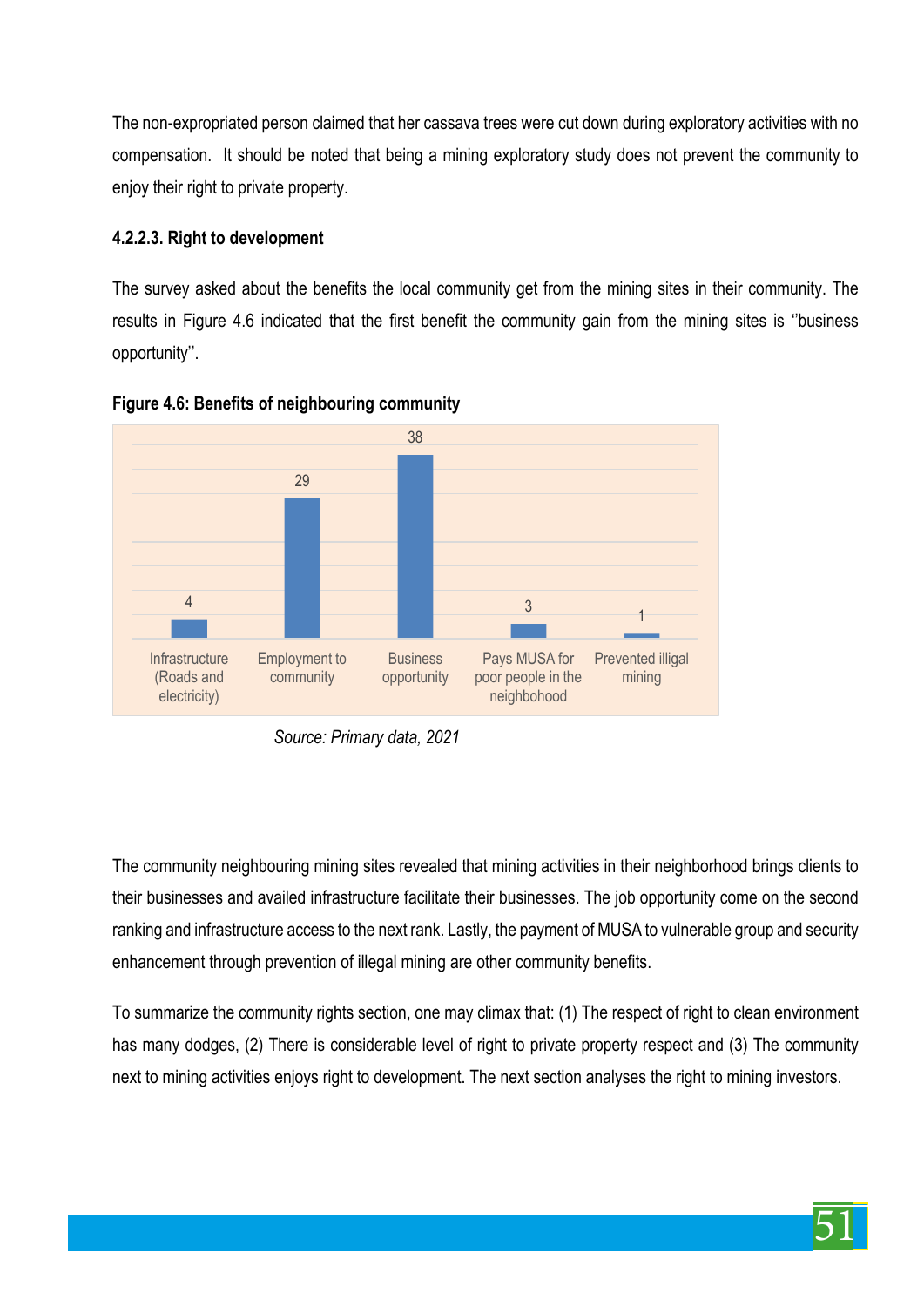# **4.2.3. Rights of mining investors**

The rights of mining investors vary depending on the type of mining licences they hold. Therefore, to analyze the status of mining investors rights, the study asked them the type of licence they hold to ease the survey.

| <b>Row Labels</b>                                               | Count in number | Count in % |
|-----------------------------------------------------------------|-----------------|------------|
| Exploration licence, Mining licence, Minerals processing center |                 | 1.4%       |
| <b>Exploration licence</b>                                      | 6               | 8.2%       |
| Mining licence                                                  | 65              | 89.0%      |
| Mining licence and Trading licence                              |                 | 1.4%       |
| <b>Grand Total</b>                                              | 73              | 100.0%     |

|  |  |  | Table 4. 15: Mining licences of respondents |
|--|--|--|---------------------------------------------|
|--|--|--|---------------------------------------------|

*Source: Primary data, 2021*

With reference to Table 4.12, there are 73 mining companies surveyed in entire surveyed 91 mining sites. Therefore, there are companies that found in more than one site. Among them, 65 (89.0%) companies have only mining licence, 6 (8.2%) have exploratory licence, 1(1.4%) has all exploration licence, mining licence and minerals processing licence, and the remaining one (1.4%) with Mining and Trading licence.

# **4.2.3.1. Rights of exploratory licence holders**

The rights of exploratory licence holders are related to right to do exploration, right to drill holes and make excavation, right to collect sample and right to construct necessary buildings on the site.

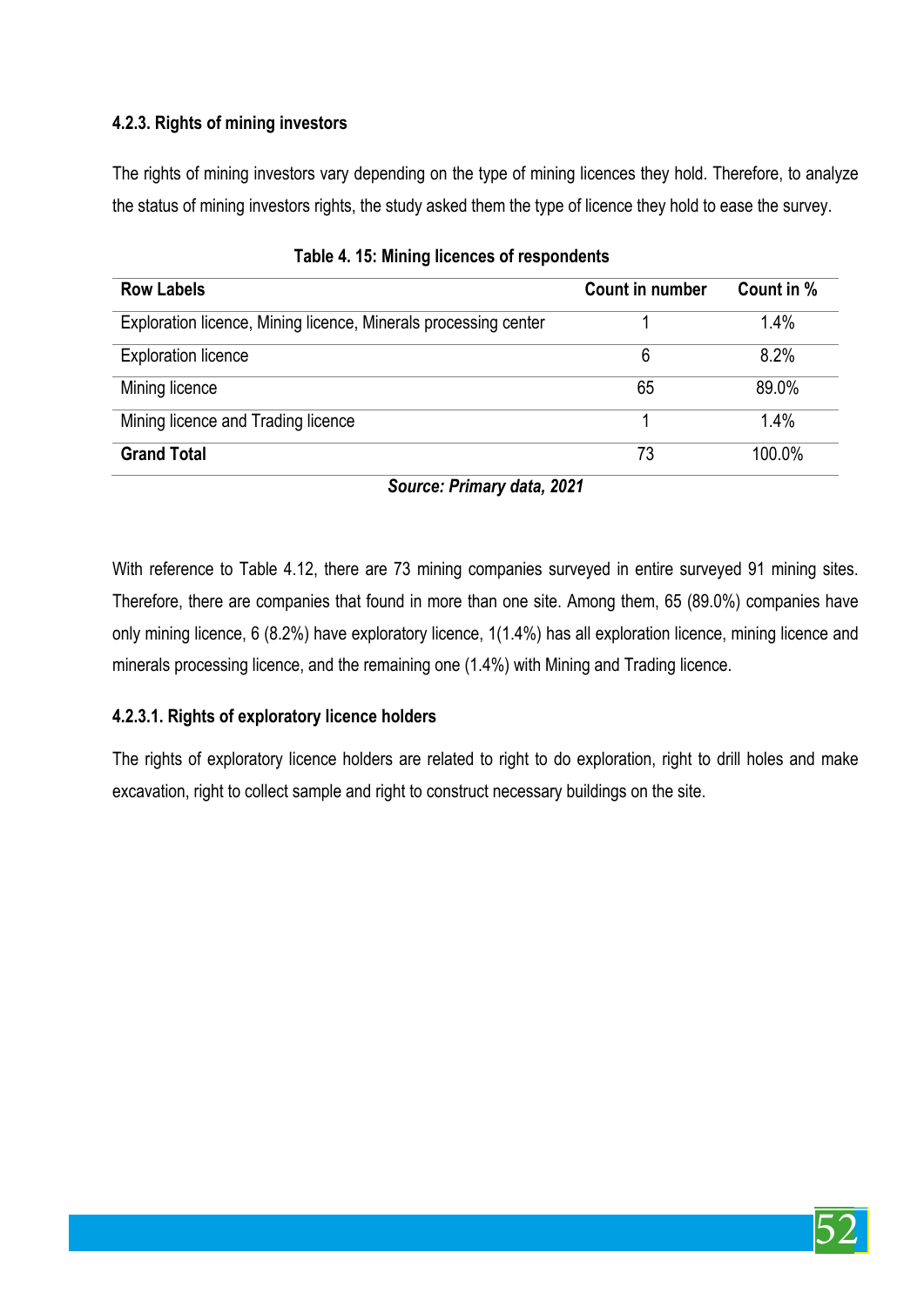

**Figure 4. 7: Status of Rights of Exploratory licence holder**

*Source: Primary data, 2021*

The results in Figure 4.7 indicates only one manager who has responded that he did not receive the first priority during application of mining licence. Hence, the respect for the right to get priority during application is at 85.7% and all the remaining specific rights are respected fully.

However, the results shows that the application of manager who expressed the lack of prioritization during mining licence application was still under process. Hence, there are no Violation of exploratory licence holders' rights.

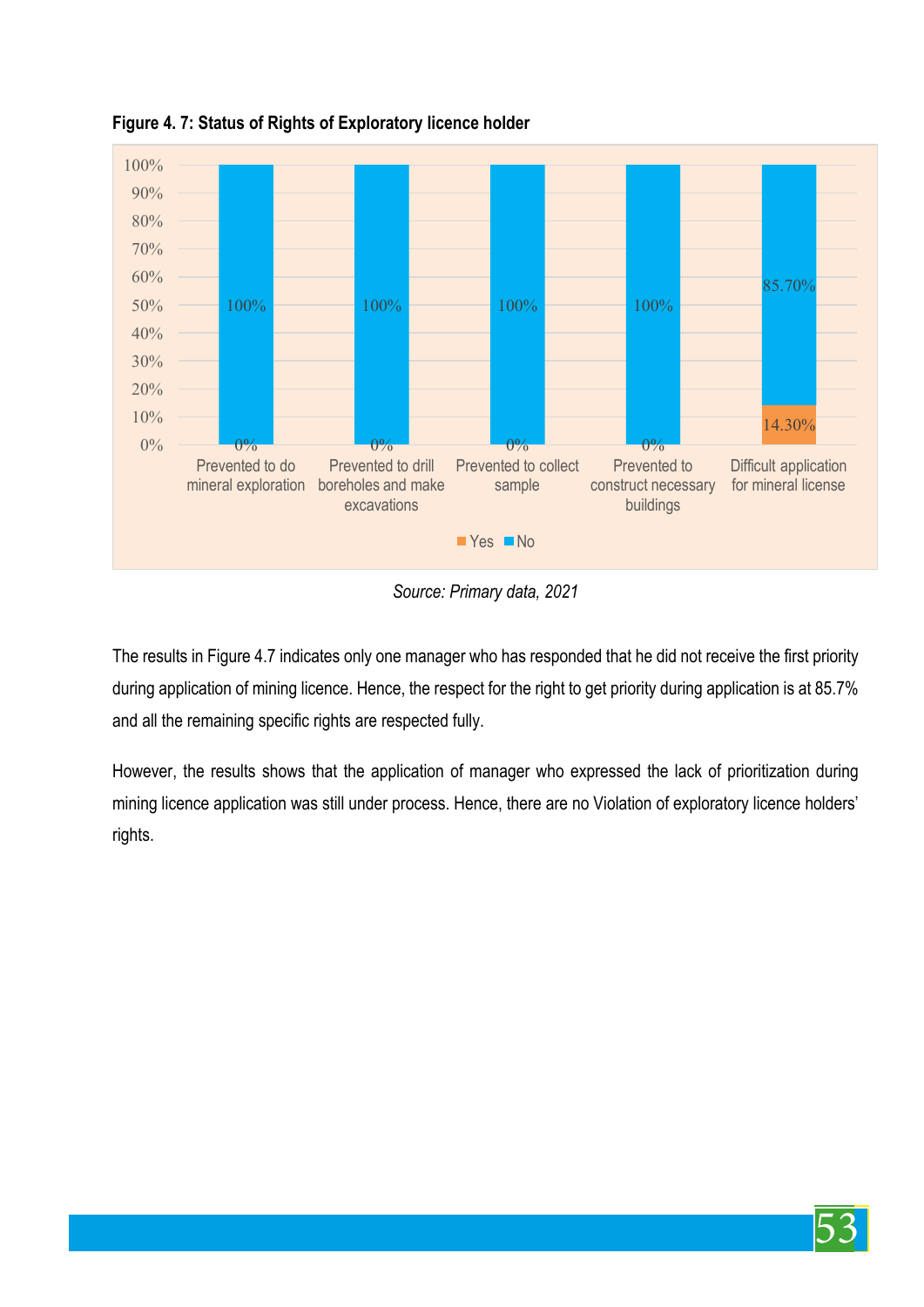# **4.2.3.2. Rights of mining licence holders**

The Table 4.13 illustrates the status of Rights of mining licence holders.

|                                                      | <b>Yes</b> |       | No    |       | <b>Grand Total</b> |        |
|------------------------------------------------------|------------|-------|-------|-------|--------------------|--------|
|                                                      | Count      | $\%$  | Count | $\%$  | Count              | $\%$   |
| Prevented to construct necessary buildings           | 13         | 20.0% | 52    | 80.0% | 65                 | 100.0% |
| Receiving primary right to apply for a mineral       | 55         | 82.1% | 12    | 17.9% | 67                 | 100.0% |
| licence                                              |            |       |       |       |                    |        |
| Prevention of right to mine/process/refine/transport | 3          | 4.5%  | 64    | 95.5% | 67                 | 100.0% |
| minerals under your licence                          |            |       |       |       |                    |        |
| Prevention of right to put in place mining area      |            | 1.6%  | 60    | 98.4% | 61                 | 100.0% |
| equipment/plant/ machinery/buildings                 |            |       |       |       |                    |        |
| Getting banned from selling mineral products         | 14         | 20.9% | 53    | 79.1% | 67                 | 100.0% |
| recovered from the mining licence area               |            |       |       |       |                    |        |

## **Table 4. 16: Status of Rights of mining licence holders**

## *Source: Primary data, 2021*

The results show that:

- The right of construction of necessary buildings respected at 80.0%,
- The right of Receiving primary right to apply for a mineral licence granted at 82.1%,
- The right to mine/process/refine/transport minerals under your licence respected at 95.5%,
- The right to put in place mining equipment/plants/ machineries/buildings cherished at 98.4%, and
- The right of selling mineral products recovered from the mining licence area esteemed at 79.1%.

When asked on the reasons of not granting the rights of mining licences holders at 100%, no reason was expressed by respondents and this means that it is related to procedure compliance reasons.

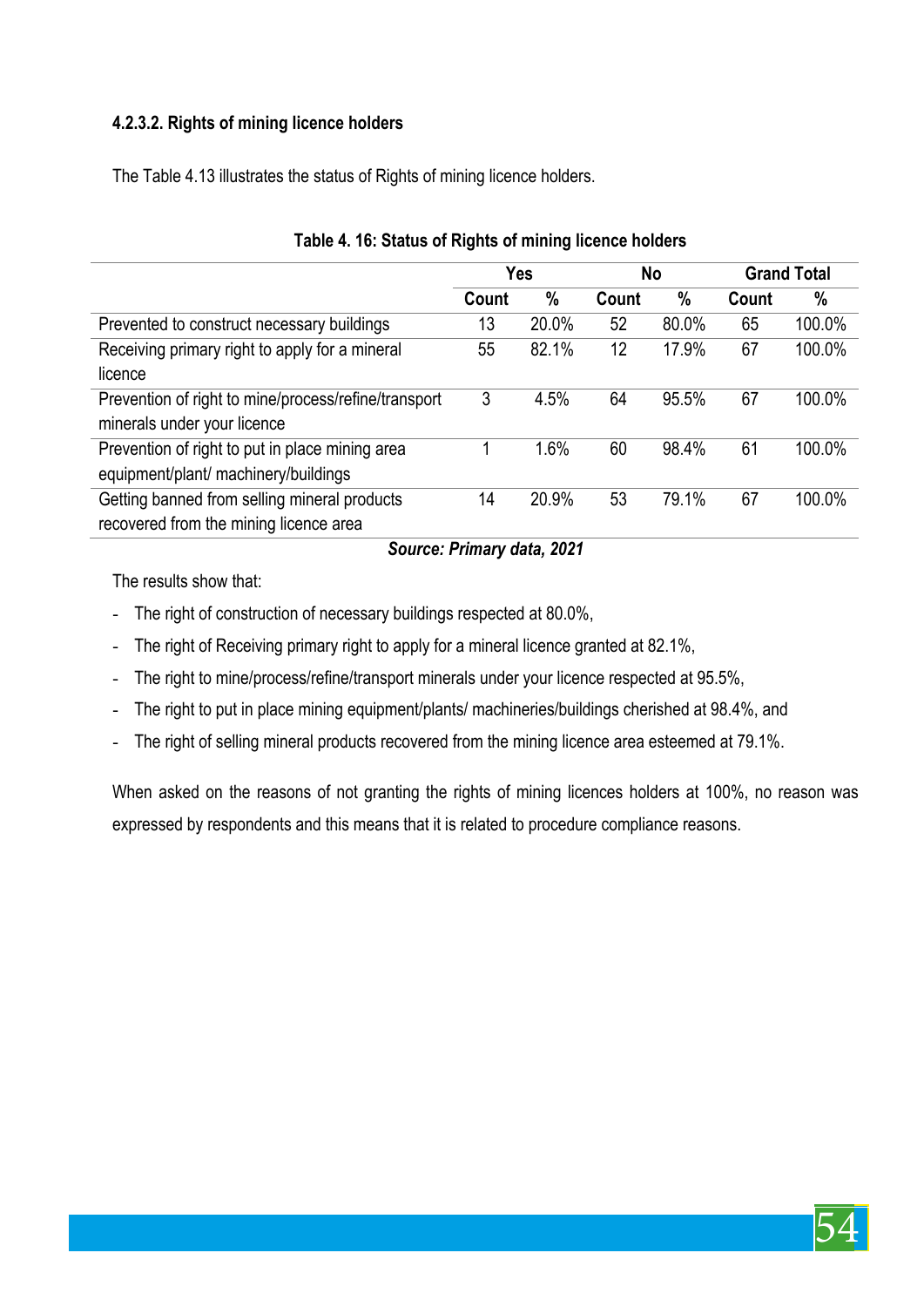# **4.2.3.3. Right to renew the mining licence**

After evaluation of specific rights to types of mining licences, the study proceeded with the common right to mining investors.





## *Source: Primary data, 2021*

With reference to Figure 4.8, it is clear that there is full respect of right to licences renewal in all 39 companies who applied. 28 companies already got renewed licences, 5 responded that their applications are still under process, 3 applicants do not know the current status, and the remaining 2 were asked to fulfil the corporate social responsibility duties. Furthermore, the survey investigated the whether the current chain of custody do respect the rights of mining investors too.

# **4.2.3.4. Status of Investors rights in the current chain of custody system**

This survey evaluated the status of human rights in the current chain of custody system. It evaluated the human rights respect in traceability, mineral tagging, certification and licensing.

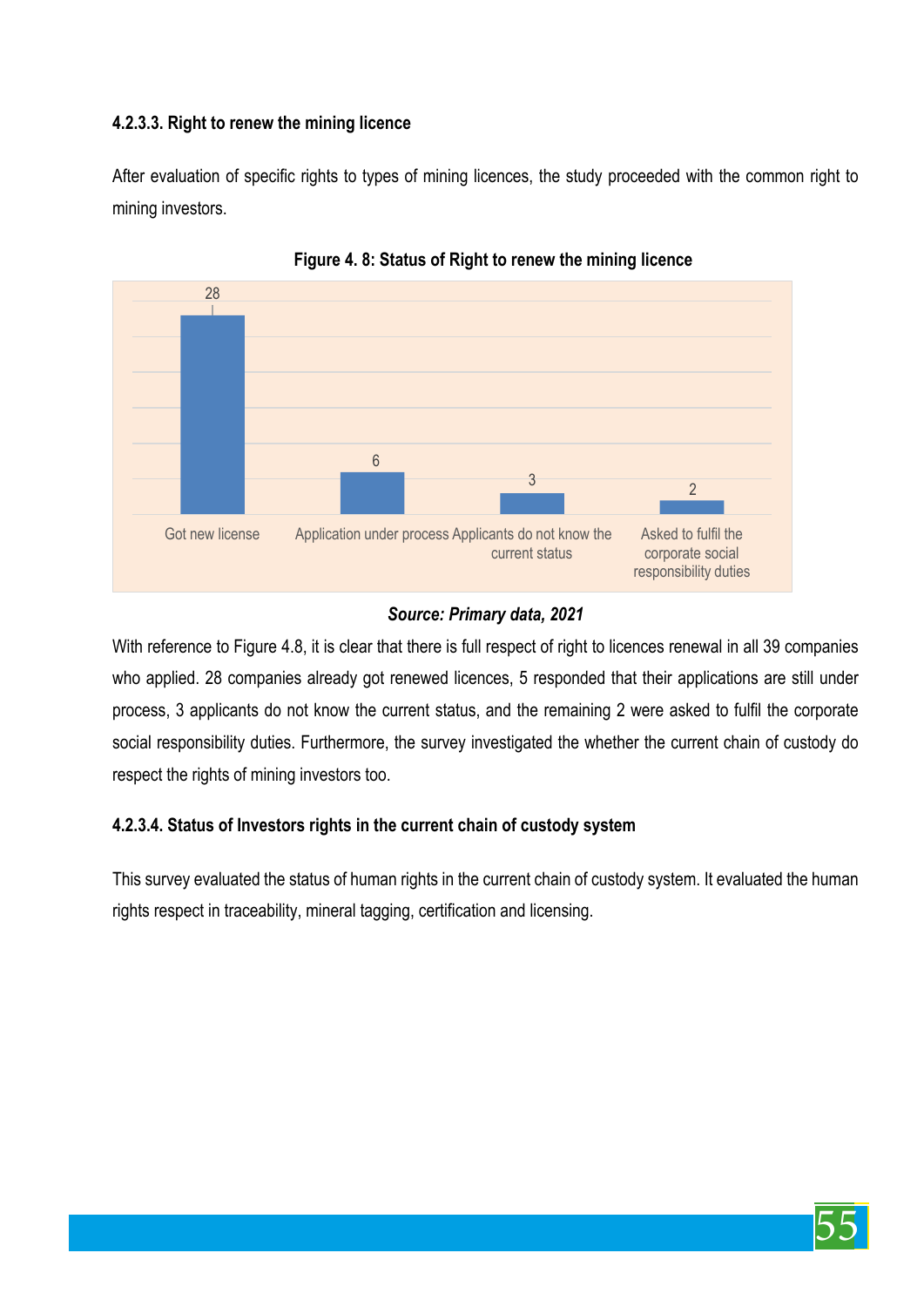

## **Figure 4. 9: Status of mining site certificate**

In the surveyed 74 mining investors, 59 managed to respond on the question related to ICGL mining sites certification. With reference to Figure 4.9, 51(86.44%) have Green flag certificate. 7 (11.86%) have Yellow flag certificate and 1 (1.69%) have not yet inspected for this purpose. Moreover, none of investors indicated human rights abuse or violation during this certification.

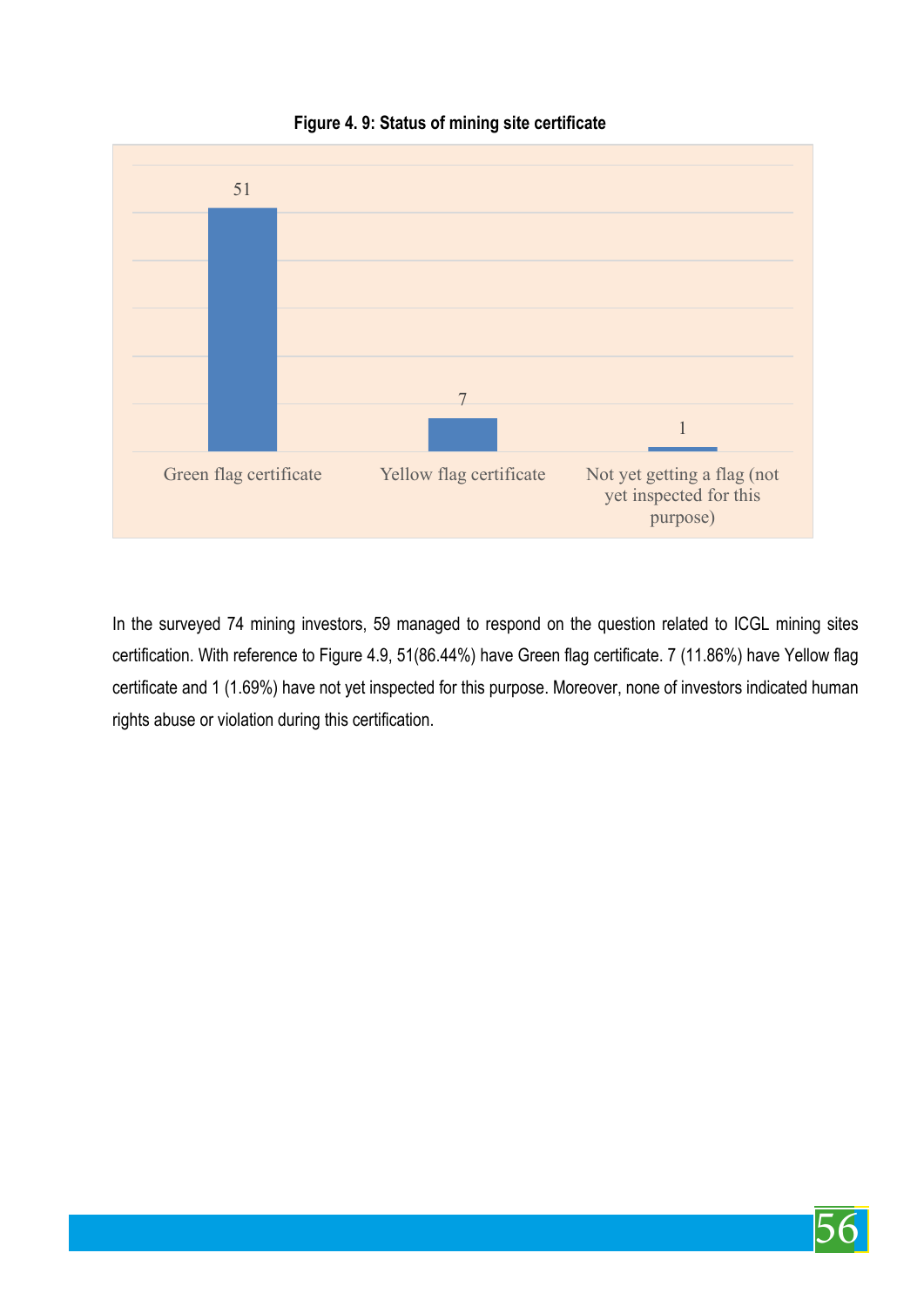

#### **Figure 4. 10: Human rights status in Chain of custody system**

*Source: Primary data, 2021*

With reference to Figure 4.10, the mining investors highlighted at 100% that the current mineral traceability respect their rights. 95.2% of respondents confirmed easy practicability of current chain of custody system. Furthermore, the study detailed some considerable elements in chain of custody system to identify the gap.

Hence, the results show that:

- The current conditions of selling the minerals at buying centres are workable at 96.9%;
- The accessibility of mining certification is at 88.7% while its affordability is at 78.9%;
- Easy tagging is accessibility at 98.5% and its affordability confirmed at 92.4% of respondent;
- Finally, the minerals export licence is easily accessible at 71.7% and its affordability is at 75%.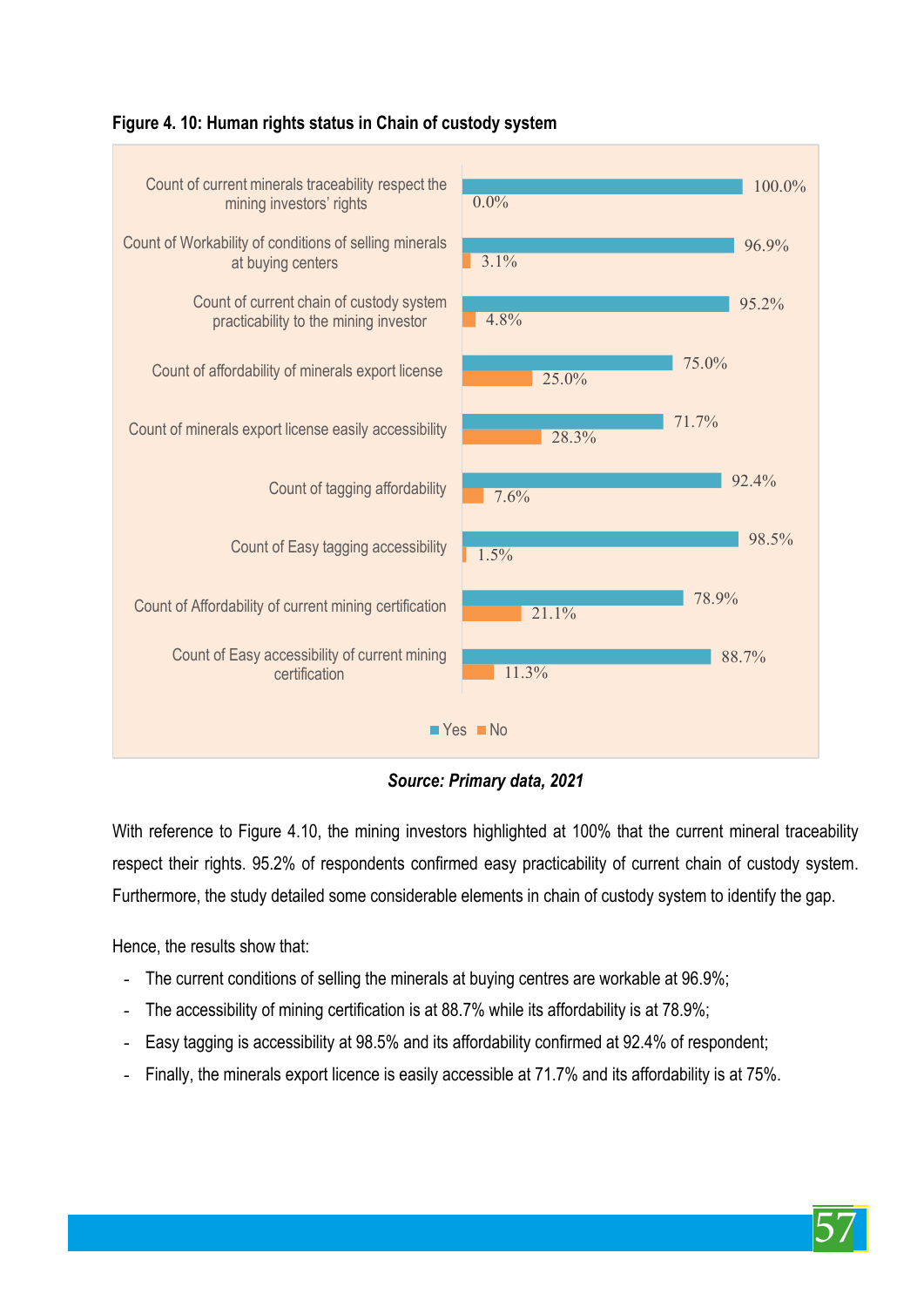Therefore, the study evaluated the major reasons causing the slight gap in chain of custody system practicability. Hence, Table 4.14 summarizes those reasons.

| <b>Reasons for certification inaccessibility</b>                                  | <b>Number</b>  |
|-----------------------------------------------------------------------------------|----------------|
| Delay of procedures and registration process                                      |                |
| It requires to complete many things and hard works                                | 8              |
| Procedures take time                                                              | 3              |
| Sub Total                                                                         | 11             |
| Reasons of certification unaffordability                                          |                |
| High tax                                                                          |                |
| It requires to complete many things and Demanding conditions                      | 8              |
| Lot of bureaucracy                                                                | $\overline{2}$ |
| Sub Total                                                                         | 11             |
| Reasons of tagging unaffordability                                                |                |
| Within the EAC, the conditions became harder                                      |                |
| Sub Total                                                                         |                |
| Reasons of minerals export licence easily inaccessibility                         |                |
| <b>Bureaucracy Delay</b>                                                          | $\overline{2}$ |
| The requirements are very complicated                                             | $\overline{2}$ |
| Sub Total                                                                         | 4              |
| Reasons of minerals export licence unaffordability                                |                |
| Difficult/ Demanding requirements                                                 | 4              |
| Sub Total                                                                         | 4              |
| Reasons current minerals traceability do not respect the mining investors' rights |                |
| No local technicians with skills of mining                                        |                |
| Sub Total                                                                         |                |

**Table 4. 17: Reasons of certification inaccessibility and unaffordability**

#### *Source: Primary data, 2021*

Generally, the major reasons remain the *''high demanding requirements''* at the first rank. The bureaucratic delays, the harder conditions in EAC, high tax and lack of local expert are the additional reasons. Among these causes, none of them associated to the human rights violation activities. Hence, there are no human rights violation in the currently applied chain of custody system in Rwanda. Rather, there are other hindrances.

The survey asked the mining sites investors about other hindrances in the Rwandan Chain of custody system and or in the current traceability system to mining investors. At the forefront, ''the lack of mining business knowledge is the major hindrance to investors.

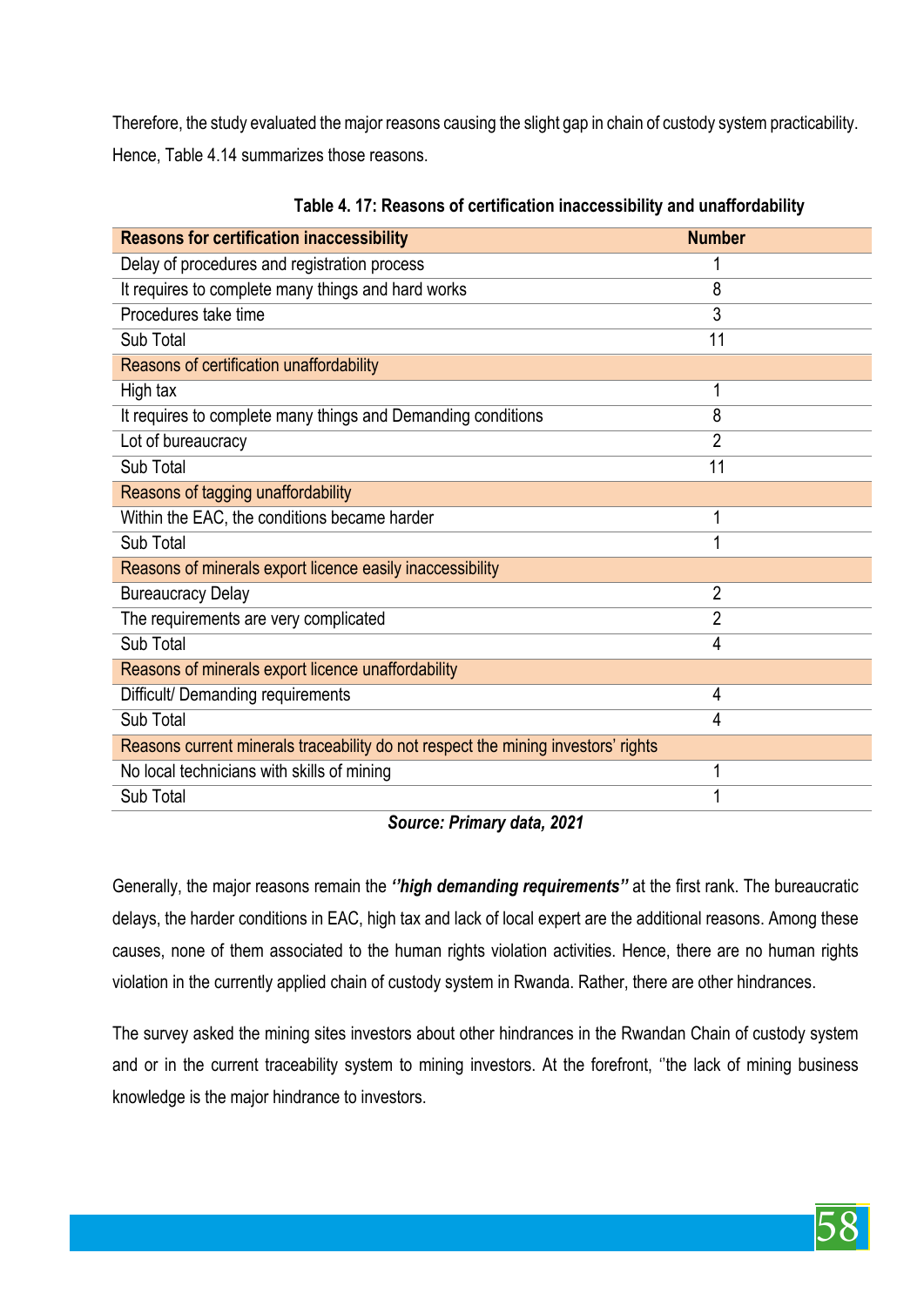| <b>Row Labels</b>                                                               | <b>Count of frequency</b> |
|---------------------------------------------------------------------------------|---------------------------|
| Lack of training (Lack of knowledge in mining sector)                           | 13                        |
| Illegal miners who cause insecurity and mining fraudulent                       | 9                         |
| Higher taxes applicable to the importation of machines and substances to use in | 6                         |
| mining like pumps and explosives.                                               |                           |
| Mineral prices fluctuation                                                      | 6                         |
| Hard process                                                                    | 4                         |
| Remuneration to workers but the investment is high                              | $\overline{2}$            |
| The regulation posed to miners, Which are opposed to the real and practical     | $\overline{2}$            |
| mining situation on the site and Uncooperative implementers                     |                           |
| <b>Grand Total</b>                                                              | 42                        |

# **Table 4. 18: Other hindrances in the Chain of custody system and traceability to miners**

## *Source: Primary data, 2021*

The Table 4.15 indicated that the first challenge is ''the limited knowledge in mining business practice'' which has 13 frequencies. The second one is the illegal miners called ''Abahebyi" who cause insecurity and other mining fraudulent counted 9 times. Third interruptions, counted 6 times, are both mineral price fluctuations (at local and international market) and the high importation cost (import of tools, machineries, and other materials needed in mining activities). The fourth difficulty is the hard process through which the miners have to pass through to fulfill the chain of custody and traceability requirements. Lastly the cost of production and the imposed regulations, which are opposed to the real-world local mining situation.

In brief, the results in the rights to investors section indicate that there is no violation of investor's rights. Rather, they face burdens linked to their business nature. The next part discusses the child labor and gender mainstreaming in mining sector in Rwanda.

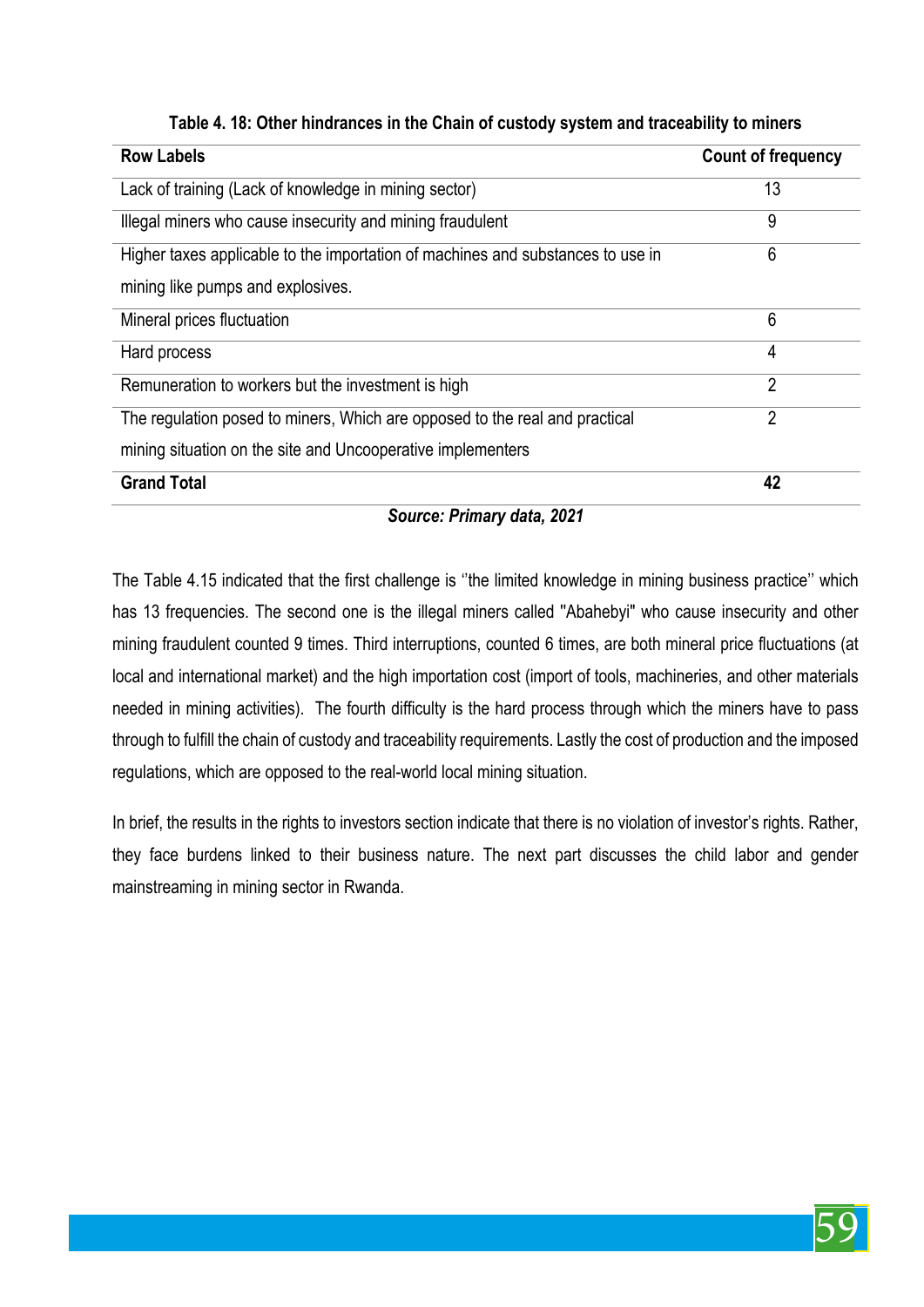# **4.3. IDENTIFIED CHALLENGES IN RWANDA MINING SECTOR**

After thorough data analysis, the results indicated that, there are challenges in Rwanda mining sector. Those are the following in their three major groups:

#### **4.3.1. Challenges to mining investors**

- 1. The main identified challenge to mining investors is associated to limited knowledge:
	- (i) In mining professional and business practice to improve the production maximization, full safety coverage, environmental protection, and market maximization at both local and international levels to boost the revenue from their production at the minimum cost, limited knowledge;
	- (ii) To enhance the promotion and protection of human rights in mining sector and limited knowledge;
	- (iii) To laws, policies and other regulations governing mining practice to ensure the respect of full requirements.
- 2. The second challenge is the insufficient geological data to small scale and artisanal mining licence holders indicating the location of minerals and the estimated quantities of the ore body. If the ore body estimate is known, the investment budgeting would be easier. This would enhance formal employment, respect of corporate social responsibility and easy implementation of environmental safety requirements as long as all costs would be budgeted for in advance and the investor has higher probability to gain a positive return on investment;
- 3. Illegal mining activities that causes unsafety and environment destruction and thus affecting licence holders and mining employees;
- 4. Price fluctuations at both local and international market;
- 5. Artisanal mining due to limited capacity to employ advanced mining technology and equipment;
- 6. High cost of production (cost of importation of tools, machineries & materials and cost of certifications) and the regulations imposed to miners, which are opposed to the real and practical mining situation on the site.

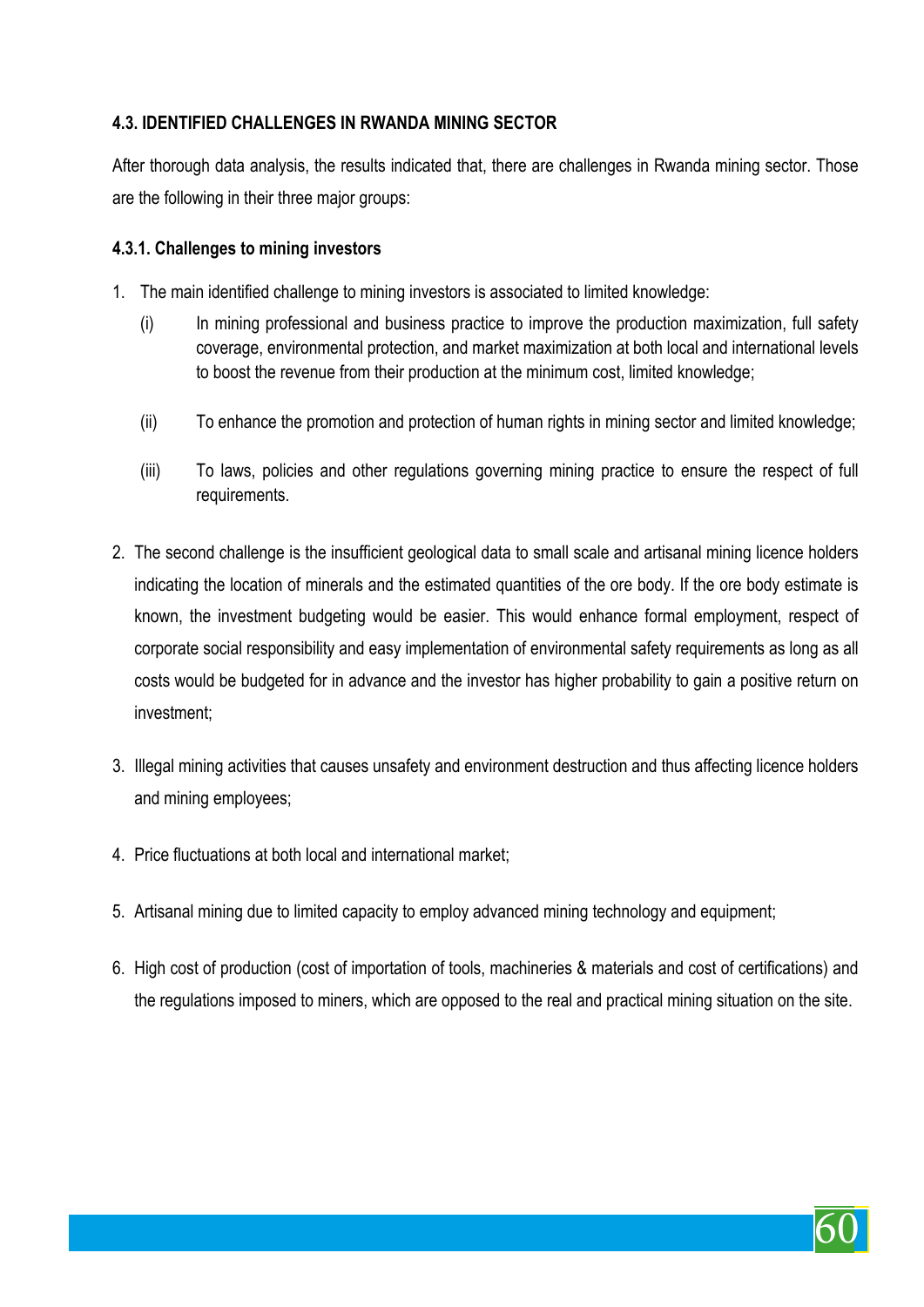## **4.3.2. Challenges to mining employees**

- 1. Limited knowledge of workers' rights and the procedural requirements to get remedy in case of violation or abuse;
- 2. Informal way of employment;
- 3. The challenge related to remuneration of miners per production. There are employees who do not receive any remuneration while they spent their energy into the mine tunnel and did not find minerals. This brings poverty in their families, stunting of children, school droop out, illegal mining, etc…;
- 4. Due to the nature of the mining sector, which requires working hard by physical energy, the retirement age of 65/60 years is too high. The employees of this sector suggest to the Government to reduce those ages up to 55 years old voluntary and 60 years old;
- 5. The lack of gender mainstreaming in mining practice. There is perception of mining as a man's world, the lack of alternative placements for pregnant and breastfeeding women, lack of changing rooms and washrooms specific to women. In addition, unfamiliarity with women's participation in the mining workforce for both companies and community members where, in some mining areas, considered as prostitutes or lack of cultural values.

# **4.3.3. Challenges of legal and policy enforcement**

- 1. Lack of full monitoring and evaluation of policies implementation and aw compliance after granting licences. In addition, low enforcement of licence holders' accountability, corporate social responsibility and community protection responsibilities. These facilitate illegal mining, environmental destruction and insecurity on abandoned or less controlled mining sites;
- 2. Some mining companies do not invest efficiently in environmental restoration during and after mining activities. There are mining companies which implement restoration activities when forced to do it after suspension of their licences, and other companies even mine in State forests and this leads to deforestation which has a negative impacts like soil erosion, landslides, water turbidity.

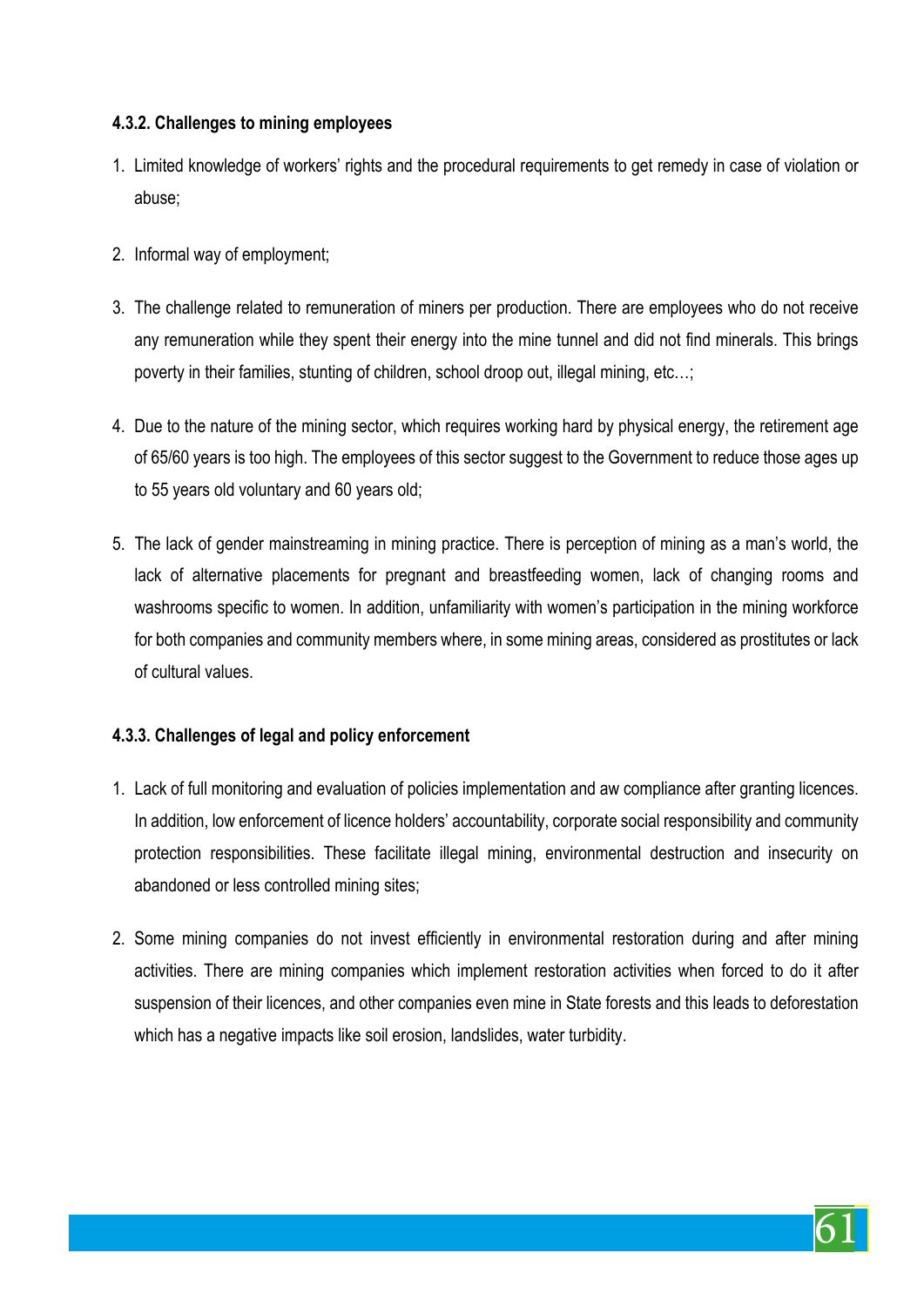# **CHAPTER V. GENERAL CONCLUSION AND RECOMMENDATIONS**

The survey on the human rights situation in Rwanda mining sector was intended to assess the respect of human rights in order to prevent and redress the risks of negative impacts linked to business activities in mining sector. This chapter draws conclusions from the survey and issues recommendations to concerned organs.

# **5.1.Conclusion**

The Commission assessed mineworkers' right to work in a healthy and safe workplace environment, the right to salary, the right to employment contracts, the right to social security, the right to training, the right to join trade unions, the child right to be protected against the worst forms of labour and women's right to equal employment opportunities as men. The findings indicated that tremendous improvement regarding workers' right to work in a healthy and safe workplace environment was noticed between 2015 and 2021 although more improvement is still required to better guarantee its respect.

For mining investors' rights, the results led to the conclusion that there is full respect of investors' rights, irrespective of business challenges they encounter. Those include limited knowledge to the professional mining business practice and human rights, limited geological data on ore body location and quantity, etc.

Concerning the rights of mining sites neighbouring communities, the survey highlighted considerable respect of the rights to private property. Communities also benefited business opportunities and employment among others from mining operations.

Therefore, it is in this regard that the survey concludes that, even though the human rights situation in mining sector of Rwanda improved considerably, there are still loopholes to be sealed in mining operations. The following recommendations were formulated to relevant authorities.

# **5.2.Recommendations**

For alleviation of the loopholes that hinder the enjoyment of human rights respect in mining sector, the Commission recommends Rwanda Mining Board and its relevant stakeholders the following:

1. To update and publish regularly a list of active mining licence holders to support different users in their planning and decision making;

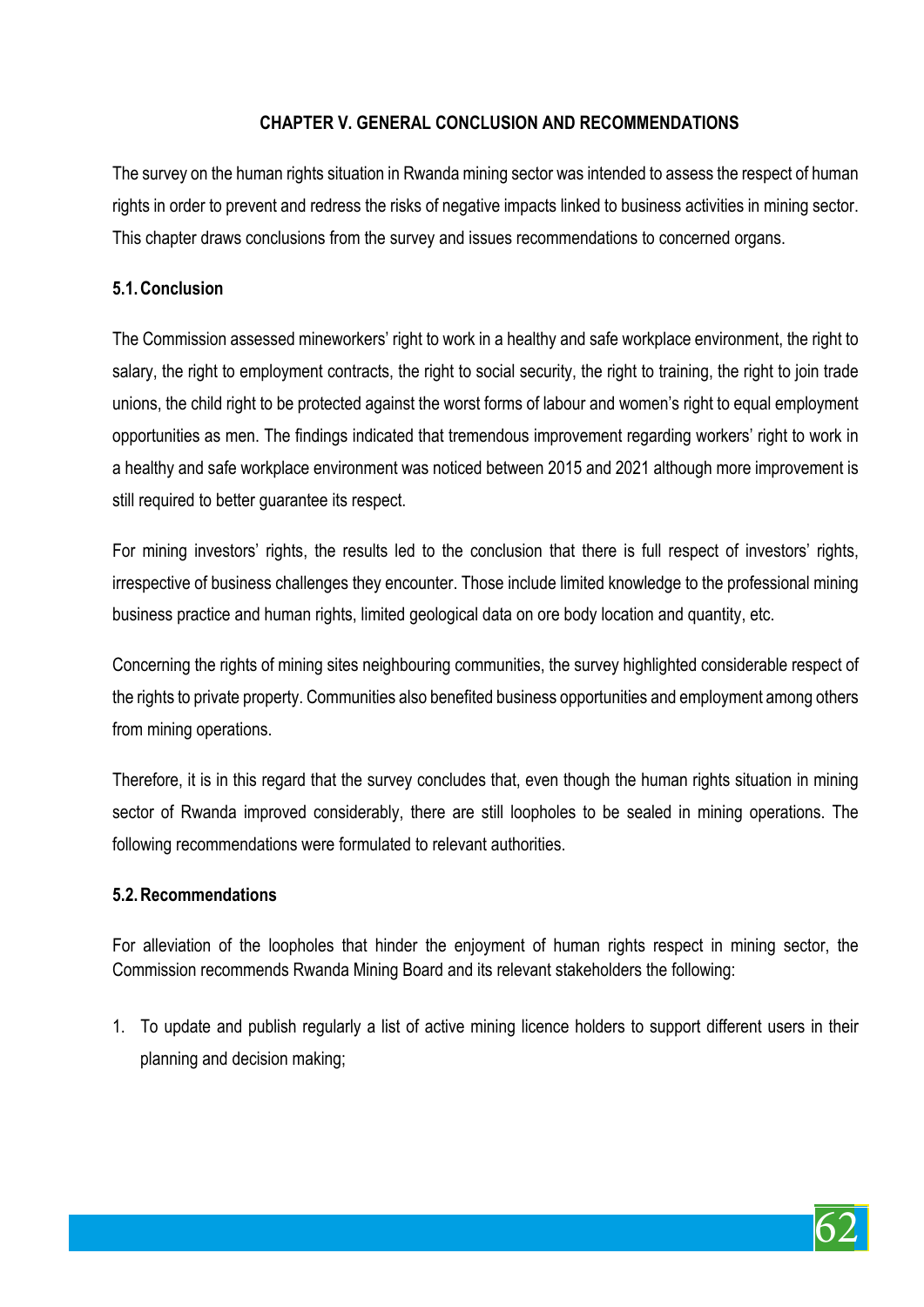- 2. To publish regularly mineral prices updates on Rwanda market to facilitate miners to bargain their wages with employers since they are paid per production;
- 3. To enhance regular monitoring of mining activities and laws and regulations enforcement for environment protection, healthy and safe workplace environment and to ensure the respect of corporate social responsibility by mining companies;
- 4. To urge small scale and artisanal mining companies to employ improved equipment to resolve the problem of poor productivity affecting workers' remuneration;
- 5. To promote women's employment and investment in Rwanda mining sector.

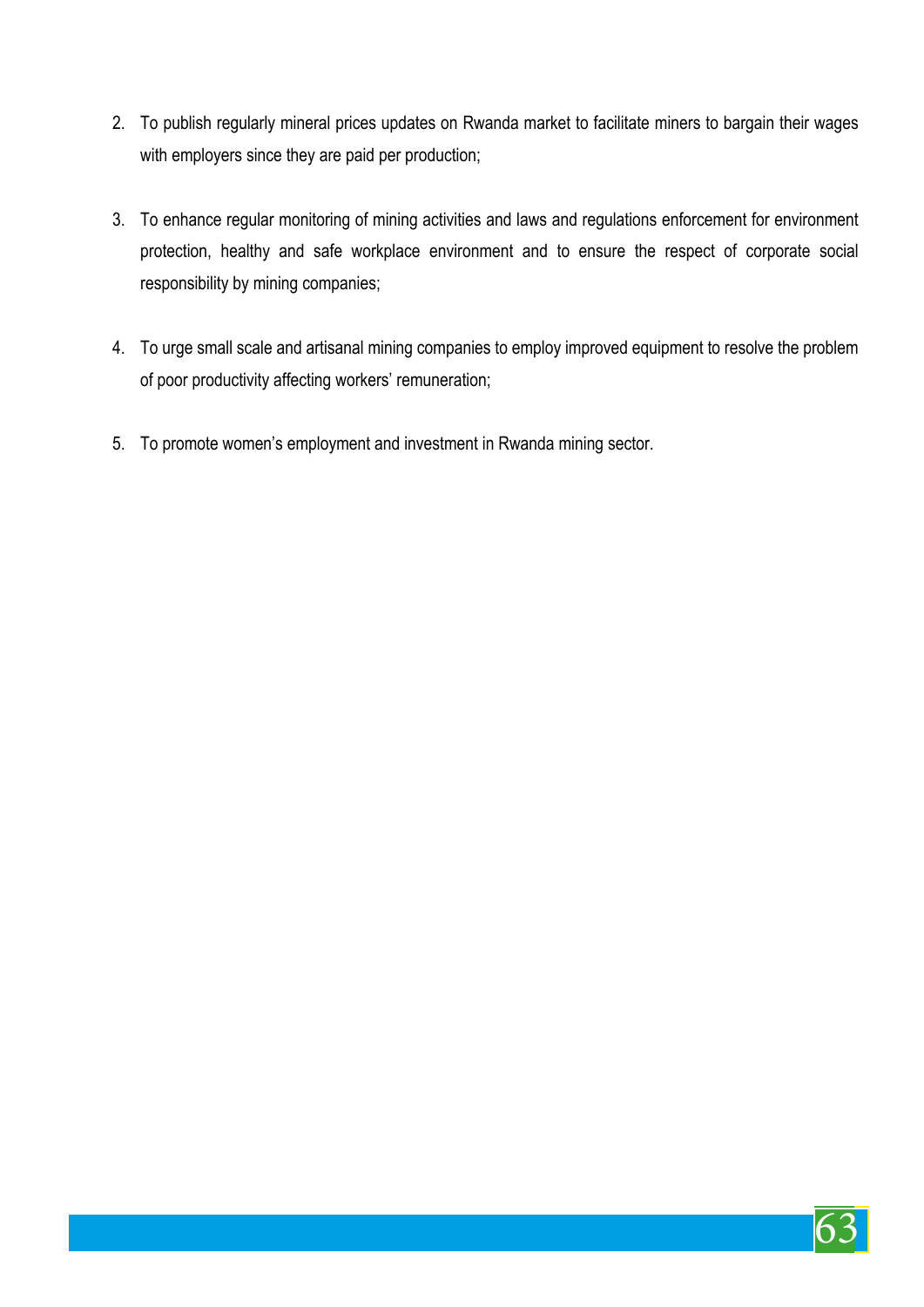# **REFERENCES**

#### **1.1. Legal and human rights instruments**

- 1. UN's Declaration of the Right to Development, Adopted by General Assembly resolution 41/128 of 4 December 1986
- 2. UN's International Covenant on Civil and Political Rights, 1966
- 3. UN's International Covenant on Economic, Social and Cultural Rights, 1966
- 4. UN's Universal Declaration of Human Rights, 1948
- 5. AU's African Charter on Human and Peoples Rights, 1986
- 6. The Constitution of the Republic of Rwanda of 2003 revised in 2015, Official Gazette n° Special of 24/12/2015.
- 7. Law N° 27/2021 of 10/06/2021 governing land, Official Gazette Special N° of 10/06/2021
- 8. Law N° 32/2015 of 11/06/2015 relating to expropriation in the public interest, Official Gazette nº 35 of 31/08/2015.
- 9. Law N° 58/2018 of 13/08/2018 on mining and quarry operations, Official Gazette nº33 of 13/08/2018.
- 10. Law N° 66/2018 of 30/08/2018 regulating labour in Rwanda, Official Gazette No. Special of 06/09/2018.
- 11. Law N°30/2018 of 02/06/2018 determining the jurisdiction of courts, Official Gazette n° Special of 02/06/2018
- 12. Law N°48/2018 of 13/08/2018 on environment, Official Gazette Special No of 21/09/2018.
- 13. Law N°49/2018 of 13/08/2018 determining the use and management of water resources in Rwanda, Official Gazette Special No of 21/09/2018.

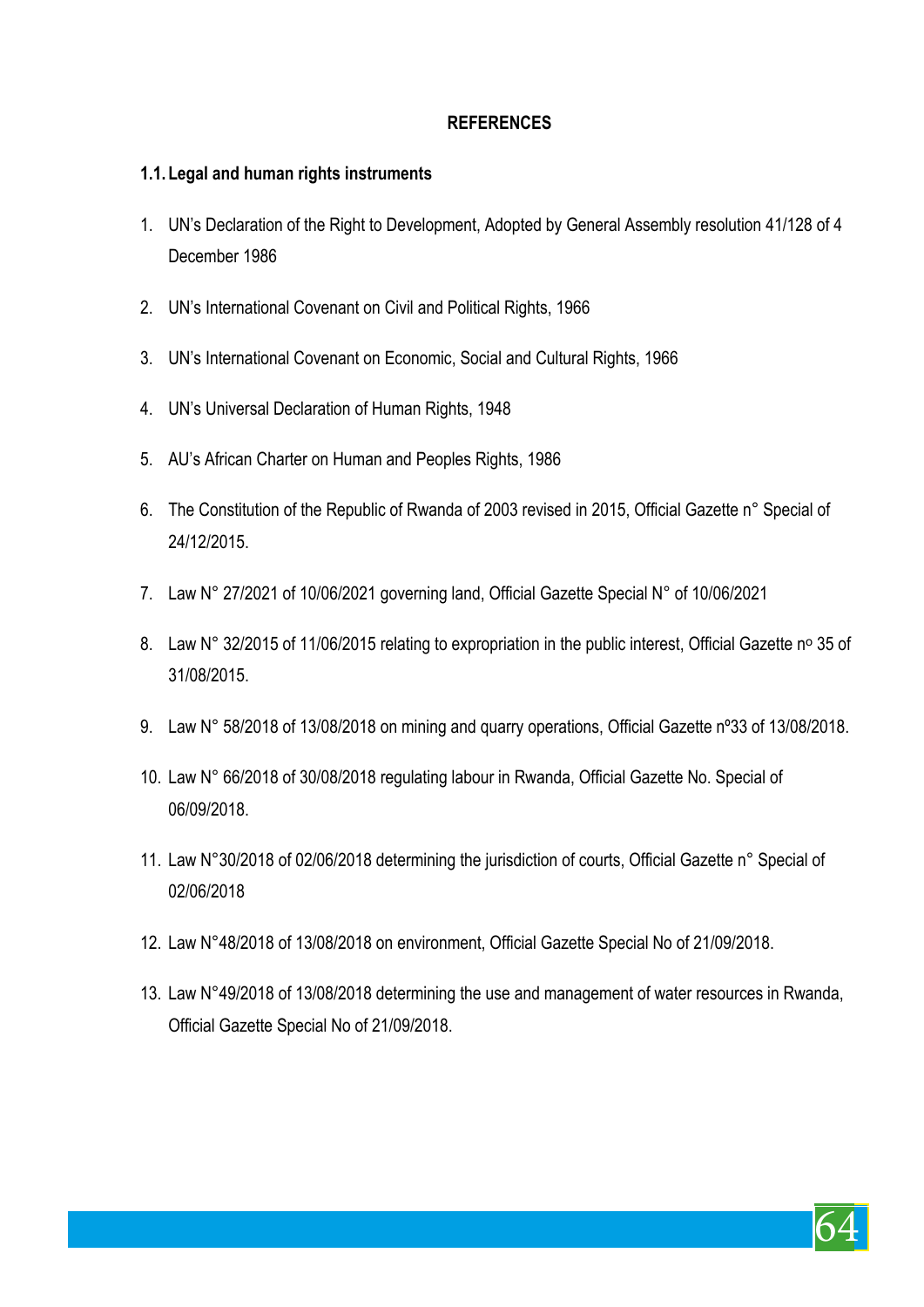- 14. Ministerial Order Nº06 of 13/07/2010 determining the list of worst forms of child labour, their nature, categories of institutions that are not allowed to employ them and their prevention mechanisms, Official Gazette nº 30 of 26/07/2010
- 15. Ministerial regulations No 002//2012/MINIRENA of 28/03/2012 on the regional certification mechanism for minerals, Official Gazette Nº 17 of 23 April 2012.
- 16. Havugimana Alphonse and others vs. Rutongo Mines Ltd., Supreme Court Case No RCAA 0022/14/CS of 25/11/2016.

## **1.2.Other references**

- 17. AU, African Charter on Human and Peoples Rights, <http://www.humanrights.se/wpcontent/uploads/2012/01/African-Charter-on-Human-and-Peoples-Rights.pdf>, November 2021.
- 18. Aytin, Andrew, 'A Social Movements' Perspective on Human Rights Impact of Mining Liberalization in the Philippines', New Solutions, 25.4 (2016) <https://doi.org/10.1177/1048291115608354>
- 19. Ballard, Chris, 'Human Rights and the Mining Sector in Indonesia : A Baseline Study', Mining, Minerals and Sustainable Development, 182, 2002
- 20. Bernaz, Nadia, 'Conceptualizing Corporate Accountability in International Law: Models for a Business and Human Rights Treaty', Human Rights Review, 22.1 (2021), 45–64 <https://doi.org/10.1007/s12142-020-00606-w>
- 21. BSP, A history of driving innovation and improving standards (Kigali: BSP, 2018), accessed at https://bettersourcing.io/track-record/
- 22. Carstens Johanna, Development of a policy and guidelines on gender equality for Rwandan mining enterprises", Report on the consultancy within the framework of the CTC project, BGR, 2010, Kigali.
- 23. Collins, Nina, and Alan Woodley, 'Social Water Assessment Protocol: A Step towards Connecting Mining, Water and Human Rights', Impact Assessment and Project Appraisal, 31.2 (2013) <https://doi.org/10.1080/14615517.2013.774717>

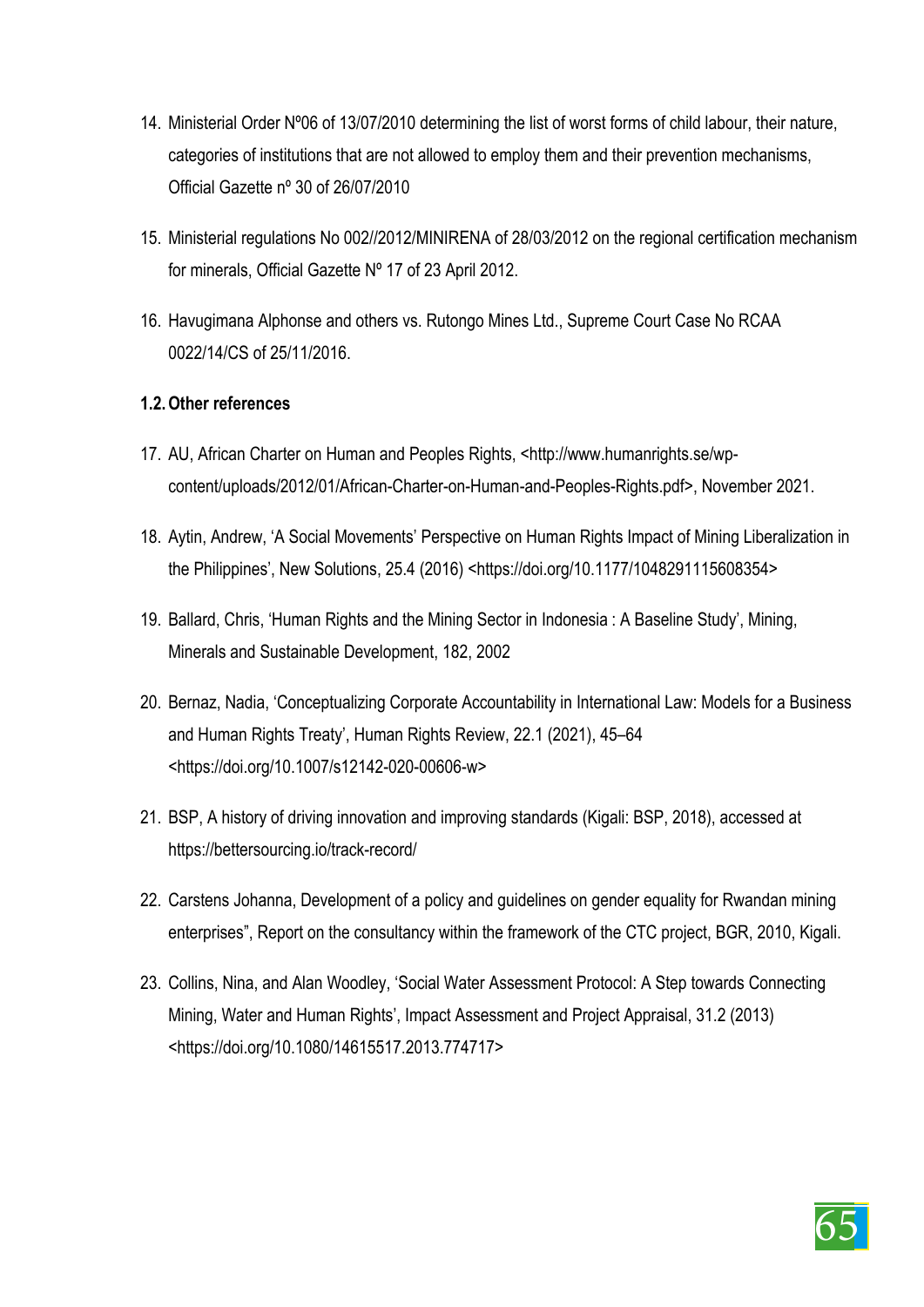- 24. Council of Europe, the Evolution of Human Rights, <https://www.coe.int/en/web/compass/theevolution-of-human-rights>, November 2021.
- 25. Donnelly Jack, Human dignity and human rights, Geneva Academy of International Humanitarian Law and Human Rights, Swiss Initiative to commemorate the 60th Anniversary of the Universal Declaration of Human Rights, Geneva, June 2009, pp. 9 and 82 (90 p.)
- 26. Drechsler Bernd, Hinton Jennifer and Walle Manfred, An Occupational Safety Health System for small scale Mines in Rwanda Interventions in Support of Mining Companies' Capacity to Comply with CTC, Report on the consultancy within the framework of the CTC project, BGR, 2010, Kigali.
- 27. Estelle Levin and Rupert Cook, Mineral Supply Chain Due Diligence Audits and Risk Assessments in the Great Lakes Region: Analysis Report (London: BGR/ICGLR, 2013).
- 28. Faracik, Beata, 'Implementation of the UN Guiding Principles on Business and Human Rights', SSRN Electronic Journal, 2019 <https://doi.org/10.2139/ssrn.2955762>
- 29. Gary McMahon and Susana Moreira, The Contribution of the Mining Sector to Socioeconomic and Human Development, In the Extractive industries for development series, No. 30. World Bank, Washington, 2014.
- 30. Gilbert Jérémie, "Land Rights as Human Rights", SUR 18 (2013), <https://sur.conectas.org/en/landrights-human-rights/>, November 2021.
- 31. Govement of Rwanda, Law N° 58/2018 of 13/08/2018 Related to Mining and Quarry Operation in Rwanda (Rwanda: Official Gazette, 2018)
- 32. Government of Rwanda, 'Rwanda's Constitution of 2003 with Amendments through 2015', Constitute Project, 2017, 1–9 <https://doi.org/10.1061/(ASCE)WW.1943-5460.0000400.>
- 33. Handelsman Simon D., Human Rights in the Minerals Industry, MMSD, London, January 2002.
- 34. ICGLR, Regional Initiative against the Illegal Exploitation of Natural Resources, http://www.icglrrinr.org/index.php/en/

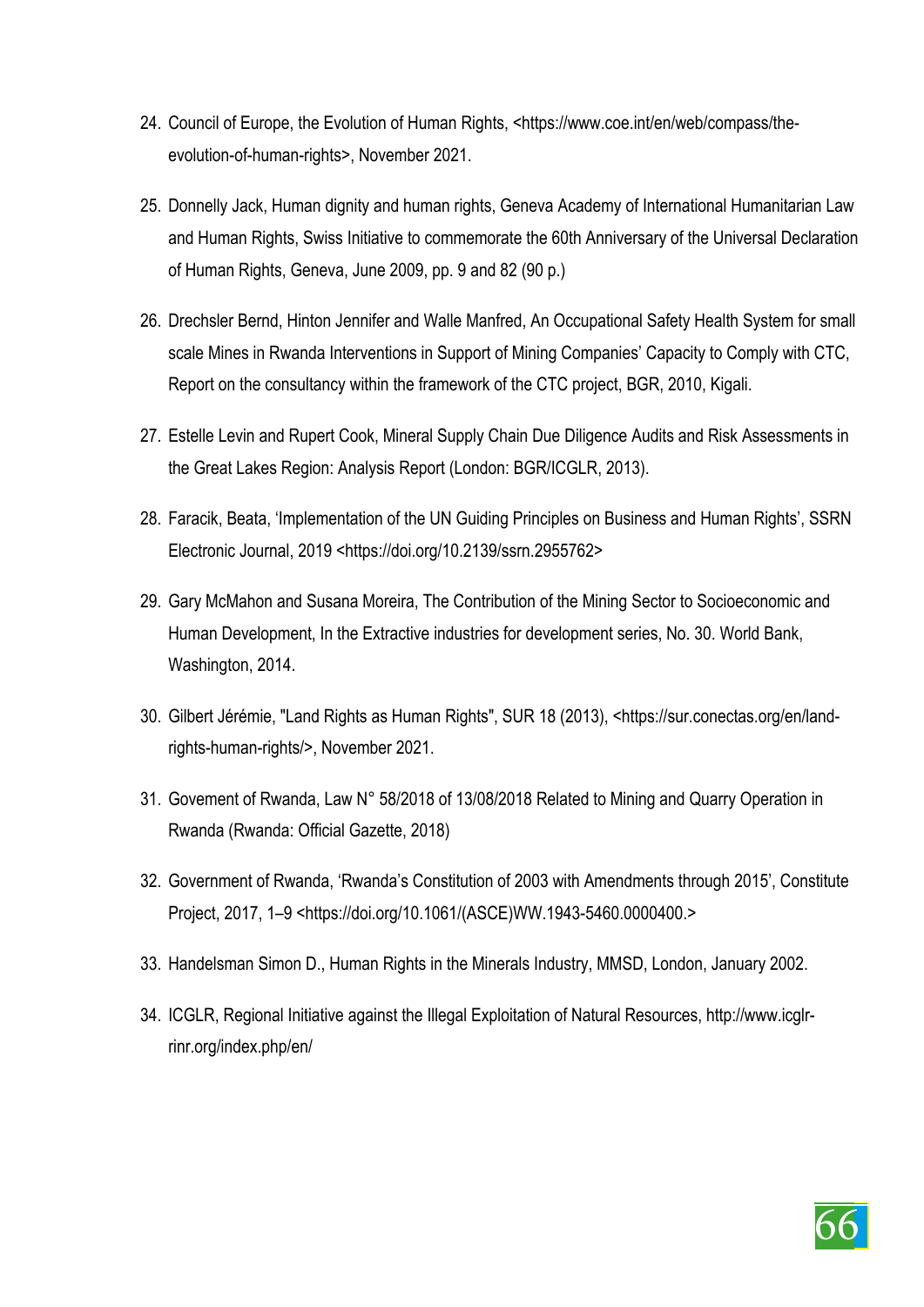- 35. Idemudia, Uwafiokun, Cynthia Kwakyewah, and Judy Muthuri, 'Mining, the Environment, and Human Rights in Ghana: An Area of Limited Statehood Perspective', Business Strategy and the Environment, 29.7 (2020) <https://doi.org/10.1002/bse.2581>
- 36. Igbayiloye, Oluwatosin B., and Danny Bradlow, 'An Assessment of the Regulatory Legal and Institutional Framework of the Mining Industry in South Africa and Kenya for Effective Human Rights Protection: Lessons for Other Countries', African Human Rights Law Journal, 21.1 (2021), 363–88 <https://doi.org/10.17159/1996-2096/2021/v21n1a16>
- 37. IJRC, Right to life, < https://ijrcenter.org/thematic-research-guides/right-to-life/>, November 2021.
- 38. IMPACT, Women in Artisanal & Small-Scale Mining in Central and East Africa, 2017, <https://impacttransform.org/en/work/project/women-in-artisanal-and-small-scale-mining-in-centraland-east-africa/>, November 2021.
- 39. International Network for ESCR, The right to health, <https://www.escr-net.org/rights/health>, November 2021.
- 40. ITRI/iTSCI, Story from the field Rwanda, Guidance reduces illegal mining and child labour, <https://www.itsci.org/wpcontent/uploads/2017/10/Guidance\_reduces\_illegal\_mining\_and\_child\_labour.pdf >, November 2021.
- 41. Joanne Lebert, Conflict-Prone Minerals in the Great Lakes Region of Africa (Ottawa: Africaportal, 2016).
- 42. Kanamugire Emmanuel, There is still way to go for mining operators in Rwanda to comply with the Labour Law, In IGIHE of Nov. 24th 2016, <http://igihe.com/amakuru/u-rwanda/article/iyubahirizwa-ryitegeko-rigenga-umurimo-mu-bucukuzi-bw-amabuye-y-agaciro>, November 2021.
- 43. Lincoln University, Classification of human rights, <http://www.lincoln.edu/criminaljustice/hr/Classification.htm>, November 2021.
- 44. Maria Laura Barreto, Economic Contributions of Artisanal and Small-Scale Mining in Rwanda: Tin, Tantalum, and Tungsten, EARF, <https://www.responsiblemines.org/wpcontent/uploads/2018/03/Rwanda\_case\_study.pdf>, November 2021.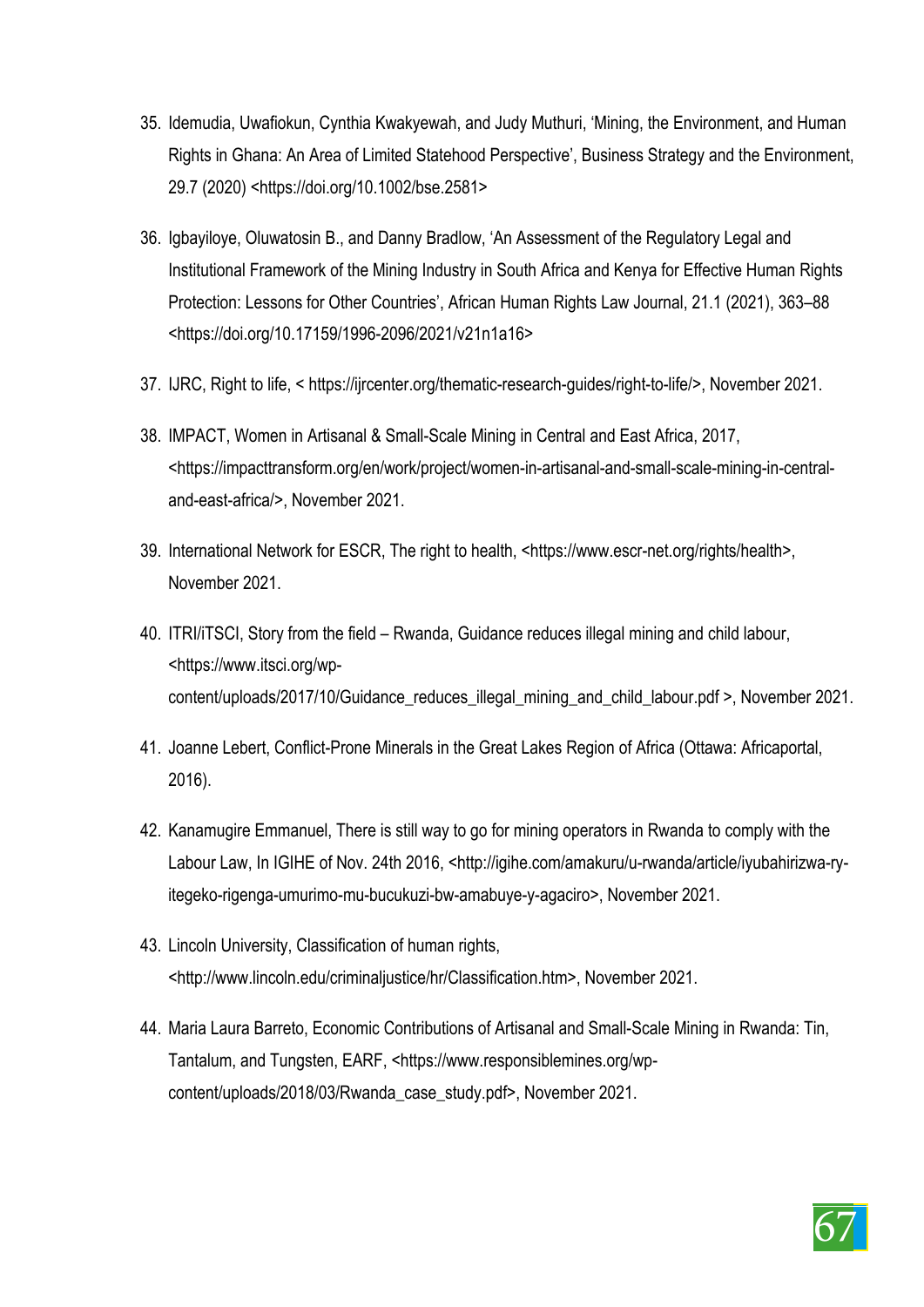- 45. Munir Laine, Women, Conflict, and Modern Mining in Rwanda during COVID-19 PANDEMIC , in the IUCN, 06th January 2021, <https://www.iucn.org/news/commission-environmental-economic-andsocial-policy/202101/women-conflict-and-modern-mining-rwanda-during-COVID-19 pandemic >, November 2021.
- 46. Murphy John. "Second generation rights and the bill of rights debate in south Africa." South African Sociological Review, vol. 4, no. 2, CODESRIA, 1992, pp. 30–53, http://www.jstor.org/stable/44461256, November 2021.
- 47. Nkurunziza Michel, Mining companies on the spot over working conditions, In The New Times of 08th December 2020, <https://www.newtimes.co.rw/business/mining-companies-spot-over-workingconditions>, November 2021.
- 48. Nkurunziza Michel, What would it take for mining sector to adopt new technology? In The New Times of 08th June 2021, < https://www.newtimes.co.rw/business/what-would-it-take-mining-sector-adoptnew-technology#.YMcO7lJQt5Y.twitter>, November 2021.
- 49. Nsabimana Jean de Dieu, Rwamagana families to be expropriated to avoid mining accidents, in The New Times of 21st May 2018, <https://www.newtimes.co.rw/news/rwamagana-families-beexpropriated-avoid-mining-accidents>, November 2021.
- 50. Nsanzimana Bernard, Nkundibiza Aline Providence & Mwambarangwe Patricie (2020) Promoting gender equality in the Rwandan ASM: efforts and obstacles, Canadian Journal of African Studies / Revue canadienne des études africaines, 54:1, 119-138, DOI: 10.1080/00083968.2019.1671884.
- 51. Ntirenganya Emmanuel, Miners petition for pension benefits, in The New Times of 30th April 2017, <https://www.newtimes.co.rw/section/read/211545>, November 2021.
- 52. OAG, Performance audit report of environmental management of mining activities for the period 01 January 2012 – 31 January 2015 (Kigali: OAG, 2018), pp. 4 – 11.
- 53. OECD, OECD Due Diligence Guidance for Responsible Supply Chains of Minerals from Conflict-Affected and High-Risk Areas, OECD Due Diligence Guidance for Responsible Supply Chains of

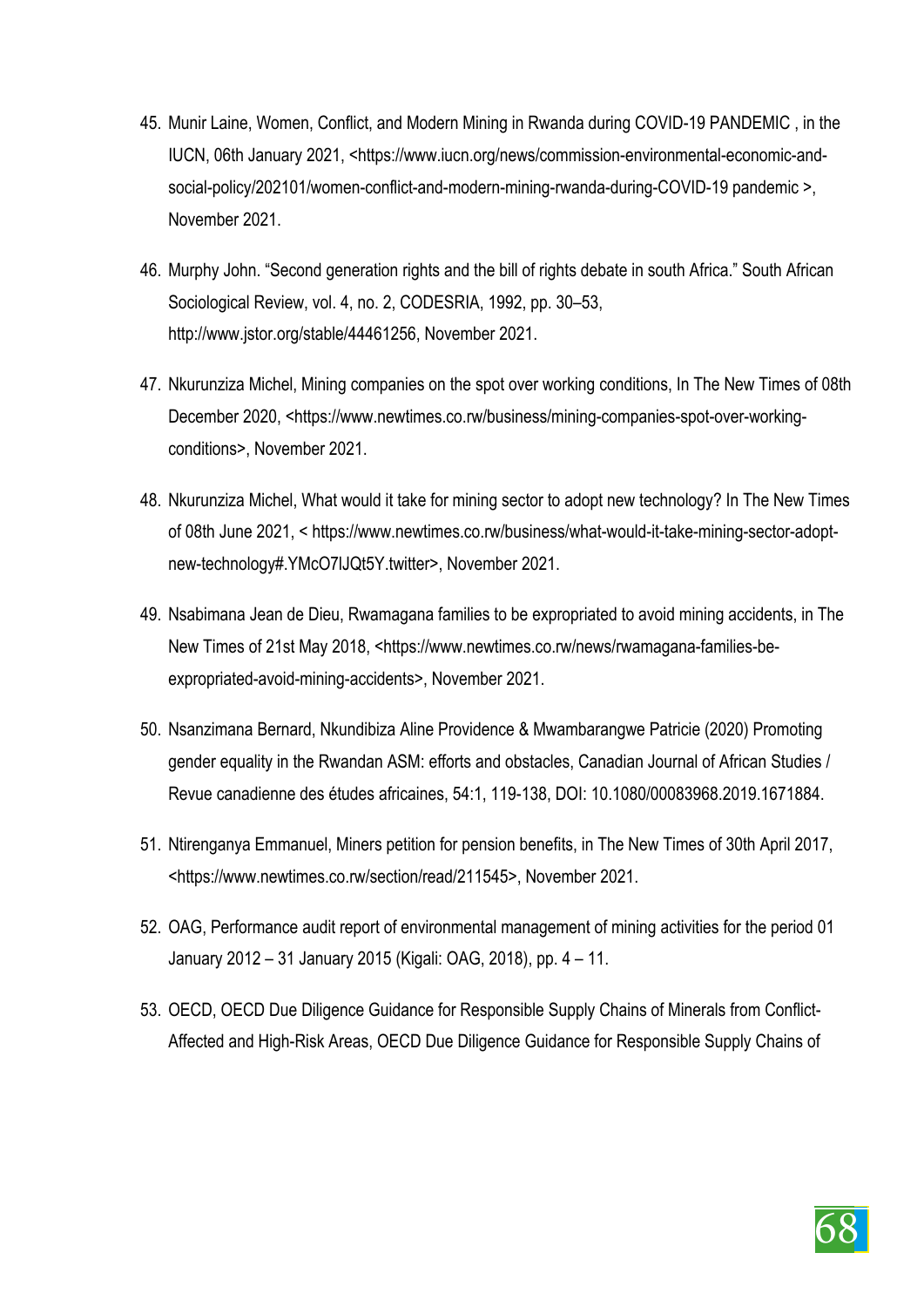Minerals from Conflict-Affected and High-Risk Areas (OECD, 2016) <https://doi.org/10.1787/9789264252479-en>

- 54. OHCHR, International Covenant on Economic, Social and Cultural Rights, <https://www.ohchr.org/en/professionalinterest/pages/cescr.aspx>, November 2021.
- 55. Okello James, Police Warns Over Child Labour, In the New Times of Sunday Ap. 10th 2016, <http://www.newsofrwanda.com/featured1/30908/police-warns-over-child-labour/>, November 2021.
- 56. OXFAM Australia, Impacts of mining, <https://www.oxfam.org.au/what-we-do/mining/impacts-ofmining/>, November 2021.
- 57. Pact World, Rwanda, http://www.pactworld.org/country/rwanda
- 58. Rao, Madhura, and Nadia Bernaz, 'Corporate Responsibility for Human Rights in Assam Tea Plantations: A Business and Human Rights Approach', Sustainability (Switzerland), 12.18 (2020) <https://doi.org/10.3390/SU12187409>
- 59. RCS, Annual due diligence report, accessible at https://www.rcsglobal.com/pdfs/Annual-Due-Diligence-Report-NMC-2020.pdf
- 60. Republic of Rwanda, Law N° 61/2018 of 24/08/2018 Modifying Law No 19/2013 of 25/03/2013 Determining Mission, Organization and Function of the National Commission for Human Rights, Official Gazette, 2018
- 61. RMA, Rwanda Mining Association comments on the Dodd-Franck Act (Washington: RMA's att. To Att: Mr. Michael S. Piwowar – Acting Chairman US SEC, 2017).
- 62. RMB, RMB to continue ensuring mining operators welfare, <https://www.rmb.gov.rw/index.php?id=100&tx\_news\_pi1%5Bnews%5D=140&tx\_news\_pi1%5Bcontr oller%5D=News&tx\_news\_pi1%5Baction%5D=detail&cHash=9a90ab1ea601cdbebd8061d1ea4a6288 >, November 2021.
- 63. Rupert Cook and Paul Mitchell, Evaluation of the Mining Revenue Streams and Due Diligence Implementation Costs in Mineral Supply Chains in Rwanda, (Kigali: BGR/RNRA, 2014).

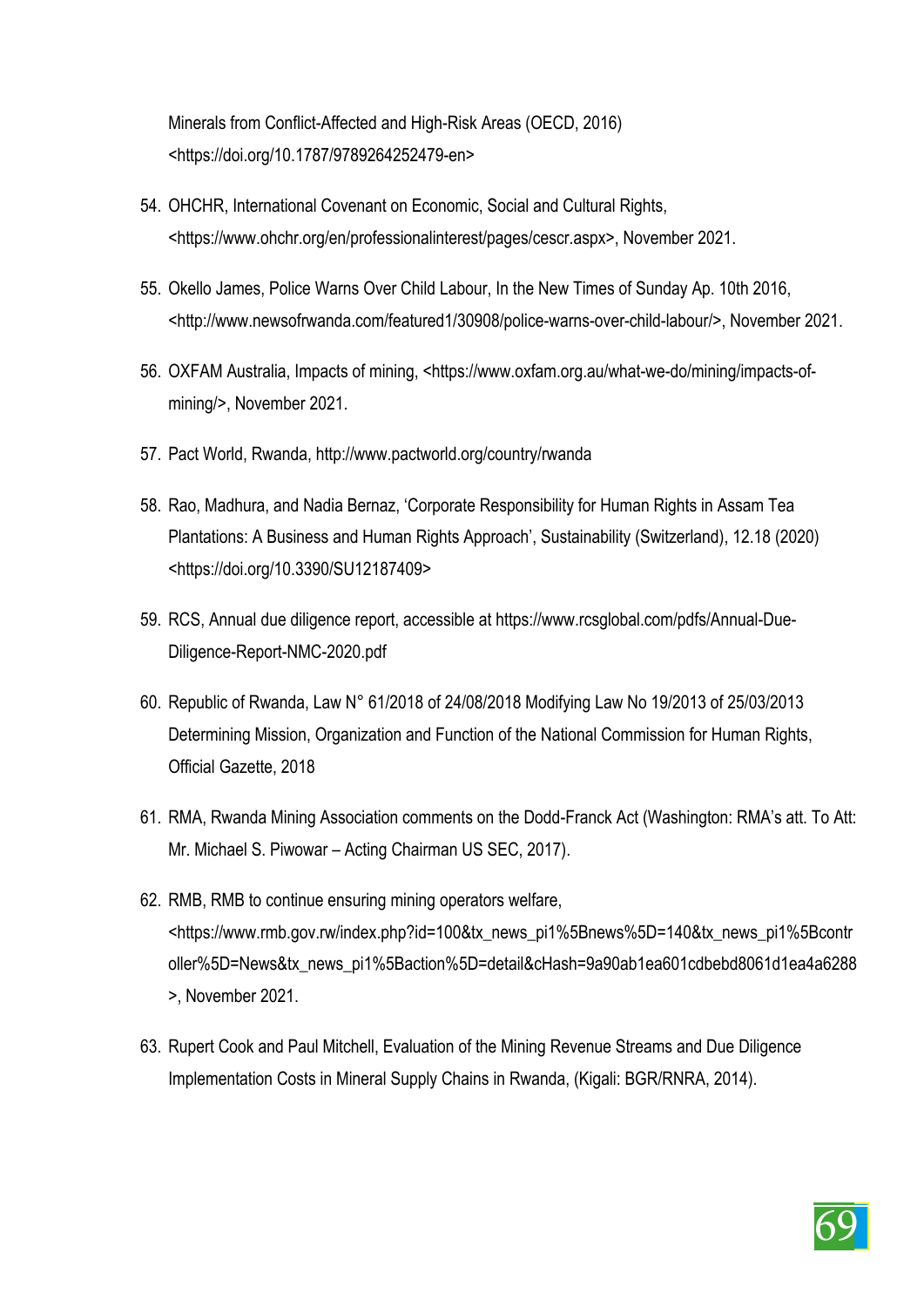- 64. Rwanda National Police, Rulindo: the duo arrested over illegal mining child labour, <https://police.gov.rw/media-archives/news-detail/news/rulindo-the-duo-arrested-over-illegal-miningchild-labour/>, November 2021.
- 65. Rwanda Natural Resources Authority (RNRA), Mines inspection manual, Kigali, Template format: v 1.2 (31 July 2012).
- 66. Rwanyange Rene Anthere, Rwanda Miners Union urges employers to provide workers' contracts, in The Panorama of 04th December 2020, <https://panorama.rw/index.php/2020/12/04/rwanda-minersunion-urges-employers-to-provide-workers-contracts/>, November 2021.
- 67. Seck, Sara L., 'Canadian Mining Internationally and the UN Guiding Principles for Business and Human Rights', Canadian Yearbook of International Law/Annuaire Canadien de Droit International, 49 (2012), 51–116 <https://doi.org/10.1017/S0069005800010328>
- 68. Tashobya Athan, "Illegal activities threaten Gishwati-Mukura park conservation", in The New Times of September 27, 2016, <http://www.newtimes.co.rw/section/article/2016-09-27/203901/>, November 2021.
- 69. The International Institute for Sustainable Development, IGF Mining Policy Framework Assessmrnt: Rwanda, 2017
- 70. The Mining Reality In Ecuador And The Guarantee Of The Human Rights Of Indigenous Peoples', Actualidad Jurídica Ambiental, 87, 2019
- 71. TOP AFRICA NEWS, Ngororero: 24 Mining Companies temporarily suspended for non-compliance to regulations, <https://www.topafricanews.com/2020/10/16/ngororero-24-mining-companiestemporarily-suspended-for-non-compliance-to-regulations/>, November 2021.
- 72. Transparency international Rwanda, Baseline Study on Transparency and Compliance in Extractive Industry in Rwanda 2021
- 73. Umuseke, Gatsibo: Over 150 children are underneath looking for minerals, In the Umuseke of Nov. 12th 2017, <https://umuseke.rw/gatsibo-abana-basaga-150-bari-munsi-yubutaka-bashakaubukungu.html>, November 2021.